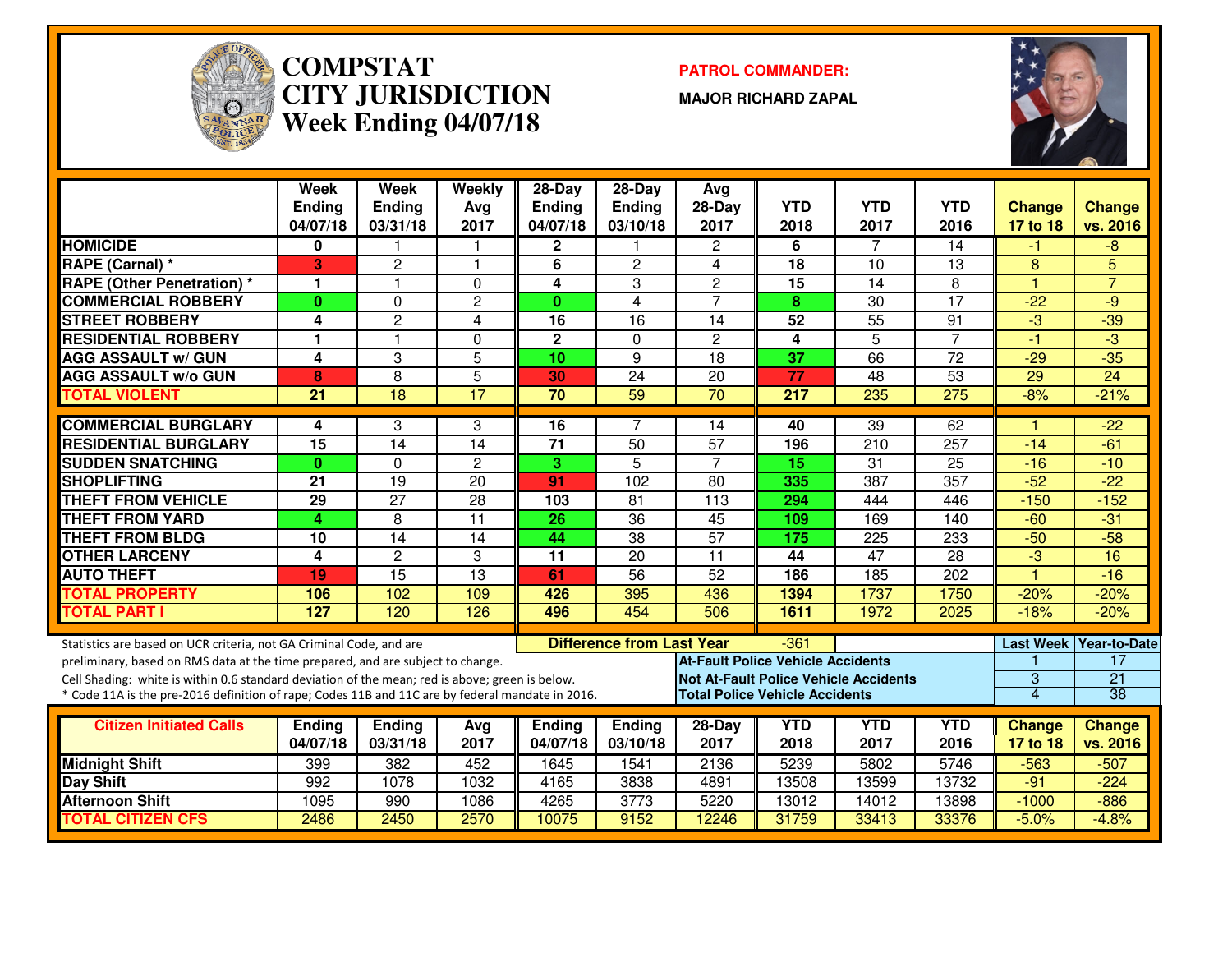

# **COMPSTAT PRECINCT COMMANDER: NORTH PRECINCTWeek Ending 04/07/18**

**CAPT. CARY HILL**



|                                                                                                  | <b>Week</b><br><b>Ending</b><br>04/07/18 | <b>Week</b><br><b>Ending</b><br>03/31/18 | Weekly<br>Avg<br>2017 | $28-Day$<br><b>Ending</b><br>04/07/18 | $28-Day$<br>Ending<br>03/10/18   | Avg<br>$28-Day$<br>2017                      | <b>YTD</b><br>2018 | <b>YTD</b><br>2017 | <b>YTD</b><br>2016 | <b>Change</b><br>17 to 18 | <b>Change</b><br>vs. 2016 |
|--------------------------------------------------------------------------------------------------|------------------------------------------|------------------------------------------|-----------------------|---------------------------------------|----------------------------------|----------------------------------------------|--------------------|--------------------|--------------------|---------------------------|---------------------------|
| <b>HOMICIDE</b>                                                                                  | 0                                        | 0                                        | 0                     | 0                                     | 0                                | 0                                            | 1.                 | 3                  |                    | $-2$                      | $\Omega$                  |
| <b>RAPE (Carnal)</b> *                                                                           | 0                                        |                                          | 0                     | 1.                                    | $\Omega$                         | 1                                            | 3                  | $\overline{5}$     | 4                  | $\overline{2}$            | -1                        |
| <b>RAPE (Other Penetration) *</b>                                                                | 1                                        | $\Omega$                                 | $\Omega$              | $\overline{2}$                        | $\Omega$                         | $\Omega$                                     | 3                  | $\overline{c}$     | $\overline{c}$     | 1                         | 1                         |
| <b>COMMERCIAL ROBBERY</b>                                                                        | $\mathbf 0$                              | $\overline{0}$                           | $\mathbf 0$           | 0                                     | $\overline{2}$                   | $\overline{1}$                               | $\mathbf{2}$       | $\overline{3}$     | $\overline{3}$     | $-1$                      | -1                        |
| <b>STREET ROBBERY</b>                                                                            | $\overline{\mathbf{0}}$                  | 0                                        | $\mathbf{1}$          | $\overline{5}$                        | 9                                | $\overline{\mathbf{4}}$                      | 24                 | $\overline{25}$    | $\overline{33}$    | $-1$                      | $-9$                      |
| <b>RESIDENTIAL ROBBERY</b>                                                                       | 1                                        | $\overline{1}$                           | 0                     | $\overline{2}$                        | 0                                | $\Omega$                                     | $\mathbf 2$        | $\mathbf{1}$       | $\mathbf{1}$       | $\overline{1}$            | $\overline{1}$            |
| <b>AGG ASSAULT w/ GUN</b>                                                                        | $\overline{2}$                           | $\mathbf 0$                              | $\mathbf{1}$          | 4                                     | $\mathbf{1}$                     | $\overline{\mathbf{4}}$                      | 8                  | 17                 | $\overline{11}$    | $-9$                      | $\overline{3}$            |
| <b>AGG ASSAULT w/o GUN</b>                                                                       | $\mathbf 2$                              |                                          | $\overline{c}$        | $\overline{7}$                        | 11                               | 6                                            | 26                 | 12                 | 18                 | 14                        | 8                         |
| <b>TOTAL VIOLENT</b>                                                                             | $\overline{6}$                           | $\overline{3}$                           | $\overline{4}$        | $\overline{21}$                       | $\overline{23}$                  | 17                                           | 69                 | 68                 | 73                 | 1%                        | $-5%$                     |
| <b>COMMERCIAL BURGLARY</b>                                                                       | 1                                        |                                          |                       | 4                                     | 0                                | 4                                            |                    | 13                 | 12                 | $-7$                      | $-6$                      |
| <b>RESIDENTIAL BURGLARY</b>                                                                      | $\bf{0}$                                 |                                          | $\overline{c}$        | $\mathbf{2}$                          | 10                               | $\overline{7}$                               | 6<br>21            | 21                 | 28                 | $\Omega$                  | $-7$                      |
| <b>SUDDEN SNATCHING</b>                                                                          | $\bf{0}$                                 | $\Omega$                                 | $\overline{1}$        | 3                                     | 3                                | 3                                            | 8                  | 17                 | $\overline{17}$    | $-9$                      | $-9$                      |
| <b>SHOPLIFTING</b>                                                                               | 4                                        | $\overline{2}$                           | 3                     | $\overline{14}$                       | 33                               | $\overline{12}$                              | $\overline{71}$    | 55                 | 40                 | 16                        | 31                        |
| <b>THEFT FROM VEHICLE</b>                                                                        | 5                                        | 3                                        | 6                     | 15                                    | 17                               | 24                                           | 52                 | 116                | 156                | $-64$                     | $-104$                    |
| <b>THEFT FROM YARD</b>                                                                           | 0                                        | 1                                        | 3                     | 4                                     | $\overline{14}$                  | $\overline{11}$                              | 29                 | 67                 | $\overline{47}$    | $-38$                     | $-18$                     |
| <b>THEFT FROM BLDG</b>                                                                           | 4                                        | $\overline{c}$                           | 4                     | 11                                    | 12                               | $\overline{15}$                              | 52                 | 82                 | 66                 | $-30$                     | $-14$                     |
| <b>OTHER LARCENY</b>                                                                             | 0                                        | 1                                        | $\mathbf{1}$          | 1                                     | 4                                | $\mathbf{2}$                                 | 8                  | 10                 | 11                 | $-2$                      | $-3$                      |
| <b>AUTO THEFT</b>                                                                                | 5                                        | 5                                        | 3                     | $\overline{12}$                       | $\overline{4}$                   | $\overline{12}$                              | $\overline{27}$    | 54                 | 59                 | $-27$                     | $-32$                     |
| <b>TOTAL PROPERTY</b>                                                                            | 19                                       | 16                                       | $\overline{22}$       | 66                                    | $\overline{97}$                  | $\overline{90}$                              | 274                | 435                | 436                | $-37%$                    | $-37%$                    |
| <b>TOTAL PART I</b>                                                                              | $\overline{25}$                          | $\overline{19}$                          | 27                    | 87                                    | 120                              | 107                                          | 343                | 503                | 509                | $-32%$                    | $-33%$                    |
| Statistics are based on UCR criteria, not GA Criminal Code, and are                              |                                          |                                          |                       |                                       | <b>Difference from Last Year</b> |                                              | $-160$             |                    |                    |                           | Last Week Year-to-Date    |
| preliminary, based on RMS data at the time prepared, and are subject to change.                  |                                          |                                          |                       |                                       |                                  | <b>At-Fault Police Vehicle Accidents</b>     |                    |                    |                    |                           | 6                         |
| Cell Shading: white is within 0.6 standard deviation of the mean; red is above; green is below.  |                                          |                                          |                       |                                       |                                  | <b>Not At-Fault Police Vehicle Accidents</b> |                    |                    |                    |                           | $\overline{5}$            |
| * Code 11A is the pre-2016 definition of rape; Codes 11B and 11C are by federal mandate in 2016. |                                          |                                          |                       |                                       |                                  | <b>Total Police Vehicle Accidents</b>        |                    |                    |                    | 2                         | 11                        |
|                                                                                                  | Week                                     | <b>Week</b>                              | Weekly                | $28-Day$                              | $28-Day$                         | Avg                                          |                    |                    |                    |                           |                           |
| <b>Citizen Initiated Calls</b>                                                                   | <b>Ending</b>                            | <b>Ending</b>                            | Avg                   | <b>Ending</b>                         | <b>Ending</b>                    | $28-Day$                                     | <b>YTD</b>         | <b>YTD</b>         | <b>YTD</b>         | <b>Change</b>             | <b>Change</b>             |
|                                                                                                  | 04/07/18                                 | 03/31/18                                 | 2017                  | 03/17/18                              | 03/10/18                         | 2017                                         | 2018               | 2017               | 2016               | 17 to 18                  | vs. 2016                  |
| <b>Midnight Shift</b>                                                                            | 101                                      | $\overline{122}$                         | 121                   | 514                                   | 424                              | 484                                          | 1510               | 1630               | 1601               | $-120$                    | $-91$                     |
| Day Shift                                                                                        | 238                                      | 247                                      | 233                   | 1066                                  | 923                              | 931                                          | 3343               | 3110               | 3219               | 233                       | 124                       |
| <b>Afternoon Shift</b>                                                                           | 250                                      | 237                                      | 252                   | 1040                                  | 891                              | 1010                                         | 3101               | 3362               | 3293               | $-261$                    | $-192$                    |
|                                                                                                  |                                          |                                          |                       |                                       |                                  |                                              |                    |                    |                    |                           |                           |
|                                                                                                  |                                          |                                          |                       |                                       |                                  |                                              |                    |                    |                    |                           |                           |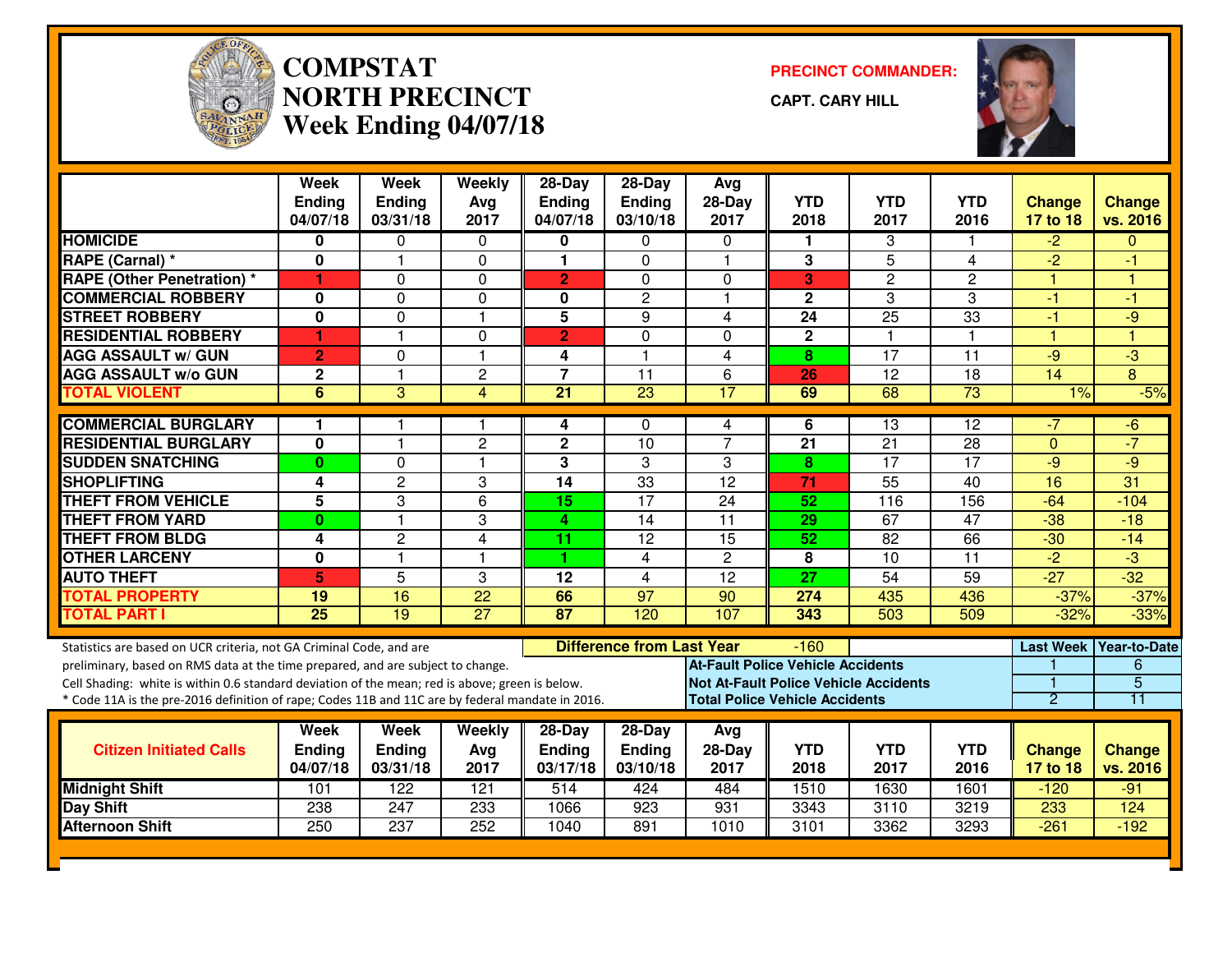## **BEAT 21 North PrecinctWeek Ending 04/07/18**

|                                   |                   |                | <b>Last 4 Weeks</b> |                | 28 Days        | 28 Day     |                             |                                |                |                              |                                |
|-----------------------------------|-------------------|----------------|---------------------|----------------|----------------|------------|-----------------------------|--------------------------------|----------------|------------------------------|--------------------------------|
|                                   | <b>Ending</b>     | <b>Ending</b>  | <b>Ending</b>       | <b>Ending</b>  | <b>Ending</b>  | Average    | <b>YTD</b>                  | <b>YTD</b>                     | <b>YTD</b>     | <b>Change</b>                | <b>Change</b>                  |
|                                   | 03/17/18          | 03/24/18       | 03/31/18            | 04/07/18       | 03/03/18       | 2017       | 2018                        | 2017                           | 2016           | 17 to 18                     | vs. 2016                       |
| <b>HOMICIDE</b>                   | $\mathbf{0}$      | 0              | $\mathbf{0}$        | $\mathbf{0}$   | $\Omega$       | 0.0        | $\mathbf{0}$                | $\Omega$                       | 0              | $\Omega$                     | $\Omega$                       |
| RAPE (Carnal) *                   | $\Omega$          | 0              | 0                   | 0              | 0              | 0.1        | $\mathbf{0}$                | 0                              | $\mathbf{1}$   | $\Omega$                     | $-1$                           |
| <b>RAPE (Other Penetration) *</b> | $\mathbf{1}$      | 0              | $\mathbf 0$         | 0              | $\mathbf{1}$   | 0.0        | $\mathbf 1$                 | 0                              | 0              | $\mathbf{1}$                 | $\overline{1}$                 |
| <b>COMMERCIAL ROBBERY</b>         | 0                 | 0              | $\mathbf 0$         | 0              | 0              | 0.1        | 0                           | $\mathbf{1}$                   | $\mathbf{1}$   | $-1$                         | $-1$                           |
| <b>STREET ROBBERY</b>             | 0                 | 0              | $\mathbf 0$         | 0              | 0              | 0.2        | 0                           | $\mathbf{1}$                   | 0              | $-1$                         | $\mathbf{0}$                   |
| <b>RESIDENTIAL ROBBERY</b>        | $\Omega$          | $\Omega$       | $\mathbf 0$         | $\Omega$       | 0              | 0.0        | $\Omega$                    | $\Omega$                       | $\Omega$       | $\mathbf{0}$                 | $\Omega$                       |
| <b>AGG ASSAULT w/ GUN</b>         | $\mathbf 0$       | 0              | $\mathbf 0$         | 0              | 0              | 0.2        | $\mathbf 0$                 | $\mathbf{1}$                   | 0              | $-1$                         | $\mathbf{0}$                   |
| <b>AGG ASSAULT w/o GUN</b>        | 0                 | 0              | $\mathbf 0$         | $\Omega$       | 0              | 0.2        | $\mathbf{1}$                | $\mathbf{1}$                   | $\overline{2}$ | $\overline{0}$               | $-1$                           |
| <b>TOTAL VIOLENT</b>              | $\mathbf{1}$      | $\overline{0}$ | $\mathbf{0}$        | $\mathbf{0}$   | $\mathbf{1}$   | 0.7        | $\overline{2}$              | $\overline{4}$                 | 4              | $-50%$                       | $-50%$                         |
| <b>COMMERCIAL BURGLARY</b>        | $\Omega$          | 0              | 0                   | 0              | $\Omega$       | 0.2        | $\Omega$                    | $\mathbf{0}$                   | 0              | $\Omega$                     | $\mathbf{0}$                   |
| <b>RESIDENTIAL BURGLARY</b>       | 0                 | 0              | $\mathbf 0$         | 0              | 0              | 1.1        |                             | 4                              | $\overline{2}$ |                              | $\overline{2}$                 |
| <b>SUDDEN SNATCHING</b>           |                   |                |                     | $\Omega$       |                |            | 4                           |                                |                | $\mathbf{0}$                 |                                |
| <b>SHOPLIFTING</b>                | $\mathbf{0}$<br>0 | 0<br>0         | 0<br>$\mathbf 0$    | 0              | 0<br>0         | 0.1<br>0.2 | $\mathbf{0}$<br>$\mathbf 1$ | 0                              | 0<br>0         | $\mathbf{0}$<br>$\mathbf{0}$ | $\mathbf{0}$<br>$\overline{1}$ |
| <b>THEFT FROM VEHICLE</b>         | $\mathbf{1}$      | 0              |                     | $\mathbf{1}$   | 3              | 2.8        | 8                           | $\mathbf{1}$<br>$\overline{7}$ | 5              | $\mathbf{1}$                 | 3                              |
| <b>THEFT FROM YARD</b>            |                   |                | 1                   |                |                | 1.2        |                             |                                |                |                              | $-2$                           |
| <b>THEFT FROM BLDG</b>            | 0                 | 1              | $\mathbf 0$         | 0              | 1              | 3.0        | $\overline{2}$<br>5         | $\overline{2}$                 | 4<br>6         | $\overline{0}$               | $-1$                           |
|                                   | 0                 | 0              | $\mathbf 0$         | 0              | 0              |            |                             | 15                             |                | $-10$                        |                                |
| <b>OTHER LARCENY</b>              | $\mathbf 0$       | 0              | 0                   | 0              | 0              | 0.2        | 0                           | $\overline{2}$                 | $\mathbf{1}$   | $-2$                         | $-1$                           |
| <b>AUTO THEFT</b>                 | $\mathbf{0}$      | 0              | $\overline{2}$      | $\mathbf{1}$   | 3              | 1.1        | 4                           | 3                              | 4              | $\mathbf{1}$                 | $\Omega$                       |
| <b>TOTAL PROPERTY</b>             | $\mathbf{1}$      | $\mathbf{1}$   | 3                   | $\overline{2}$ | $\overline{7}$ | 9.7        | 24                          | 34                             | 22             | $-29%$                       | 9%                             |
| <b>TOTAL PART I</b>               | $\overline{2}$    | $\mathbf{1}$   | 3                   | $\overline{2}$ | 8              | 10.4       | 26                          | 38                             | 26             | $-32%$                       | 0%                             |

 **Difference from Last Year** $-12$ 

Statistics are based on UCR criteria, not GA Criminal Code.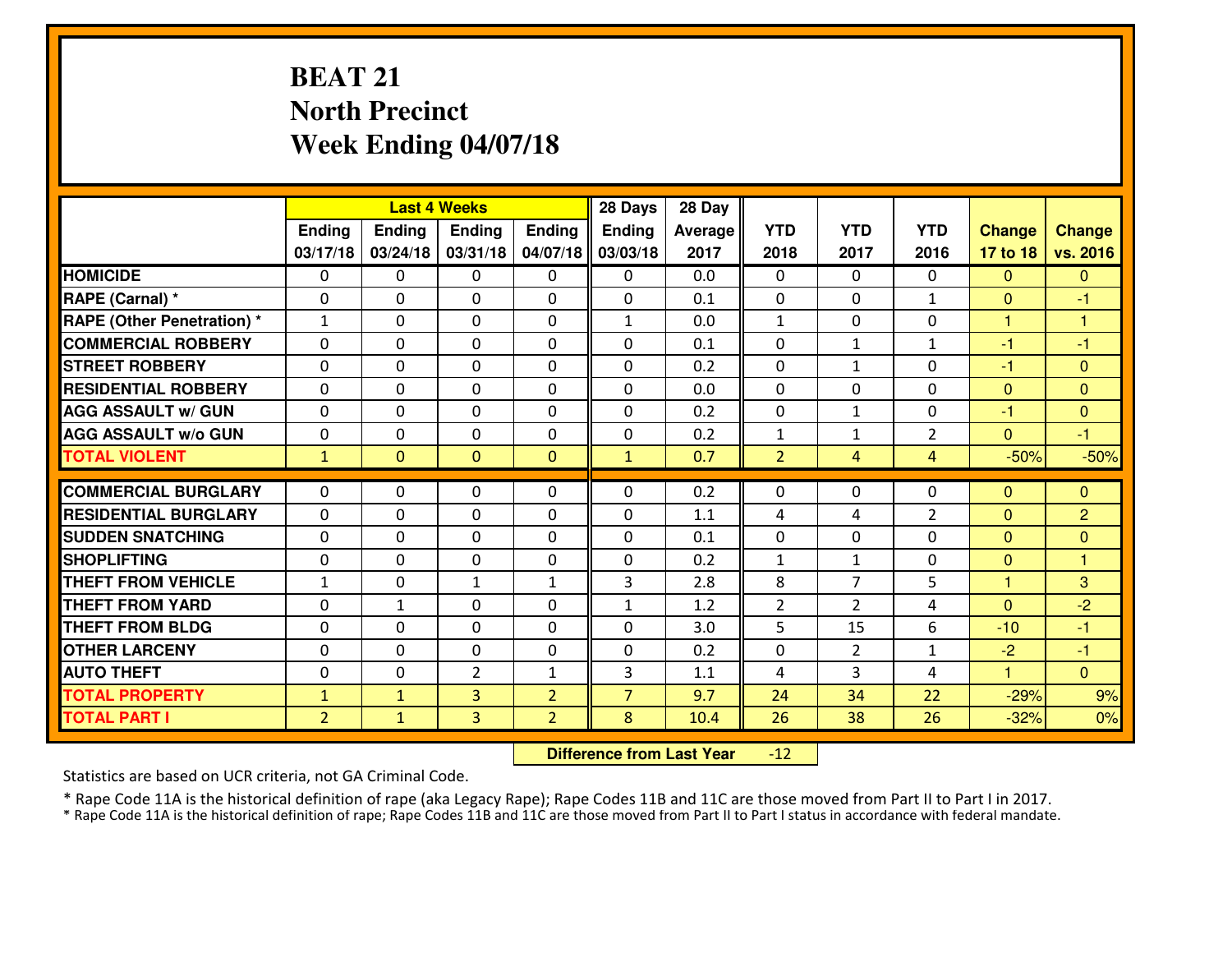## **BEAT 22 North PrecinctWeek Ending 04/07/18**

|                                  |                | <b>Last 4 Weeks</b> |               |                | 28 Days        | 28 Day  |                |                |                |                |                |
|----------------------------------|----------------|---------------------|---------------|----------------|----------------|---------|----------------|----------------|----------------|----------------|----------------|
|                                  | Ending         | Ending              | <b>Ending</b> | <b>Ending</b>  | <b>Ending</b>  | Average | <b>YTD</b>     | <b>YTD</b>     | <b>YTD</b>     | <b>Change</b>  | <b>Change</b>  |
|                                  | 03/17/18       | 03/24/18            | 03/31/18      | 04/07/18       | 03/03/18       | 2017    | 2018           | 2017           | 2016           | 17 to 18       | vs. 2016       |
| <b>HOMICIDE</b>                  | $\mathbf{0}$   | 0                   | $\mathbf{0}$  | $\mathbf{0}$   | 0              | 0.0     | $\mathbf{1}$   | $\Omega$       | $\mathbf{1}$   | 1              | $\mathbf{0}$   |
| RAPE (Carnal) *                  | $\Omega$       | 0                   | $\mathbf{0}$  | 0              | $\Omega$       | 0.2     | $\mathbf{0}$   | $\Omega$       | 0              | $\Omega$       | $\mathbf{0}$   |
| <b>RAPE (Other Penetration)*</b> | $\Omega$       | $\Omega$            | $\Omega$      | $\mathbf{1}$   | $\mathbf{1}$   | 0.1     | $\mathbf{1}$   | $\Omega$       | $\Omega$       | 1              | 1              |
| <b>COMMERCIAL ROBBERY</b>        | 0              | 0                   | $\mathbf 0$   | 0              | 0              | 0.2     | 0              | $\mathbf{0}$   | $\overline{2}$ | $\mathbf{0}$   | $-2$           |
| <b>ISTREET ROBBERY</b>           | $\Omega$       | 0                   | $\mathbf{0}$  | $\Omega$       | $\Omega$       | 0.8     | 3              | 4              | 4              | -1             | -1             |
| <b>RESIDENTIAL ROBBERY</b>       | $\Omega$       | $\Omega$            | $\mathbf 0$   | $\Omega$       | 0              | 0.0     | 0              | $\Omega$       | 0              | $\mathbf{0}$   | $\Omega$       |
| <b>AGG ASSAULT W/ GUN</b>        | $\Omega$       | $\mathbf{1}$        | $\mathbf 0$   | $\mathbf{1}$   | $\overline{2}$ | 2.2     | 2              | 11             | $\overline{2}$ | $-9$           | $\Omega$       |
| <b>AGG ASSAULT W/o GUN</b>       | $\mathbf{1}$   | 0                   | $\mathbf 0$   | $\mathbf{1}$   | $\overline{2}$ | 1.8     | $\overline{7}$ | 0              | $\overline{7}$ | $\overline{7}$ | $\overline{0}$ |
| <b>TOTAL VIOLENT</b>             | $\mathbf{1}$   | $\mathbf{1}$        | $\mathbf{0}$  | 3              | 5              | 5.2     | 14             | 15             | 16             | $-7%$          | $-13%$         |
| <b>COMMERCIAL BURGLARY</b>       | $\mathbf{1}$   | $\mathbf{1}$        | 1             | 0              | 3              | 1.0     | 3              | 2              | $\mathbf{1}$   |                | $\overline{2}$ |
| <b>RESIDENTIAL BURGLARY</b>      | $\mathbf{0}$   | 0                   | 1             | 0              | 1              | 2.2     | 6              | 5              | $\overline{7}$ | 1              | -1             |
| <b>SUDDEN SNATCHING</b>          | $\mathbf{0}$   | 1                   | $\mathbf{0}$  | $\Omega$       | 1              | 0.1     | $\mathbf{1}$   | 0              | 0              | 1              | 1              |
| <b>SHOPLIFTING</b>               | $\mathbf{1}$   | $\mathbf{1}$        | $\mathbf 0$   | 0              | $\overline{2}$ | 2.7     | 9              | 11             | $\overline{2}$ | $-2$           | $\overline{7}$ |
| <b>THEFT FROM VEHICLE</b>        | $\Omega$       | $\mathbf{1}$        | $\mathbf{0}$  | $\overline{2}$ | 3              | 2.8     | 11             | 6              | 6              | 5              | 5              |
| <b>THEFT FROM YARD</b>           | 0              | 0                   | $\mathbf 0$   | 0              | 0              | 1.2     | 1              | 4              | 5              | -3             | $-4$           |
| <b>THEFT FROM BLDG</b>           | 0              | 0                   | $\mathbf 0$   | 0              | 0              | 2.1     | 4              | $\overline{7}$ | 11             | -3             | $-7$           |
| <b>OTHER LARCENY</b>             | 0              | 0                   | $\mathbf 0$   | 0              | 0              | 0.4     | 0              | $\mathbf{1}$   | $\overline{2}$ | $-1$           | $-2$           |
| <b>AUTO THEFT</b>                | $\mathbf{0}$   | 0                   | 1             | $\overline{2}$ | 3              | 2.6     | 8              | 11             | 13             | $-3$           | $-5$           |
| <b>TOTAL PROPERTY</b>            | $\overline{2}$ | 4                   | 3             | $\overline{4}$ | 13             | 15.1    | 43             | 47             | 47             | $-9%$          | $-9%$          |
| <b>TOTAL PART I</b>              | $\overline{3}$ | 5                   | 3             | $\overline{7}$ | 18             | 20.3    | 57             | 62             | 63             | $-8%$          | $-10%$         |

 **Difference from Last Year**-5

Statistics are based on UCR criteria, not GA Criminal Code.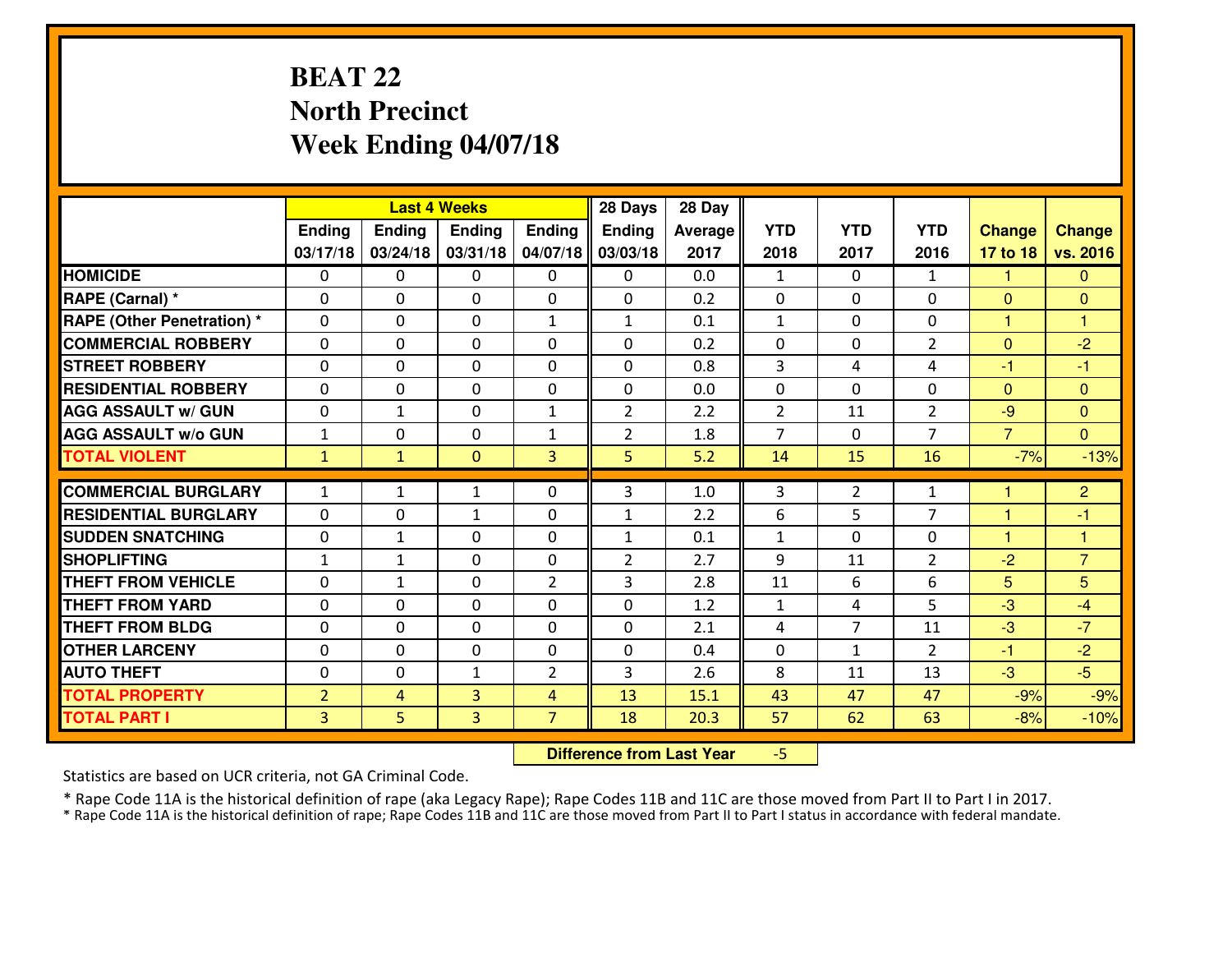## **BEAT 23 North PrecinctWeek Ending 04/07/18**

|                                   |              |                | <b>Last 4 Weeks</b> |                | 28 Days        | 28 Day  |                |                |                |                |                |
|-----------------------------------|--------------|----------------|---------------------|----------------|----------------|---------|----------------|----------------|----------------|----------------|----------------|
|                                   | Ending       | <b>Ending</b>  | <b>Ending</b>       | Ending         | <b>Ending</b>  | Average | <b>YTD</b>     | <b>YTD</b>     | <b>YTD</b>     | <b>Change</b>  | <b>Change</b>  |
|                                   | 03/17/18     | 03/24/18       | 03/31/18            | 04/07/18       | 03/03/18       | 2017    | 2018           | 2017           | 2016           | 17 to 18       | vs. 2016       |
| <b>HOMICIDE</b>                   | $\Omega$     | 0              | $\Omega$            | $\Omega$       | $\Omega$       | 0.1     | $\Omega$       | $\mathbf{1}$   | 0              | $-1$           | $\Omega$       |
| RAPE (Carnal) *                   | 0            | 0              | $\mathbf{0}$        | 0              | $\Omega$       | 0.2     | $\mathbf{1}$   | $\mathbf{1}$   | 3              | $\mathbf{0}$   | $-2$           |
| <b>RAPE (Other Penetration) *</b> | $\Omega$     | 0              | $\mathbf{0}$        | $\Omega$       | $\Omega$       | 0.0     | $\Omega$       | $\Omega$       | $\overline{2}$ | $\mathbf{0}$   | $-2$           |
| <b>COMMERCIAL ROBBERY</b>         | 0            | 0              | $\mathbf 0$         | 0              | 0              | 0.2     | $\mathbf{0}$   | $\mathbf{1}$   | 0              | $-1$           | $\mathbf{0}$   |
| <b>STREET ROBBERY</b>             | $\Omega$     | 0              | $\mathbf 0$         | 0              | 0              | 0.5     | $\mathbf{3}$   | $\mathbf{1}$   | 4              | $\overline{2}$ | $-1$           |
| <b>RESIDENTIAL ROBBERY</b>        | $\Omega$     | $\Omega$       | $\mathbf{1}$        | $\mathbf{1}$   | $\overline{2}$ | 0.1     | $\overline{2}$ | $\mathbf{1}$   | $\mathbf{1}$   | $\mathbf{1}$   | $\overline{1}$ |
| <b>AGG ASSAULT W/ GUN</b>         | $\Omega$     | 0              | $\mathbf 0$         | $\mathbf{1}$   | $\mathbf{1}$   | 0.7     | 3              | $\overline{3}$ | 6              | $\overline{0}$ | $-3$           |
| <b>AGG ASSAULT W/o GUN</b>        | 0            | 0              | $\mathbf{1}$        | 0              | $\mathbf{1}$   | 1.2     | 6              | $\overline{7}$ | 3              | $-1$           | $\mathbf{3}$   |
| <b>TOTAL VIOLENT</b>              | $\mathbf{0}$ | $\overline{0}$ | $\overline{2}$      | $\overline{2}$ | $\overline{4}$ | 2.8     | 15             | 15             | 19             | 0%             | $-21%$         |
| <b>COMMERCIAL BURGLARY</b>        | $\Omega$     | 0              | $\mathbf{0}$        | $\mathbf{1}$   | $\mathbf{1}$   | 1.9     | $\mathbf{1}$   | 5              | $\mathbf{1}$   | $-4$           | $\Omega$       |
| <b>RESIDENTIAL BURGLARY</b>       | 0            | $\mathbf{1}$   | $\mathbf 0$         | 0              | $\mathbf{1}$   | 1.8     | 6              | 6              | 6              | $\mathbf{0}$   | $\mathbf{0}$   |
| <b>SUDDEN SNATCHING</b>           | 0            | 0              | $\mathbf 0$         | 0              | 0              | 0.3     | $\mathbf{1}$   | 0              | 0              | $\mathbf{1}$   | 1              |
| <b>SHOPLIFTING</b>                | $\Omega$     | 0              | $\mathbf 0$         | 0              | 0              | 1.0     | $\overline{3}$ | 5              | $\overline{2}$ | $-2$           | $\overline{1}$ |
| <b>THEFT FROM VEHICLE</b>         | 0            | $\mathbf{1}$   | 1                   | 0              | $\overline{2}$ | 3.1     | $\overline{7}$ | 6              | 23             | $\mathbf{1}$   | $-16$          |
| <b>THEFT FROM YARD</b>            | $\mathbf{1}$ | 0              | $\mathbf 0$         | 0              | $\mathbf{1}$   | 1.9     | 3              | 8              | 6              | $-5$           | $-3$           |
| <b>THEFT FROM BLDG</b>            | 0            | $\overline{2}$ | 1                   | $\mathbf{1}$   | 4              | 1.9     | 8              | $\overline{7}$ | 5              | 1              | 3              |
| <b>OTHER LARCENY</b>              | 0            | 0              | $\mathbf 0$         | 0              | 0              | 0.3     | $\overline{2}$ | $\mathbf{1}$   | 0              | $\mathbf{1}$   | $\overline{2}$ |
| <b>AUTO THEFT</b>                 | 0            | 0              | $\mathbf{1}$        | 0              | $\mathbf{1}$   | 3.1     | 3              | 11             | 9              | $-8$           | $-6$           |
| <b>TOTAL PROPERTY</b>             | $\mathbf{1}$ | 4              | $\overline{3}$      | $\overline{2}$ | 10             | 15.3    | 34             | 49             | 52             | $-31%$         | $-35%$         |
| <b>TOTAL PART I</b>               | $\mathbf{1}$ | $\overline{4}$ | 5                   | $\overline{4}$ | 14             | 18.1    | 49             | 64             | 71             | $-23%$         | $-31%$         |

 **Difference from Last Year** $-15$ 

Statistics are based on UCR criteria, not GA Criminal Code.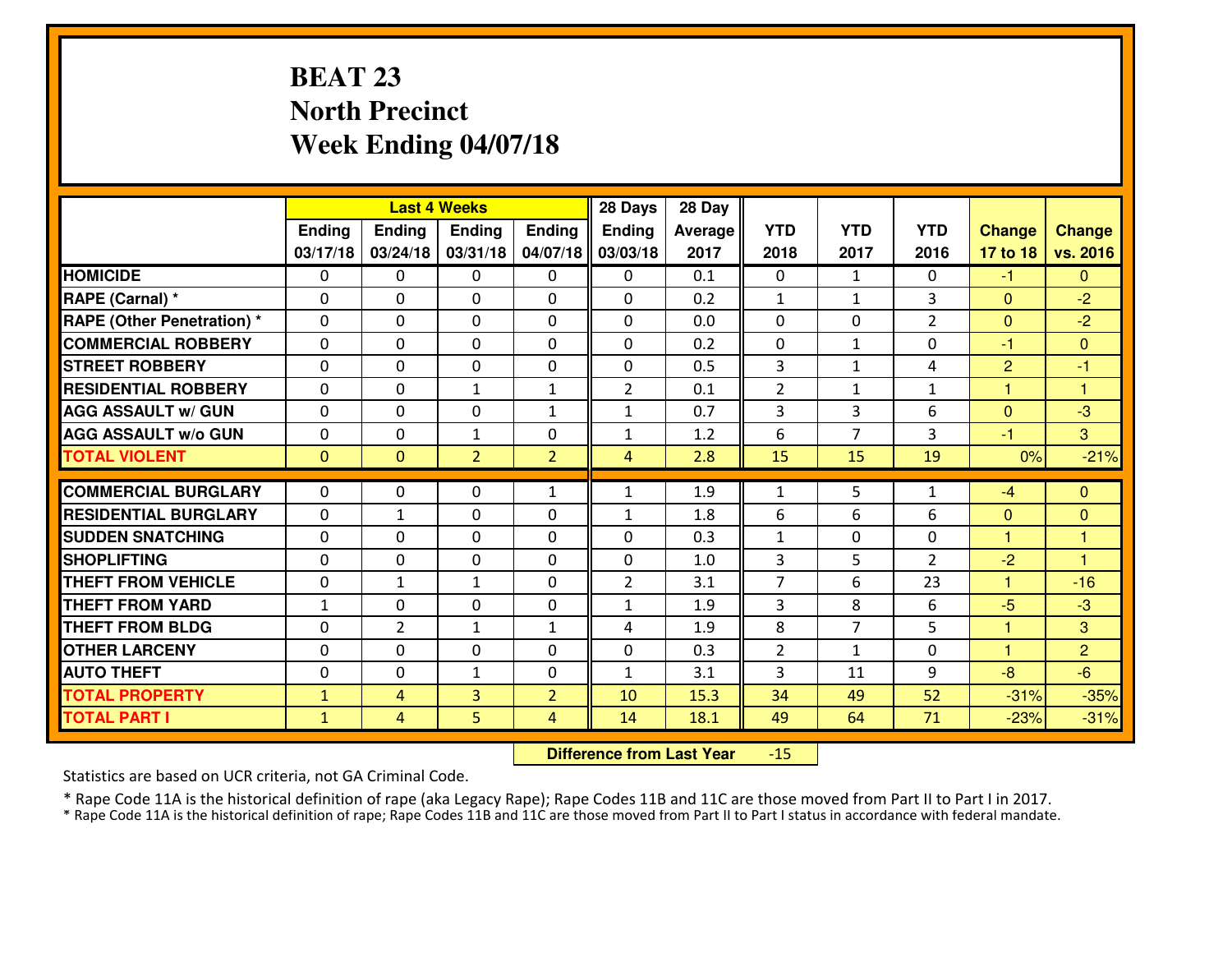## **BEAT 24 North PrecinctWeek Ending 04/07/18**

|                                  |              |                | <b>Last 4 Weeks</b> |              | 28 Days       | 28 Day  |                |              |                |                |                |
|----------------------------------|--------------|----------------|---------------------|--------------|---------------|---------|----------------|--------------|----------------|----------------|----------------|
|                                  | Ending       | <b>Ending</b>  | <b>Ending</b>       | Ending       | <b>Ending</b> | Average | <b>YTD</b>     | <b>YTD</b>   | <b>YTD</b>     | <b>Change</b>  | <b>Change</b>  |
|                                  | 03/17/18     | 03/24/18       | 03/31/18            | 04/07/18     | 03/03/18      | 2017    | 2018           | 2017         | 2016           | 17 to 18       | vs. 2016       |
| <b>HOMICIDE</b>                  | $\Omega$     | 0              | 0                   | $\Omega$     | $\Omega$      | 0.1     | 0              | $\Omega$     | 0              | $\Omega$       | $\Omega$       |
| RAPE (Carnal) *                  | $\Omega$     | 0              | $\Omega$            | $\Omega$     | $\Omega$      | 0.1     | $\Omega$       | $\Omega$     | 0              | $\Omega$       | $\Omega$       |
| <b>RAPE (Other Penetration)*</b> | 0            | 0              | $\mathbf 0$         | 0            | 0             | 0.0     | 0              | 0            | 0              | $\overline{0}$ | $\overline{0}$ |
| <b>COMMERCIAL ROBBERY</b>        | 0            | 0              | $\mathbf 0$         | 0            | 0             | 0.4     | 0              | $\mathbf{1}$ | 0              | $-1$           | $\overline{0}$ |
| <b>STREET ROBBERY</b>            | 0            | 0              | $\mathbf 0$         | 0            | 0             | 1.0     | 3              | 3            | 9              | $\mathbf{0}$   | $-6$           |
| <b>RESIDENTIAL ROBBERY</b>       | $\Omega$     | 0              | $\mathbf 0$         | 0            | 0             | 0.0     | 0              | $\Omega$     | 0              | $\mathbf{0}$   | $\mathbf{0}$   |
| <b>AGG ASSAULT W/ GUN</b>        | 0            | $\mathbf{1}$   | $\mathbf 0$         | 0            | $\mathbf{1}$  | 0.4     | $\mathbf 1$    | $\Omega$     | $\mathbf{1}$   | $\mathbf{1}$   | $\overline{0}$ |
| <b>AGG ASSAULT W/o GUN</b>       | 0            | 0              | 0                   | 0            | 0             | 0.4     | $\overline{2}$ | 0            | $\mathbf{1}$   | $\overline{2}$ | $\overline{1}$ |
| <b>TOTAL VIOLENT</b>             | $\mathbf{0}$ | $\mathbf{1}$   | $\mathbf{O}$        | $\mathbf{0}$ | $\mathbf{1}$  | 2.3     | 6              | 4            | 11             | 50%            | $-45%$         |
| <b>COMMERCIAL BURGLARY</b>       | $\Omega$     | 0              | $\mathbf{0}$        | 0            | $\Omega$      | 0.3     | $\mathbf{0}$   | $\mathbf{0}$ | 6              | $\Omega$       | $-6$           |
| <b>RESIDENTIAL BURGLARY</b>      | $\mathbf{0}$ | 0              | 0                   | 0            | 0             | 1.2     | $\mathbf{1}$   | 5            | 4              | $-4$           | $-3$           |
| <b>SUDDEN SNATCHING</b>          | $\mathbf{0}$ | 0              | $\mathbf 0$         | 0            | 0             | 0.2     | $\mathbf{1}$   | $\Omega$     | $\overline{2}$ | $\mathbf{1}$   | $-1$           |
| <b>SHOPLIFTING</b>               | $\mathbf{1}$ | $\overline{2}$ | $\mathbf 0$         | 0            | 3             | 4.2     | 40             | 13           | 13             | 27             | 27             |
| <b>THEFT FROM VEHICLE</b>        | 0            | $\Omega$       | $\mathbf 0$         | $\Omega$     | 0             | 7.9     | 6              | 42           | 24             | $-36$          | $-18$          |
| <b>THEFT FROM YARD</b>           | 0            | 0              | $\mathbf 0$         | 0            | 0             | 2.8     | 4              | 13           | 11             | $-9$           | $-7$           |
| <b>THEFT FROM BLDG</b>           | 0            | 0              | $\mathbf 0$         | $\mathbf{1}$ | $\mathbf{1}$  | 1.2     | 9              | 5            | 6              | $\overline{4}$ | 3              |
| <b>OTHER LARCENY</b>             | 0            | 0              | $\mathbf{1}$        | 0            | $\mathbf{1}$  | 0.9     | $\overline{2}$ | 0            | $\overline{2}$ | $\overline{2}$ | $\overline{0}$ |
| <b>AUTO THEFT</b>                | 0            | 0              | $\mathbf 0$         | 0            | 0             | 2.4     | $\mathbf 0$    | 13           | 14             | $-13$          | $-14$          |
| <b>TOTAL PROPERTY</b>            | $\mathbf{1}$ | $\overline{2}$ | $\mathbf{1}$        | $\mathbf{1}$ | 5             | 21.2    | 63             | 91           | 82             | $-31%$         | $-23%$         |
| <b>TOTAL PART I</b>              | $\mathbf{1}$ | $\overline{3}$ | $\mathbf{1}$        | $\mathbf{1}$ | 6             | 23.5    | 69             | 95           | 93             | $-27%$         | $-26%$         |
|                                  |              |                |                     |              |               |         |                |              |                |                |                |

 **Difference from Last Year**-26

Statistics are based on UCR criteria, not GA Criminal Code.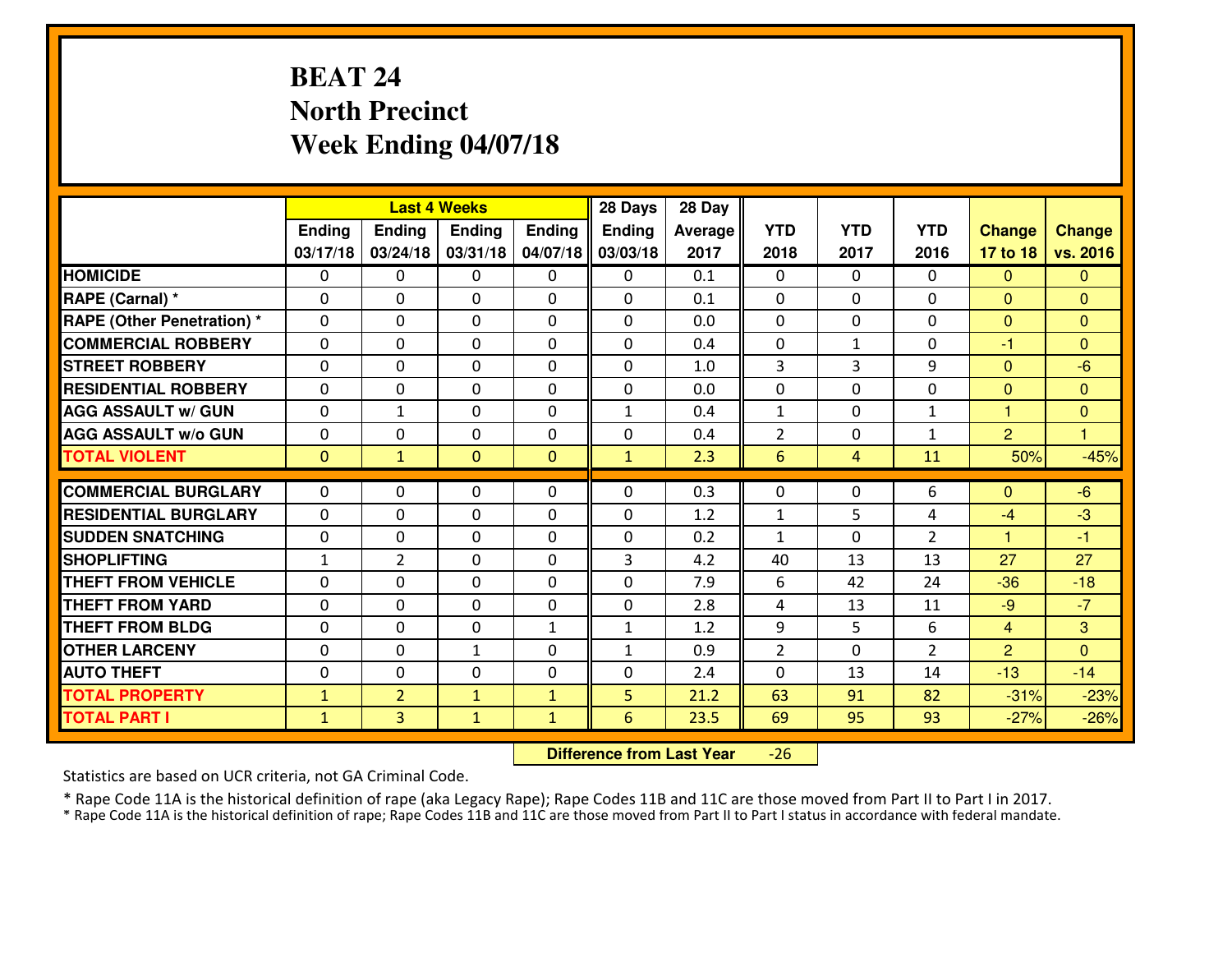## **BEAT 25 North PrecinctWeek Ending 04/07/18**

|                                  |                |                | <b>Last 4 Weeks</b> |              | 28 Days        | 28 Day  |                |                |                |                      |                      |
|----------------------------------|----------------|----------------|---------------------|--------------|----------------|---------|----------------|----------------|----------------|----------------------|----------------------|
|                                  | Ending         | Ending         | Ending              | Ending       | <b>Ending</b>  | Average | <b>YTD</b>     | <b>YTD</b>     | <b>YTD</b>     | <b>Change</b>        | <b>Change</b>        |
|                                  | 03/17/18       | 03/24/18       | 03/31/18            | 04/07/18     | 03/03/18       | 2017    | 2018           | 2017           | 2016           | 17 to 18             | vs. 2016             |
| <b>HOMICIDE</b>                  | 0              | 0              | 0                   | 0            | 0              | 0.0     | 0              | $\Omega$       | 0              | $\Omega$             | $\mathbf{0}$         |
| RAPE (Carnal) *                  | $\Omega$       | 0              | 1                   | $\Omega$     | 1              | 0.0     | $\mathbf{1}$   | $\mathbf{1}$   | 0              | $\Omega$             | 1                    |
| <b>RAPE (Other Penetration)*</b> | $\Omega$       | $\Omega$       | $\Omega$            | $\Omega$     | $\Omega$       | 0.0     | $\Omega$       | 0              | $\Omega$       | $\Omega$             | $\Omega$             |
| <b>COMMERCIAL ROBBERY</b>        | $\Omega$       | $\Omega$       | $\mathbf 0$         | $\Omega$     | $\Omega$       | 0.0     | $\Omega$       | 0              | 0              | $\Omega$             | $\Omega$             |
| <b>ISTREET ROBBERY</b>           | $\mathbf{0}$   | 0              | $\mathbf{0}$        | 0            | $\Omega$       | 0.0     | 6              | 11             | 5              | $-5$                 | 1                    |
| <b>RESIDENTIAL ROBBERY</b>       | 0              | 0              | $\mathbf 0$         | 0            | 0              | 0.0     | 0              | $\mathbf{0}$   | 0              | $\mathbf{0}$         | $\mathbf{0}$         |
| <b>AGG ASSAULT W/ GUN</b>        | 0              | 0              | $\mathbf 0$         | 0            | 0              | 0.0     | $\mathbf{1}$   | 0              | 0              | $\mathbf{1}$         | $\mathbf{1}$         |
| <b>AGG ASSAULT W/o GUN</b>       | 0              | 1              | $\mathbf 0$         | 0            | $\mathbf{1}$   | 0.0     | $\mathbf{1}$   | $\mathbf{0}$   | $\mathbf{1}$   | $\blacktriangleleft$ | $\overline{0}$       |
| <b>TOTAL VIOLENT</b>             | $\mathbf{0}$   | $\mathbf{1}$   | $\mathbf{1}$        | $\mathbf{0}$ | $\overline{2}$ | 0.0     | 9              | 12             | 6              | $-25%$               | 50%                  |
| <b>COMMERCIAL BURGLARY</b>       | $\Omega$       | 0              | $\mathbf{0}$        | $\Omega$     | $\Omega$       | 0.0     | $\Omega$       | $\overline{2}$ | $\overline{2}$ | $-2$                 | $-2$                 |
| <b>RESIDENTIAL BURGLARY</b>      | $\Omega$       | 0              | $\mathbf 0$         | $\Omega$     | 0              | 0.0     | 0              | $\mathbf{1}$   | 3              | $-1$                 | $-3$                 |
| <b>SUDDEN SNATCHING</b>          | $\Omega$       | 0              | $\mathbf 0$         | $\Omega$     | 0              | 0.0     | 0              | $\Omega$       | $\mathbf{1}$   | $\mathbf{0}$         | $-1$                 |
| <b>SHOPLIFTING</b>               | 0              | $\mathbf{1}$   | $\mathbf 0$         | 0            | $\mathbf{1}$   | 0.0     | $\overline{2}$ | 9              | 4              | $-7$                 | $-2$                 |
| <b>THEFT FROM VEHICLE</b>        | $\mathbf{1}$   | $\overline{2}$ | $\mathbf 0$         | 0            | 3              | 0.0     | 12             | 25             | 42             | $-13$                | $-30$                |
| <b>THEFT FROM YARD</b>           | 0              | 0              | $\mathbf{1}$        | 0            | $\mathbf{1}$   | 0.0     | $\overline{7}$ | 22             | 8              | $-15$                | $-1$                 |
| <b>THEFT FROM BLDG</b>           | $\overline{2}$ | 0              | 1                   | 0            | 3              | 0.0     | 9              | 15             | 8              | $-6$                 | $\blacktriangleleft$ |
| <b>OTHER LARCENY</b>             | 0              | 0              | $\mathbf 0$         | 0            | 0              | 0.0     | 3              | 4              | 4              | $-1$                 | $-1$                 |
| <b>AUTO THEFT</b>                | 0              | $\mathbf{1}$   | 0                   | $\mathbf{1}$ | $\overline{2}$ | 0.0     | 4              | 6              | 5              | $-2$                 | $-1$                 |
| <b>TOTAL PROPERTY</b>            | $\overline{3}$ | 4              | $\overline{2}$      | $\mathbf{1}$ | 10             | 0.0     | 37             | 84             | 77             | $-56%$               | $-52%$               |
| <b>TOTAL PART I</b>              | $\overline{3}$ | 5              | 3                   | $\mathbf{1}$ | 12             | 0.0     | 46             | 96             | 83             | $-52%$               | $-45%$               |

 **Difference from Last Year**-50

Statistics are based on UCR criteria, not GA Criminal Code.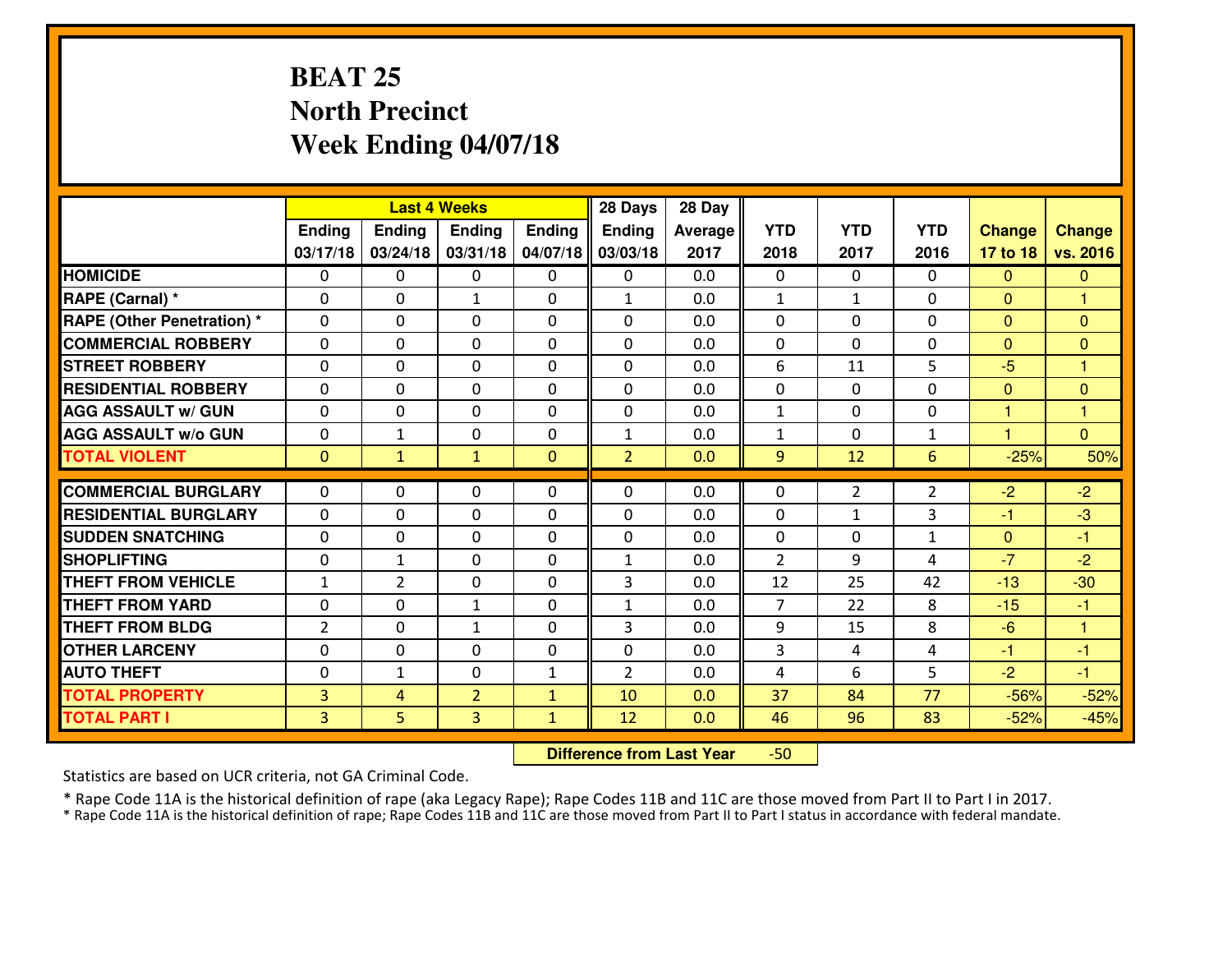## **BEAT 26 North PrecinctWeek Ending 04/07/18**

|                                   |                |                | <b>Last 4 Weeks</b> |               | 28 Days        | 28 Day  |                |              |                |                |                |
|-----------------------------------|----------------|----------------|---------------------|---------------|----------------|---------|----------------|--------------|----------------|----------------|----------------|
|                                   | <b>Ending</b>  | Ending         | <b>Endina</b>       | <b>Ending</b> | <b>Ending</b>  | Average | <b>YTD</b>     | <b>YTD</b>   | <b>YTD</b>     | <b>Change</b>  | <b>Change</b>  |
|                                   | 03/17/18       | 03/24/18       | 03/31/18            | 04/07/18      | 03/03/18       | 2017    | 2018           | 2017         | 2016           | 17 to 18       | vs. 2016       |
| <b>HOMICIDE</b>                   | 0              | $\Omega$       | 0                   | 0             | $\Omega$       | 0.0     | $\Omega$       | $\Omega$     | 0              | $\mathbf{0}$   | $\mathbf{0}$   |
| RAPE (Carnal) *                   | $\Omega$       | $\Omega$       | $\Omega$            | 0             | $\Omega$       | 0.1     | $\mathbf{1}$   | $\mathbf{1}$ | $\Omega$       | $\mathbf{0}$   | 1              |
| <b>RAPE (Other Penetration) *</b> | $\Omega$       | $\Omega$       | $\mathbf 0$         | $\Omega$      | $\Omega$       | 0.1     | $\Omega$       | $\Omega$     | $\Omega$       | $\mathbf{0}$   | $\mathbf{0}$   |
| <b>COMMERCIAL ROBBERY</b>         | $\Omega$       | $\Omega$       | 0                   | $\Omega$      | 0              | 0.2     | $\mathbf 0$    | $\mathbf 0$  | $\Omega$       | $\mathbf{0}$   | $\mathbf{0}$   |
| <b>STREET ROBBERY</b>             | 0              | 4              | $\mathbf 0$         | $\Omega$      | 4              | 0.6     | $\overline{7}$ | 3            | 5              | $\overline{4}$ | $\overline{2}$ |
| <b>RESIDENTIAL ROBBERY</b>        | $\Omega$       | $\Omega$       | $\mathbf 0$         | $\Omega$      | $\Omega$       | 0.0     | $\Omega$       | $\Omega$     | $\Omega$       | $\overline{0}$ | $\mathbf{0}$   |
| <b>AGG ASSAULT w/ GUN</b>         | $\Omega$       | $\Omega$       | $\Omega$            | $\Omega$      | $\Omega$       | 0.2     | $\Omega$       | $\Omega$     | $\mathbf{1}$   | $\overline{0}$ | $-1$           |
| <b>AGG ASSAULT W/o GUN</b>        | 0              | $\overline{2}$ | $\mathbf 0$         | 0             | $\overline{2}$ | 0.5     | 8              | $\mathbf{1}$ | $\overline{2}$ | $\overline{7}$ | 6              |
| <b>TOTAL VIOLENT</b>              | $\mathbf{0}$   | 6              | $\mathbf{0}$        | $\mathbf{0}$  | 6              | 1.6     | 16             | 5            | 8              | 220%           | 100%           |
| <b>COMMERCIAL BURGLARY</b>        | $\Omega$       | $\Omega$       | $\mathbf{0}$        | $\Omega$      | 0              | 0.7     | 1              | 3            | $\overline{2}$ | $-2$           | -1             |
| <b>RESIDENTIAL BURGLARY</b>       | 0              | 0              | $\mathbf 0$         | $\Omega$      | 0              | 0.0     | $\mathbf 0$    | $\mathbf 0$  | 4              | $\mathbf{0}$   | $-4$           |
| <b>SUDDEN SNATCHING</b>           | 0              | 0              | $\mathbf 0$         | $\Omega$      | 0              | 0.5     | $\overline{2}$ | 9            | 4              | $-7$           | $-2$           |
| <b>SHOPLIFTING</b>                | 0              | $\mathbf{1}$   | $\mathbf 0$         | 3             | 4              | 2.0     | 6              | 9            | 9              | $-3$           | $-3$           |
| <b>THEFT FROM VEHICLE</b>         | $\mathbf{1}$   | $\Omega$       | $\mathbf 0$         | $\mathbf{1}$  | $\overline{2}$ | 3.3     | 3              | 16           | 32             | $-13$          | $-29$          |
| <b>THEFT FROM YARD</b>            | $\mathbf 1$    | $\mathbf 0$    | $\mathbf 0$         | 0             | $\mathbf{1}$   | 2.2     | 6              | 13           | 9              | $-7$           | $-3$           |
| <b>THEFT FROM BLDG</b>            | 0              | $\mathbf{1}$   | $\mathbf 0$         | 0             | $\mathbf{1}$   | 2.5     | 9              | 19           | 17             | $-10$          | $-8$           |
| <b>OTHER LARCENY</b>              | 0              | 0              | $\mathbf 0$         | 0             | 0              | 0.3     | $\mathbf{1}$   | $\mathbf{1}$ | $\overline{2}$ | $\overline{0}$ | $-1$           |
| <b>AUTO THEFT</b>                 | 0              | $\mathbf{1}$   | $\mathbf{1}$        | $\mathbf{1}$  | 3              | 1.3     | 6              | 5            | $\overline{7}$ | $\mathbf{1}$   | -1             |
| <b>TOTAL PROPERTY</b>             | $\overline{2}$ | 3              | $\mathbf{1}$        | 5             | 11             | 12.7    | 34             | 75           | 86             | $-55%$         | $-60%$         |
| <b>TOTAL PART I</b>               | $\overline{2}$ | 9              | $\mathbf{1}$        | 5             | 17             | 14.3    | 50             | 80           | 94             | $-38%$         | $-47%$         |
|                                   |                |                |                     |               |                |         |                |              |                |                |                |

 **Difference from Last Year**-30

Statistics are based on UCR criteria, not GA Criminal Code.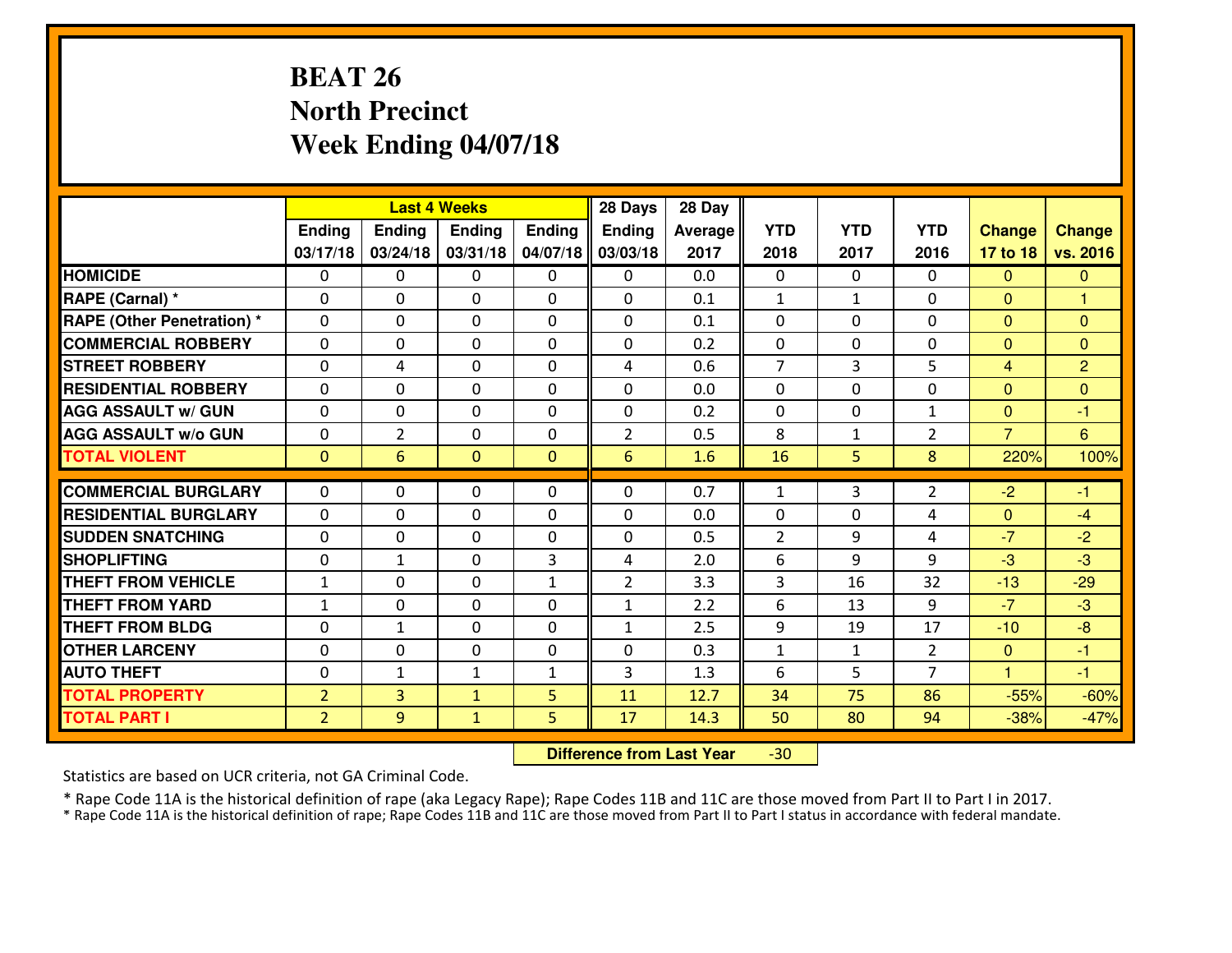## **BEAT 27 North PrecinctWeek Ending 04/07/18**

|                                   |                |                | <b>Last 4 Weeks</b> |                | 28 Days        | 28 Day  |                |                |                |                |                |
|-----------------------------------|----------------|----------------|---------------------|----------------|----------------|---------|----------------|----------------|----------------|----------------|----------------|
|                                   | Ending         | <b>Ending</b>  | <b>Ending</b>       | Ending         | <b>Ending</b>  | Average | <b>YTD</b>     | <b>YTD</b>     | <b>YTD</b>     | <b>Change</b>  | <b>Change</b>  |
|                                   | 03/17/18       | 03/24/18       | 03/31/18            | 04/07/18       | 03/03/18       | 2017    | 2018           | 2017           | 2016           | 17 to 18       | vs. 2016       |
| <b>HOMICIDE</b>                   | $\Omega$       | 0              | 0                   | 0              | 0              | 0.2     | $\Omega$       | $\overline{2}$ | 0              | $-2$           | $\mathbf{0}$   |
| RAPE (Carnal) *                   | $\Omega$       | 0              | $\Omega$            | $\Omega$       | $\Omega$       | 0.6     | $\Omega$       | $\overline{2}$ | $\Omega$       | $-2$           | $\Omega$       |
| <b>RAPE (Other Penetration) *</b> | $\Omega$       | 0              | $\mathbf 0$         | 0              | 0              | 0.2     | $\mathbf{1}$   | $\overline{2}$ | 0              | $-1$           | $\mathbf{1}$   |
| <b>COMMERCIAL ROBBERY</b>         | 0              | 0              | $\mathbf 0$         | 0              | 0              | 0.0     | 2              | $\mathbf 0$    | 0              | $\overline{2}$ | $\overline{2}$ |
| <b>STREET ROBBERY</b>             | 0              | $\mathbf{1}$   | $\mathbf 0$         | 0              | $\mathbf{1}$   | 1.0     | $\overline{2}$ | $\overline{2}$ | 6              | $\overline{0}$ | $-4$           |
| <b>RESIDENTIAL ROBBERY</b>        | $\Omega$       | 0              | $\mathbf 0$         | 0              | 0              | 0.0     | $\mathbf 0$    | $\mathbf 0$    | 0              | $\mathbf{0}$   | $\overline{0}$ |
| <b>AGG ASSAULT W/ GUN</b>         | 0              | 0              | $\mathbf 0$         | 0              | 0              | 0.5     | $\mathbf 1$    | $\overline{2}$ | $\mathbf{1}$   | $-1$           | $\overline{0}$ |
| <b>AGG ASSAULT W/o GUN</b>        | 0              | 0              | $\mathbf 0$         | $\mathbf{1}$   | $\mathbf{1}$   | 2.1     | $\mathbf{1}$   | 3              | $\overline{2}$ | $-2$           | $-1$           |
| <b>TOTAL VIOLENT</b>              | $\mathbf{O}$   | $\mathbf{1}$   | $\overline{0}$      | $\mathbf{1}$   | $\overline{2}$ | 4.5     | $\overline{7}$ | 13             | 9              | $-46%$         | $-22%$         |
| <b>COMMERCIAL BURGLARY</b>        | $\Omega$       | 0              | $\mathbf{0}$        | 0              | $\Omega$       | 0.3     | $\mathbf{1}$   | $\mathbf{1}$   | $\Omega$       | $\mathbf{0}$   | $\mathbf{1}$   |
|                                   |                |                |                     |                |                |         |                |                |                |                |                |
| <b>RESIDENTIAL BURGLARY</b>       | 0              | 0              | 0                   | 0              | 0              | 0.5     | 4              | 0              | $\overline{2}$ | $\overline{4}$ | $\overline{2}$ |
| <b>SUDDEN SNATCHING</b>           | $\mathbf{1}$   | 1              | $\mathbf 0$         | 0              | $\overline{2}$ | 2.2     | 3              | 8              | 10             | $-5$           | $-7$           |
| <b>SHOPLIFTING</b>                | $\mathbf{1}$   | 0              | $\overline{2}$      | $\mathbf{1}$   | 4              | 1.6     | 10             | $\overline{7}$ | 10             | 3              | $\overline{0}$ |
| <b>THEFT FROM VEHICLE</b>         | 0              | 0              | $\mathbf{1}$        | $\mathbf{1}$   | $\overline{2}$ | 3.9     | 5              | 14             | 24             | $-9$           | $-19$          |
| <b>THEFT FROM YARD</b>            | $\mathbf 0$    | 0              | $\mathbf 0$         | 0              | 0              | 1.5     | 6              | 5              | 4              | $\mathbf{1}$   | $\overline{2}$ |
| <b>THEFT FROM BLDG</b>            | 0              | 0              | $\mathbf 0$         | $\overline{2}$ | $\overline{2}$ | 4.3     | 8              | 14             | 13             | $-6$           | $-5$           |
| <b>OTHER LARCENY</b>              | 0              | 0              | $\mathbf 0$         | 0              | 0              | 0.2     | $\mathbf 0$    | $\mathbf{1}$   | 0              | $-1$           | $\overline{0}$ |
| <b>AUTO THEFT</b>                 | 0              | 0              | $\mathbf 0$         | 0              | 0              | 1.1     | 2              | 5              | $\overline{7}$ | $-3$           | $-5$           |
| <b>TOTAL PROPERTY</b>             | $\overline{2}$ | $\mathbf{1}$   | $\overline{3}$      | $\overline{4}$ | 10             | 15.7    | 39             | 55             | 70             | $-29%$         | $-44%$         |
| <b>TOTAL PART I</b>               | $\overline{2}$ | $\overline{2}$ | 3                   | 5              | 12             | 20.3    | 46             | 68             | 79             | $-32%$         | $-42%$         |

 **Difference from Last Year** $-22$ 

Statistics are based on UCR criteria, not GA Criminal Code.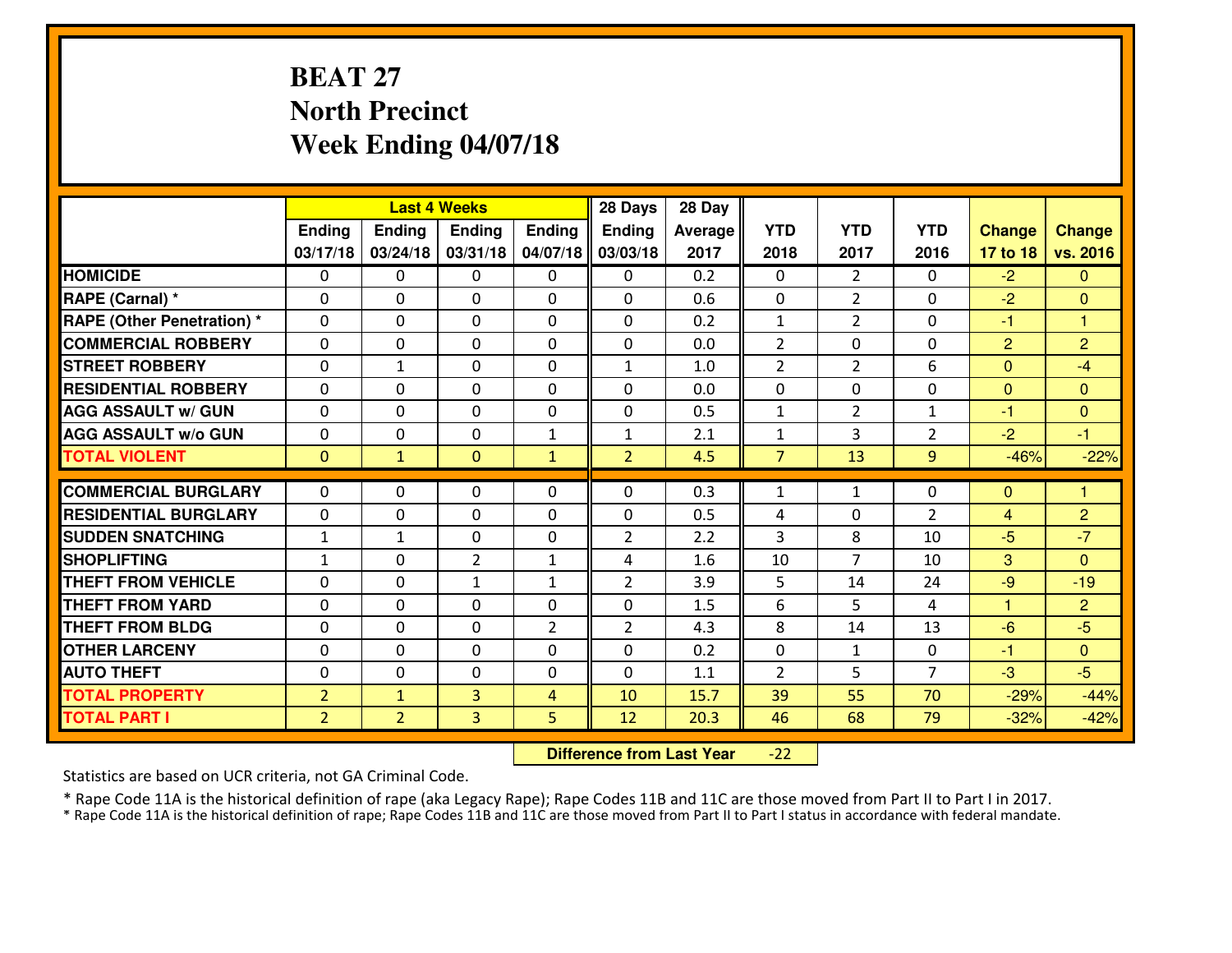

#### **COMPSTAT PRECINCT COMMANDER: CENTRAL PRECINCTWeek Ending 04/07/18**

**CAPT. BEN HERRON**



|                                                                                                  | <b>Week</b><br><b>Ending</b><br>04/07/18 | <b>Week</b><br><b>Ending</b><br>03/31/18 | Weekly<br>Avg<br>2017 | $28-Day$<br><b>Ending</b><br>04/07/18 | 28-Day<br>Ending<br>03/10/18     | Avg<br>$28-Day$<br>2017                      | <b>YTD</b><br>2018 | <b>YTD</b><br>2017 | <b>YTD</b><br>2016 | <b>Change</b><br>17 to 18 | <b>Change</b><br>vs. 2016 |
|--------------------------------------------------------------------------------------------------|------------------------------------------|------------------------------------------|-----------------------|---------------------------------------|----------------------------------|----------------------------------------------|--------------------|--------------------|--------------------|---------------------------|---------------------------|
| <b>HOMICIDE</b>                                                                                  | 0                                        | 0                                        | 0                     | 0                                     | $\Omega$                         |                                              | 0                  | $\Omega$           | 9                  | $\Omega$                  | $-9$                      |
| <b>RAPE (Carnal) *</b>                                                                           | 1                                        | $\Omega$                                 | 0                     | $\mathbf 2$                           | 1                                |                                              | 6                  | 3                  | 3                  | 3                         | 3                         |
| <b>RAPE (Other Penetration) *</b>                                                                | 0                                        |                                          | $\Omega$              | 1                                     | 1                                | -1                                           | $\overline{5}$     | $\overline{4}$     | $\overline{2}$     | $\overline{1}$            | 3                         |
| <b>COMMERCIAL ROBBERY</b>                                                                        | 0                                        | $\Omega$                                 | 0                     | $\mathbf{0}$                          | 0                                | $\overline{2}$                               | $\mathbf{0}$       | 6                  | 4                  | -6                        | $-4$                      |
| <b>STREET ROBBERY</b>                                                                            | 1                                        | $\overline{1}$                           | $\mathbf{1}$          | 3                                     | $\overline{c}$                   | 5                                            | 12                 | 14                 | 14                 | $-2$                      | $-2$                      |
| <b>RESIDENTIAL ROBBERY</b>                                                                       | 0                                        | 0                                        | 0                     | $\mathbf 0$                           | 0                                | $\overline{1}$                               | $\mathbf{1}$       | $\overline{1}$     | $\overline{4}$     | $\mathbf{0}$              | $\overline{3}$            |
| <b>AGG ASSAULT w/ GUN</b>                                                                        | 1                                        | $\overline{c}$                           | $\overline{c}$        | 4                                     | $\overline{c}$                   | $\overline{7}$                               | 12                 | 19                 | 19                 | $-7$                      | $-7$                      |
| <b>AGG ASSAULT w/o GUN</b>                                                                       | 1                                        | $\overline{5}$                           | $\overline{2}$        | 10                                    | $\overline{5}$                   | 6                                            | $\overline{21}$    | $\overline{14}$    | $\overline{9}$     | $\overline{7}$            | $\overline{12}$           |
| <b>TOTAL VIOLENT</b>                                                                             | 4                                        | $\overline{9}$                           | $\overline{6}$        | $\overline{20}$                       | 11                               | $\overline{23}$                              | 57                 | 61                 | 64                 | $-7%$                     | $-11%$                    |
| <b>COMMERCIAL BURGLARY</b>                                                                       | 3                                        |                                          | 1                     | 5                                     | 6                                | 4                                            | $\overline{17}$    | 11                 | 25                 | 6                         | $-8$                      |
| <b>RESIDENTIAL BURGLARY</b>                                                                      | 6                                        | 3                                        | 4                     | 17                                    | 11                               | 17                                           | 42                 | 67                 | 72                 | $-25$                     | $-30$                     |
| <b>SUDDEN SNATCHING</b>                                                                          | $\bf{0}$                                 | 0                                        | 0                     | $\mathbf{0}$                          | 0                                | $\overline{c}$                               | 1.                 | 7                  | 6                  | $-6$                      | $-5$                      |
| <b>SHOPLIFTING</b>                                                                               | $\bf{0}$                                 | 3                                        | 5                     | 9                                     | 10                               | 18                                           | 34                 | 66                 | $\overline{35}$    | $-32$                     | $-1$                      |
| <b>THEFT FROM VEHICLE</b>                                                                        | $\overline{9}$                           | $\overline{12}$                          | 8                     | 35                                    | $\overline{24}$                  | $\overline{32}$                              | $\overline{87}$    | 125                | 133                | $-38$                     | $-46$                     |
| <b>THEFT FROM YARD</b>                                                                           | $\bf{0}$                                 | 3                                        | $\overline{4}$        | 6                                     | 9                                | $\overline{16}$                              | 33                 | 55                 | 40                 | $-22$                     | $-7$                      |
| <b>THEFT FROM BLDG</b>                                                                           | 4                                        | $\overline{5}$                           | $\overline{4}$        | 13                                    | 10                               | $\overline{16}$                              | 48                 | $\overline{37}$    | $\overline{70}$    | 11                        | $-22$                     |
| <b>OTHER LARCENY</b>                                                                             | $\mathbf{0}$                             | $\Omega$                                 | $\overline{1}$        | 3                                     | $\overline{2}$                   | 3                                            | 8                  | $\overline{13}$    | 6                  | $-5$                      | $\overline{2}$            |
| <b>AUTO THEFT</b>                                                                                | $\overline{7}$                           | 5                                        | $\overline{4}$        | 20                                    | $\overline{21}$                  | $\overline{16}$                              | 62                 | 51                 | $\overline{58}$    | $\overline{11}$           | $\overline{4}$            |
| <b>TOTAL PROPERTY</b>                                                                            | 29                                       | 32                                       | 31                    | 108                                   | 93                               | 124                                          | 332                | 432                | 445                | $-23%$                    | $-25%$                    |
| <b>TOTAL PART I</b>                                                                              | 33                                       | 41                                       | $\overline{37}$       | 128                                   | 104                              | 147                                          | 389                | 493                | 509                | $-21%$                    | $-24%$                    |
| Statistics are based on UCR criteria, not GA Criminal Code, and are                              |                                          |                                          |                       |                                       | <b>Difference from Last Year</b> |                                              | $-104$             |                    |                    |                           | Last Week Year-to-Date    |
| preliminary, based on RMS data at the time prepared, and are subject to change.                  |                                          |                                          |                       |                                       |                                  | <b>At-Fault Police Vehicle Accidents</b>     |                    |                    |                    | 0                         | 3                         |
| Cell Shading: white is within 0.6 standard deviation of the mean; red is above; green is below.  |                                          |                                          |                       |                                       |                                  | <b>Not At-Fault Police Vehicle Accidents</b> |                    |                    |                    |                           | $\overline{6}$            |
| * Code 11A is the pre-2016 definition of rape; Codes 11B and 11C are by federal mandate in 2016. |                                          |                                          |                       |                                       |                                  | <b>Total Police Vehicle Accidents</b>        |                    |                    |                    |                           | 9                         |
|                                                                                                  | <b>Week</b>                              | <b>Week</b>                              | Weekly                | $28-Day$                              | 28-Day                           | Avg                                          |                    |                    |                    |                           |                           |
| <b>Citizen Initiated Calls</b>                                                                   | <b>Ending</b>                            | <b>Ending</b>                            | Avg                   | <b>Ending</b>                         | Ending                           | $28-Day$                                     | <b>YTD</b>         | <b>YTD</b>         | <b>YTD</b>         | <b>Change</b>             | <b>Change</b>             |
|                                                                                                  | 04/07/18                                 | 03/31/18                                 | 2017                  | 03/31/18                              | 03/10/18                         | 2017                                         | 2018               | 2017               | 2016               | 17 to 18                  | vs. 2016                  |
| <b>Midnight Shift</b>                                                                            | 107                                      | 107                                      | 126                   | 400                                   | 404                              | 503                                          | 1354               | 1460               | 1508               | $-106$                    | $-154$                    |
| <b>Day Shift</b>                                                                                 | 267                                      | 259                                      | 271                   | 1018                                  | 944                              | 1085                                         | 3338               | 3426               | 3541               | $-88$                     | $-203$                    |
| <b>Afternoon Shift</b>                                                                           | 263                                      | 240                                      | 294                   | 1038                                  | 915                              | 1176                                         | 3162               | 3486               | 3493               | $-324$                    | $-331$                    |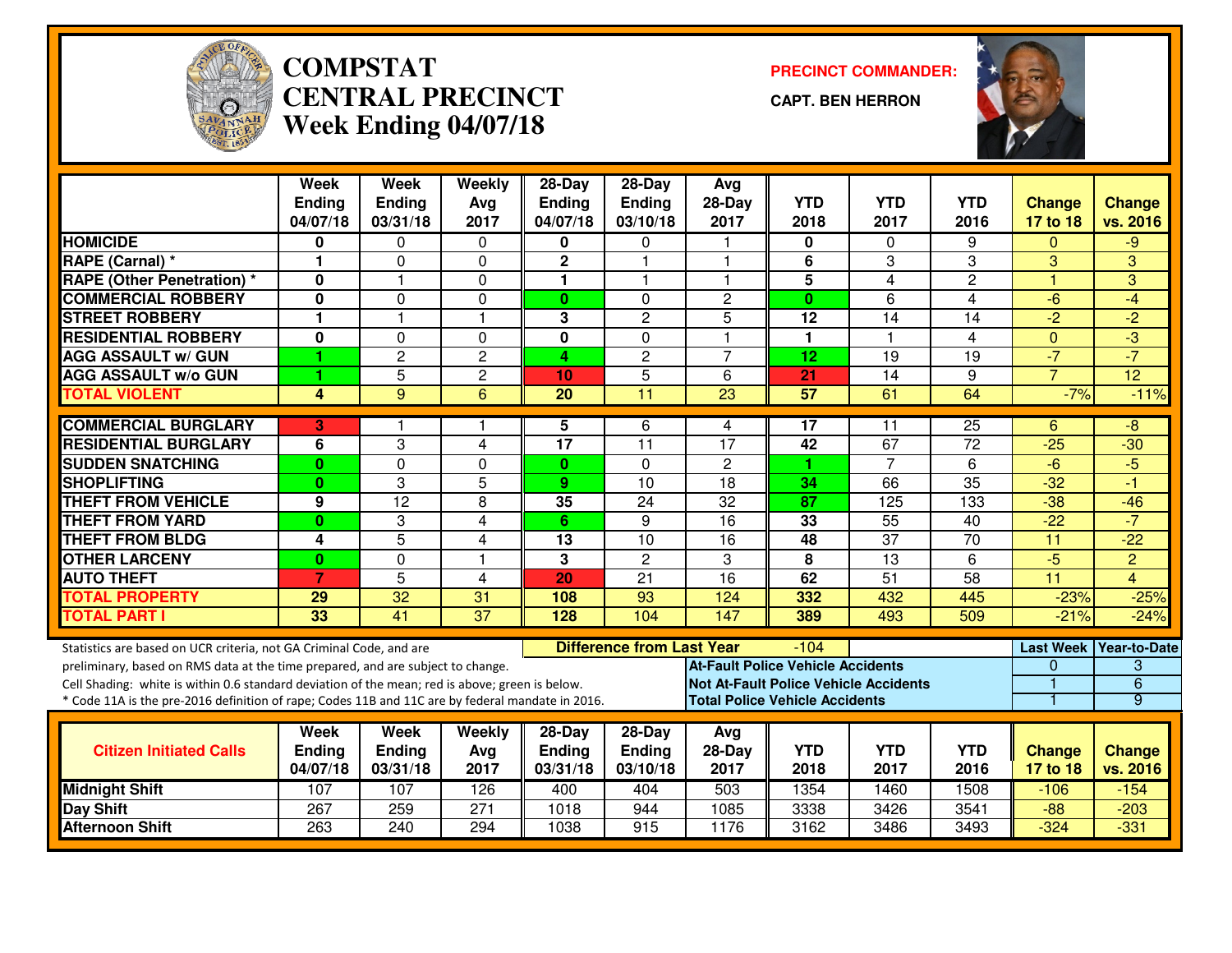## **BEAT 31 Central PrecinctWeek Ending 04/07/18**

|                                  |                |                | <b>Last 4 Weeks</b> |                | 28 Days        | 28 Day  |                |                |                |                |                 |
|----------------------------------|----------------|----------------|---------------------|----------------|----------------|---------|----------------|----------------|----------------|----------------|-----------------|
|                                  | Ending         | <b>Ending</b>  | <b>Ending</b>       | Ending         | <b>Ending</b>  | Average | <b>YTD</b>     | <b>YTD</b>     | <b>YTD</b>     | <b>Change</b>  | <b>Change</b>   |
|                                  | 03/17/18       | 03/24/18       | 03/31/18            | 04/07/18       | 03/03/18       | 2017    | 2018           | 2017           | 2016           | 17 to 18       | vs. 2016        |
| <b>HOMICIDE</b>                  | $\Omega$       | 0              | 0                   | $\Omega$       | $\Omega$       | 0.1     | 0              | $\Omega$       | 3              | $\Omega$       | $-3$            |
| RAPE (Carnal) *                  | $\Omega$       | 0              | $\Omega$            | $\Omega$       | $\Omega$       | 0.2     | $\Omega$       | $\mathbf{1}$   | $\mathbf{1}$   | -1             | -1              |
| <b>RAPE (Other Penetration)*</b> | 0              | 0              | $\mathbf 0$         | 0              | 0              | 0.3     | $\mathbf{1}$   | 3              | 0              | $-2$           | $\overline{1}$  |
| <b>COMMERCIAL ROBBERY</b>        | 0              | 0              | $\mathbf 0$         | 0              | 0              | 0.0     | 0              | 0              | 0              | $\mathbf{0}$   | $\mathbf{0}$    |
| <b>STREET ROBBERY</b>            | $\mathbf{1}$   | 0              | 1                   | 0              | $\overline{2}$ | 1.1     | 6              | $\overline{2}$ | $\mathbf{1}$   | $\overline{4}$ | $5\overline{)}$ |
| <b>RESIDENTIAL ROBBERY</b>       | $\Omega$       | 0              | $\mathbf 0$         | 0              | 0              | 0.2     | 0              | $\mathbf{1}$   | 0              | $-1$           | $\mathbf{0}$    |
| <b>AGG ASSAULT W/ GUN</b>        | 0              | 0              | $\mathbf 0$         | 0              | 0              | 1.0     | $\overline{2}$ | $\mathbf{1}$   | $\overline{2}$ | $\mathbf{1}$   | $\overline{0}$  |
| <b>AGG ASSAULT W/o GUN</b>       | 0              | $\mathbf{1}$   | 0                   | 0              | $\mathbf{1}$   | 1.1     | 4              | $\overline{2}$ | 0              | $\overline{2}$ | $\overline{4}$  |
| <b>TOTAL VIOLENT</b>             | $\mathbf{1}$   | $\mathbf{1}$   | $\mathbf{1}$        | $\mathbf{0}$   | 3              | 3.8     | 13             | 10             | $\overline{7}$ | 30%            | 86%             |
| <b>COMMERCIAL BURGLARY</b>       | $\Omega$       | 0              | $\mathbf{0}$        | 0              | $\Omega$       | 0.5     | 6              | $\mathbf{1}$   | 3              | 5              | 3               |
| <b>RESIDENTIAL BURGLARY</b>      | $\mathbf{0}$   | 0              | 0                   | $\overline{2}$ | $\overline{2}$ | 2.3     | 4              | 10             | 10             | $-6$           | $-6$            |
| <b>SUDDEN SNATCHING</b>          | $\mathbf{0}$   | 0              | $\mathbf 0$         | 0              | 0              | 0.4     | $\mathbf{0}$   | $\mathbf{1}$   | $\mathbf{1}$   | $-1$           | $-1$            |
| <b>SHOPLIFTING</b>               | 0              | 0              | $\mathbf 0$         | 0              | 0              | 1.5     | 0              | 9              | 5              | $-9$           | $-5$            |
| <b>THEFT FROM VEHICLE</b>        | 0              | $\mathbf{1}$   | 5                   | $\mathbf{1}$   | $\overline{7}$ | 7.0     | 16             | 33             | 26             | $-17$          | $-10$           |
| <b>THEFT FROM YARD</b>           | $\mathbf{1}$   | 0              | $\overline{2}$      | 0              | 3              | 4.9     | 9              | 18             | $\overline{7}$ | $-9$           | $\overline{2}$  |
| <b>THEFT FROM BLDG</b>           | 0              | $\mathbf{1}$   | $\mathbf{1}$        | $\overline{2}$ | 4              | 2.8     | 11             | $\overline{2}$ | 12             | 9              | $-1$            |
| <b>OTHER LARCENY</b>             | 0              | 0              | $\mathbf 0$         | 0              | 0              | 0.7     | $\mathbf 0$    | 4              | 0              | $-4$           | $\overline{0}$  |
| <b>AUTO THEFT</b>                | 0              | 0              | $\mathbf{1}$        | 0              | $\mathbf{1}$   | 3.0     | 4              | 12             | 12             | $-8$           | $-8$            |
| <b>TOTAL PROPERTY</b>            | $\mathbf{1}$   | $\overline{2}$ | 9                   | 5              | 17             | 22.9    | 50             | 90             | 76             | $-44%$         | $-34%$          |
| <b>TOTAL PART I</b>              | $\overline{2}$ | $\overline{3}$ | 10                  | 5              | 20             | 26.8    | 63             | 100            | 83             | $-37%$         | $-24%$          |
|                                  |                |                |                     |                |                |         |                |                |                |                |                 |

 **Difference from Last Year**-37

Statistics are based on UCR criteria, not GA Criminal Code.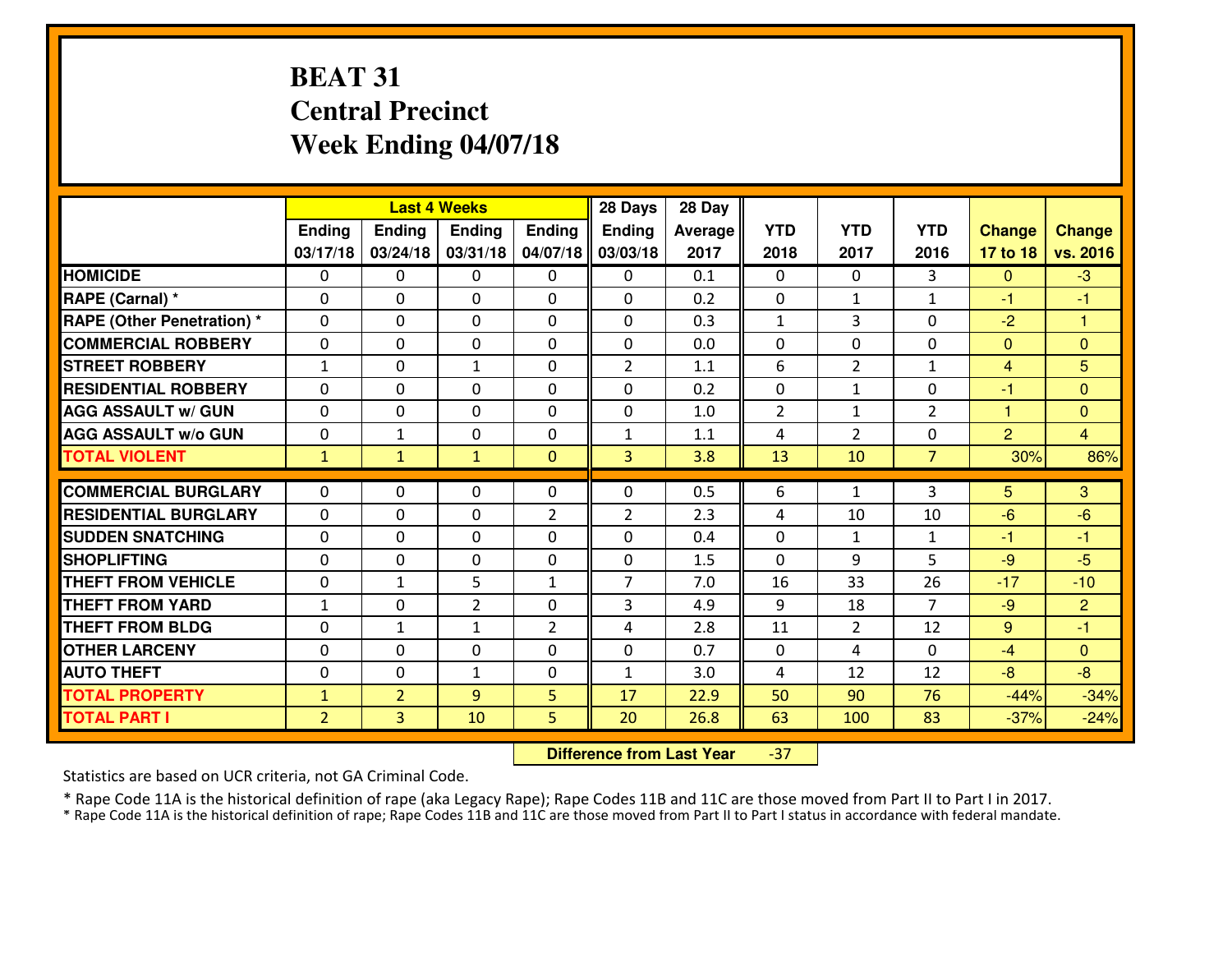### **BEAT 32 Central PrecinctWeek Ending 04/07/18**

|                                  |                |                | <b>Last 4 Weeks</b> |                | 28 Days        | 28 Day  |                |                |              |                |                 |
|----------------------------------|----------------|----------------|---------------------|----------------|----------------|---------|----------------|----------------|--------------|----------------|-----------------|
|                                  | Ending         | <b>Ending</b>  | <b>Ending</b>       | Ending         | <b>Ending</b>  | Average | <b>YTD</b>     | <b>YTD</b>     | <b>YTD</b>   | <b>Change</b>  | <b>Change</b>   |
|                                  | 03/17/18       | 03/24/18       | 03/31/18            | 04/07/18       | 03/03/18       | 2017    | 2018           | 2017           | 2016         | 17 to 18       | vs. 2016        |
| <b>HOMICIDE</b>                  | $\Omega$       | 0              | 0                   | $\Omega$       | 0              | 0.0     | 0              | $\Omega$       | 0            | $\Omega$       | $\mathbf{0}$    |
| RAPE (Carnal) *                  | $\Omega$       | $\mathbf{1}$   | $\mathbf{0}$        | $\Omega$       | $\mathbf{1}$   | 0.4     | $\mathbf{1}$   | $\mathbf{1}$   | 0            | $\Omega$       | 1               |
| <b>RAPE (Other Penetration)*</b> | 0              | 0              | $\mathbf 0$         | 0              | 0              | 0.2     | 0              | $\mathbf{1}$   | 0            | $-1$           | $\overline{0}$  |
| <b>COMMERCIAL ROBBERY</b>        | 0              | 0              | $\mathbf 0$         | 0              | 0              | 0.5     | 0              | 3              | 0            | $-3$           | $\overline{0}$  |
| <b>STREET ROBBERY</b>            | 0              | 0              | $\mathbf 0$         | 0              | 0              | 0.5     | $\mathbf{1}$   | $\mathbf{1}$   | $\mathbf{1}$ | $\mathbf{0}$   | $\mathbf{0}$    |
| <b>RESIDENTIAL ROBBERY</b>       | 0              | 0              | $\mathbf 0$         | $\mathbf{0}$   | 0              | 0.0     | 0              | 0              | 0            | $\mathbf{0}$   | $\mathbf{0}$    |
| <b>AGG ASSAULT W/ GUN</b>        | 0              | 0              | 1                   | 0              | $\mathbf{1}$   | 0.4     | $\mathbf 1$    | $\overline{2}$ | $\mathbf{1}$ | $-1$           | $\overline{0}$  |
| <b>AGG ASSAULT W/o GUN</b>       | 0              | 0              | 0                   | $\mathbf{0}$   | 0              | 0.5     | $\mathbf{1}$   | $\overline{2}$ | 3            | $-1$           | $-2$            |
| <b>TOTAL VIOLENT</b>             | $\mathbf{0}$   | $\mathbf{1}$   | $\mathbf{1}$        | $\mathbf{0}$   | $\overline{2}$ | 2.5     | $\overline{4}$ | 10             | 5            | $-60%$         | $-20%$          |
| <b>COMMERCIAL BURGLARY</b>       | $\Omega$       | 0              | $\mathbf{0}$        | 0              | $\Omega$       | 0.3     | $\mathbf{0}$   | $\mathbf{0}$   | 3            | $\Omega$       | $-3$            |
| <b>RESIDENTIAL BURGLARY</b>      | $\mathbf{0}$   | 0              | 0                   | 0              | 0              | 2.1     | 5              | 2              | 8            | 3              | $-3$            |
| <b>SUDDEN SNATCHING</b>          | $\mathbf{0}$   | 0              | $\mathbf 0$         | 0              | 0              | 0.2     | 0              | $\overline{2}$ | 0            | $-2$           | $\Omega$        |
| <b>SHOPLIFTING</b>               | $\mathbf{1}$   | 0              | $\overline{2}$      | 0              | 3              | 3.8     | 15             | 11             | 5            | $\overline{4}$ | 10              |
| <b>THEFT FROM VEHICLE</b>        | $\mathbf{1}$   | 3              | 1                   | $\overline{2}$ | $\overline{7}$ | 8.7     | 21             | 31             | 28           | $-10$          | $-7$            |
| <b>THEFT FROM YARD</b>           | 0              | $\overline{2}$ | $\mathbf 0$         | 0              | $\overline{2}$ | 2.8     | 9              | 14             | 4            | $-5$           | $5\overline{)}$ |
| <b>THEFT FROM BLDG</b>           | $\mathbf{1}$   | 0              | $\mathbf{1}$        | $\mathbf{1}$   | 3              | 4.1     | 10             | 12             | 18           | $-2$           | $-8$            |
| <b>OTHER LARCENY</b>             | 0              | 0              | $\mathbf 0$         | 0              | 0              | 1.0     | $\mathbf{1}$   | $\overline{2}$ | 0            | $-1$           | $\mathbf{1}$    |
| <b>AUTO THEFT</b>                | $\mathbf{1}$   | $\mathbf{1}$   | $\mathbf 0$         | $\mathbf{1}$   | 3              | 2.3     | 10             | 9              | 8            | $\mathbf{1}$   | $\overline{2}$  |
| <b>TOTAL PROPERTY</b>            | $\overline{4}$ | 6              | 4                   | $\overline{4}$ | 18             | 25.4    | 71             | 83             | 74           | $-14%$         | $-4%$           |
| <b>TOTAL PART I</b>              | $\overline{4}$ | $\overline{7}$ | 5                   | 4              | 20             | 27.8    | 75             | 93             | 79           | $-19%$         | $-5%$           |
|                                  |                |                |                     |                |                |         |                |                |              |                |                 |

 **Difference from Last Year**-18

Statistics are based on UCR criteria, not GA Criminal Code.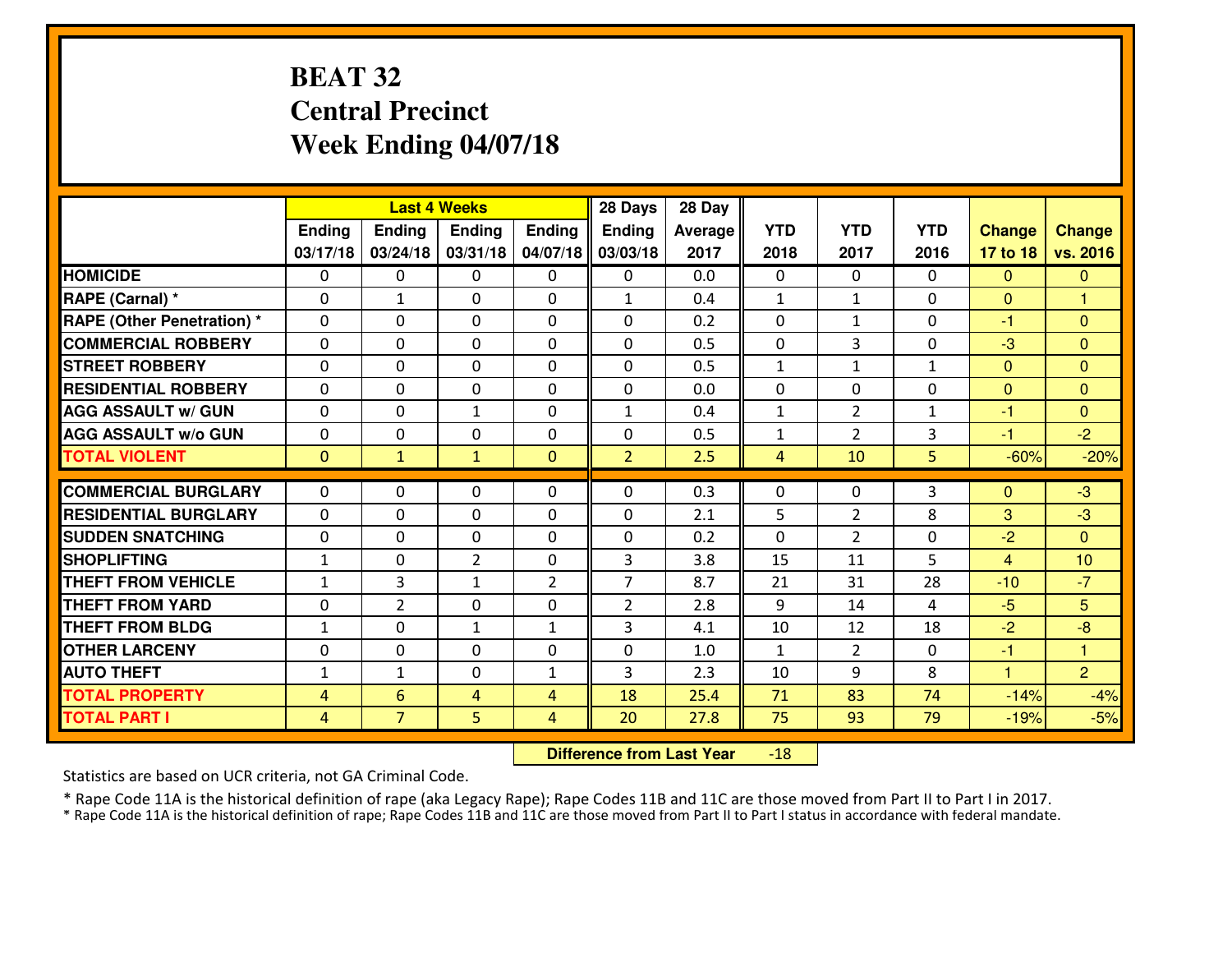### **BEAT 33 Central PrecinctWeek Ending 04/07/18**

|                                  |                |                | <b>Last 4 Weeks</b> |                | 28 Days        | 28 Day  |                |                |                |                |                |
|----------------------------------|----------------|----------------|---------------------|----------------|----------------|---------|----------------|----------------|----------------|----------------|----------------|
|                                  | <b>Ending</b>  | <b>Ending</b>  | <b>Endina</b>       | <b>Ending</b>  | <b>Ending</b>  | Average | <b>YTD</b>     | <b>YTD</b>     | <b>YTD</b>     | <b>Change</b>  | <b>Change</b>  |
|                                  | 03/17/18       | 03/24/18       | 03/31/18            | 04/07/18       | 03/03/18       | 2017    | 2018           | 2017           | 2016           | 17 to 18       | vs. 2016       |
| <b>HOMICIDE</b>                  | $\Omega$       | 0              | 0                   | $\Omega$       | 0              | 0.2     | 0              | $\Omega$       | 4              | $\Omega$       | $-4$           |
| RAPE (Carnal) *                  | $\Omega$       | 0              | $\mathbf{0}$        | 0              | $\Omega$       | 0.2     | $\Omega$       | $\Omega$       | $\mathbf{1}$   | $\Omega$       | -1             |
| <b>RAPE (Other Penetration)*</b> | $\Omega$       | $\Omega$       | $\mathbf 0$         | $\Omega$       | $\Omega$       | 0.1     | $\mathbf{1}$   | 0              | 0              | $\mathbf{1}$   | $\overline{1}$ |
| <b>COMMERCIAL ROBBERY</b>        | $\Omega$       | 0              | $\mathbf 0$         | 0              | 0              | 0.5     | 0              | 3              | $\mathbf{1}$   | $-3$           | $-1$           |
| <b>STREET ROBBERY</b>            | $\Omega$       | $\Omega$       | $\mathbf 0$         | $\mathbf{1}$   | $\mathbf{1}$   | 1.5     | 4              | 8              | $\overline{7}$ | $-4$           | $-3$           |
| <b>RESIDENTIAL ROBBERY</b>       | $\Omega$       | $\Omega$       | $\mathbf 0$         | $\Omega$       | 0              | 0.1     | $\mathbf 0$    | $\Omega$       | 0              | $\Omega$       | $\Omega$       |
| <b>AGG ASSAULT w/ GUN</b>        | $\Omega$       | $\Omega$       | $\mathbf 0$         | $\Omega$       | 0              | 1.4     | $\overline{2}$ | 4              | $\overline{2}$ | $-2$           | $\overline{0}$ |
| <b>AGG ASSAULT w/o GUN</b>       | 0              | 0              | $\overline{2}$      | $\mathbf 0$    | $\overline{2}$ | 1.1     | 3              | 5              | 3              | $-2$           | $\Omega$       |
| <b>TOTAL VIOLENT</b>             | $\mathbf{0}$   | $\mathbf{0}$   | $\overline{2}$      | $\mathbf{1}$   | 3              | 4.9     | 10             | 20             | 18             | $-50%$         | $-44%$         |
| <b>COMMERCIAL BURGLARY</b>       | $\Omega$       | 0              | 0                   | $\overline{2}$ | $\overline{2}$ | 0.6     | 3              | $\overline{2}$ | 9              | 1              | $-6$           |
| <b>RESIDENTIAL BURGLARY</b>      |                |                |                     |                | 3              | 1.7     | $\overline{3}$ | 6              | 10             | $-3$           | $-7$           |
|                                  | 0              | 0              | 1                   | $\overline{2}$ |                |         |                |                |                | $-1$           |                |
| <b>SUDDEN SNATCHING</b>          | 0              | 0              | $\mathbf 0$         | $\Omega$       | 0              | 0.3     | 0              | $\mathbf{1}$   | $\mathbf{1}$   |                | $-1$<br>$-5$   |
| <b>SHOPLIFTING</b>               | $\overline{2}$ | $\mathbf{1}$   | $\mathbf 0$         | 0              | 3              | 5.4     | 6              | 26             | 11             | $-20$          |                |
| <b>THEFT FROM VEHICLE</b>        | $\Omega$       | $\overline{2}$ | 4                   | $\Omega$       | 6              | 5.6     | 15             | 30             | 26             | $-15$          | $-11$          |
| <b>THEFT FROM YARD</b>           | $\mathbf 0$    | 0              | $\mathbf{1}$        | 0              | $\mathbf{1}$   | 3.2     | 6              | $\overline{7}$ | 15             | $-1$           | $-9$           |
| <b>THEFT FROM BLDG</b>           | 0              | 0              | $\mathbf 0$         | $\mathbf 0$    | 0              | 2.5     | 8              | $\overline{7}$ | 14             | $\mathbf{1}$   | $-6$           |
| <b>OTHER LARCENY</b>             | $1\,$          | $\overline{2}$ | $\mathbf 0$         | $\mathbf 0$    | 3              | 0.8     | 4              | 4              | 3              | $\overline{0}$ | $\overline{1}$ |
| <b>AUTO THEFT</b>                | $\mathbf{1}$   | 3              | $\mathbf{1}$        | $\mathbf{1}$   | 6              | 3.0     | 12             | 10             | 16             | $\overline{2}$ | $-4$           |
| <b>TOTAL PROPERTY</b>            | $\overline{4}$ | 8              | $\overline{7}$      | 5              | 24             | 23.1    | 57             | 93             | 105            | $-39%$         | $-46%$         |
| <b>TOTAL PART I</b>              | 4              | 8              | 9                   | 6              | 27             | 28.0    | 67             | 113            | 123            | $-41%$         | $-46%$         |

 **Difference from Last Year**-46

Statistics are based on UCR criteria, not GA Criminal Code.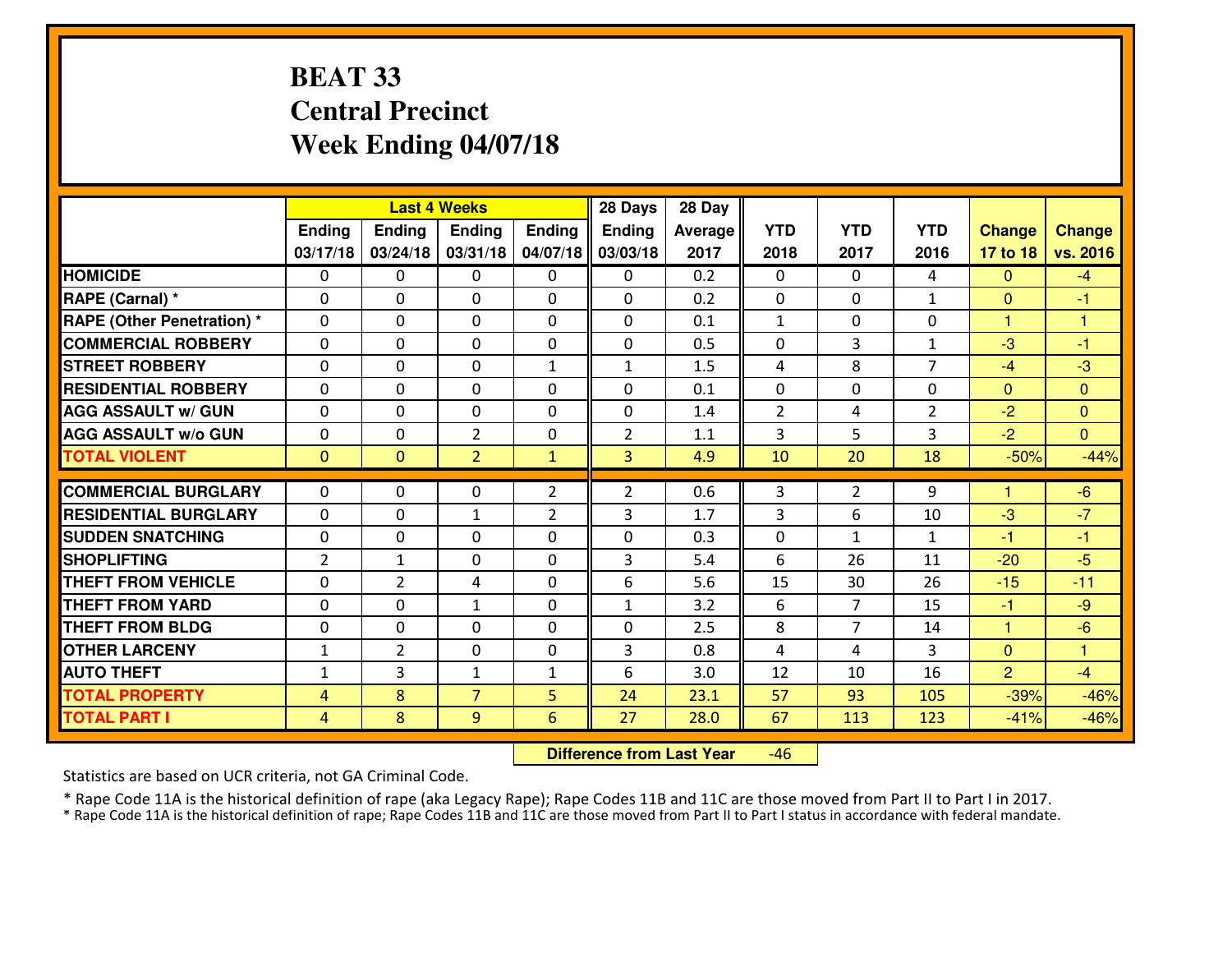## **BEAT 34 Central PrecinctWeek Ending 04/07/18**

|                                                 |              |                   | <b>Last 4 Weeks</b>         |                     | 28 Days        | 28 Day     |                |                      |                    |                        |                      |
|-------------------------------------------------|--------------|-------------------|-----------------------------|---------------------|----------------|------------|----------------|----------------------|--------------------|------------------------|----------------------|
|                                                 | Ending       | Ending            | <b>Ending</b>               | <b>Ending</b>       | <b>Ending</b>  | Average    | <b>YTD</b>     | <b>YTD</b>           | <b>YTD</b>         | <b>Change</b>          | <b>Change</b>        |
|                                                 | 03/17/18     | 03/24/18          | 03/31/18                    | 04/07/18            | 03/03/18       | 2017       | 2018           | 2017                 | 2016               | 17 to 18               | vs. 2016             |
| <b>HOMICIDE</b>                                 | $\mathbf{0}$ | 0                 | $\mathbf{0}$                | $\mathbf{0}$        | 0              | 0.3        | $\mathbf{0}$   | $\Omega$             | $\mathbf{1}$       | $\mathbf{0}$           | $-1$                 |
| RAPE (Carnal) *                                 | $\Omega$     | 0                 | $\mathbf{0}$                | 0                   | $\Omega$       | 0.5        | 2              | $\Omega$             | 0                  | $\overline{2}$         | $\overline{2}$       |
| <b>RAPE (Other Penetration)*</b>                | $\Omega$     | $\Omega$          | $\mathbf{1}$                | $\Omega$            | $\mathbf{1}$   | 0.0        | $\Omega$       | $\Omega$             | $\mathbf{1}$       | $\Omega$               | $-1$                 |
| <b>COMMERCIAL ROBBERY</b>                       | 0            | 0                 | $\mathbf 0$                 | 0                   | 0              | 0.1        | 0              | $\mathbf{0}$         | $\mathbf{1}$       | $\mathbf{0}$           | $-1$                 |
| <b>ISTREET ROBBERY</b>                          | $\mathbf{0}$ | 0                 | $\mathbf{0}$                | $\Omega$            | $\Omega$       | 0.7        | $\mathbf{0}$   | $\mathbf{1}$         | $\mathbf{1}$       | $-1$                   | $-1$                 |
| <b>RESIDENTIAL ROBBERY</b>                      | $\Omega$     | $\Omega$          | $\mathbf 0$                 | $\Omega$            | 0              | 0.3        | $\mathbf{1}$   | $\Omega$             | $\mathbf{1}$       | $\mathbf{1}$           | $\Omega$             |
| <b>AGG ASSAULT W/ GUN</b>                       | $\Omega$     | $\Omega$          | $\mathbf 0$                 | $\mathbf{1}$        | $\mathbf{1}$   | 2.4        | $\overline{2}$ | 9                    | 6                  | $-7$                   | $-4$                 |
| <b>AGG ASSAULT W/o GUN</b>                      | 0            | 0                 | $\overline{2}$              | $\mathbf{1}$        | 3              | 1.8        | 8              | 3                    | $\mathbf{1}$       | 5                      | $\overline{7}$       |
| <b>TOTAL VIOLENT</b>                            | $\mathbf{0}$ | $\overline{0}$    | $\overline{3}$              | $\overline{2}$      | 5              | 6.1        | 13             | 13                   | 12                 | 0%                     | 8%                   |
|                                                 |              |                   |                             |                     |                |            |                |                      |                    |                        |                      |
|                                                 |              |                   |                             |                     |                |            |                |                      |                    |                        |                      |
| <b>COMMERCIAL BURGLARY</b>                      | $\mathbf{0}$ | 0                 | 0                           | 0                   | $\Omega$       | 0.4        | $\overline{2}$ | 2                    | 3                  | $\Omega$               | -1                   |
| <b>RESIDENTIAL BURGLARY</b>                     | 3            | $\overline{2}$    | 1                           | $\overline{2}$      | 8              | 5.4        | 17             | 26                   | 15                 | -9                     | $\overline{2}$       |
| <b>SUDDEN SNATCHING</b>                         | $\Omega$     | 0                 | $\mathbf{0}$                | $\Omega$            | $\Omega$       | 0.5        | $\Omega$       | $\mathbf{1}$         | $\mathbf{1}$       | -1                     | -1<br>$\overline{1}$ |
| <b>SHOPLIFTING</b><br><b>THEFT FROM VEHICLE</b> | $\mathbf{0}$ | 0<br>$\mathbf{1}$ | $\mathbf 0$<br>$\mathbf{1}$ | 0<br>$\overline{2}$ | 0<br>6         | 2.8        | $\overline{2}$ | 0                    | $\mathbf{1}$<br>14 | $\overline{2}$<br>$-1$ |                      |
| <b>THEFT FROM YARD</b>                          | 2<br>0       | 0                 | $\mathbf 0$                 | $\Omega$            | 0              | 3.3<br>1.6 | 12<br>3        | 13<br>$\overline{2}$ | 4                  | 1                      | $-2$<br>$-1$         |
| <b>THEFT FROM BLDG</b>                          | 0            | $\mathbf{1}$      | $\mathbf{1}$                | 0                   | $\overline{2}$ | 2.3        | $\overline{7}$ | 4                    | $\overline{7}$     | 3                      | $\overline{0}$       |
| <b>OTHER LARCENY</b>                            | 0            | 0                 | $\mathbf 0$                 | 0                   | 0              | 0.2        | 0              | 0                    | $\mathbf{1}$       | $\overline{0}$         | $-1$                 |
| <b>AUTO THEFT</b>                               | $\mathbf{0}$ | 0                 | 1                           | 0                   | $\mathbf{1}$   | 3.2        | 11             | 8                    | 9                  | 3                      | $\overline{2}$       |
| <b>TOTAL PROPERTY</b>                           | 5            | 4                 | 4                           | $\overline{4}$      | 17             | 19.7       | 54             | 56                   | 55                 | $-4%$                  | $-2%$                |
| <b>TOTAL PART I</b>                             | 5            | 4                 | $\overline{7}$              | 6                   | 22             | 25.8       | 67             | 69                   | 67                 | $-3%$                  | 0%                   |

 **Difference from Last Year** $-2$  |

Statistics are based on UCR criteria, not GA Criminal Code.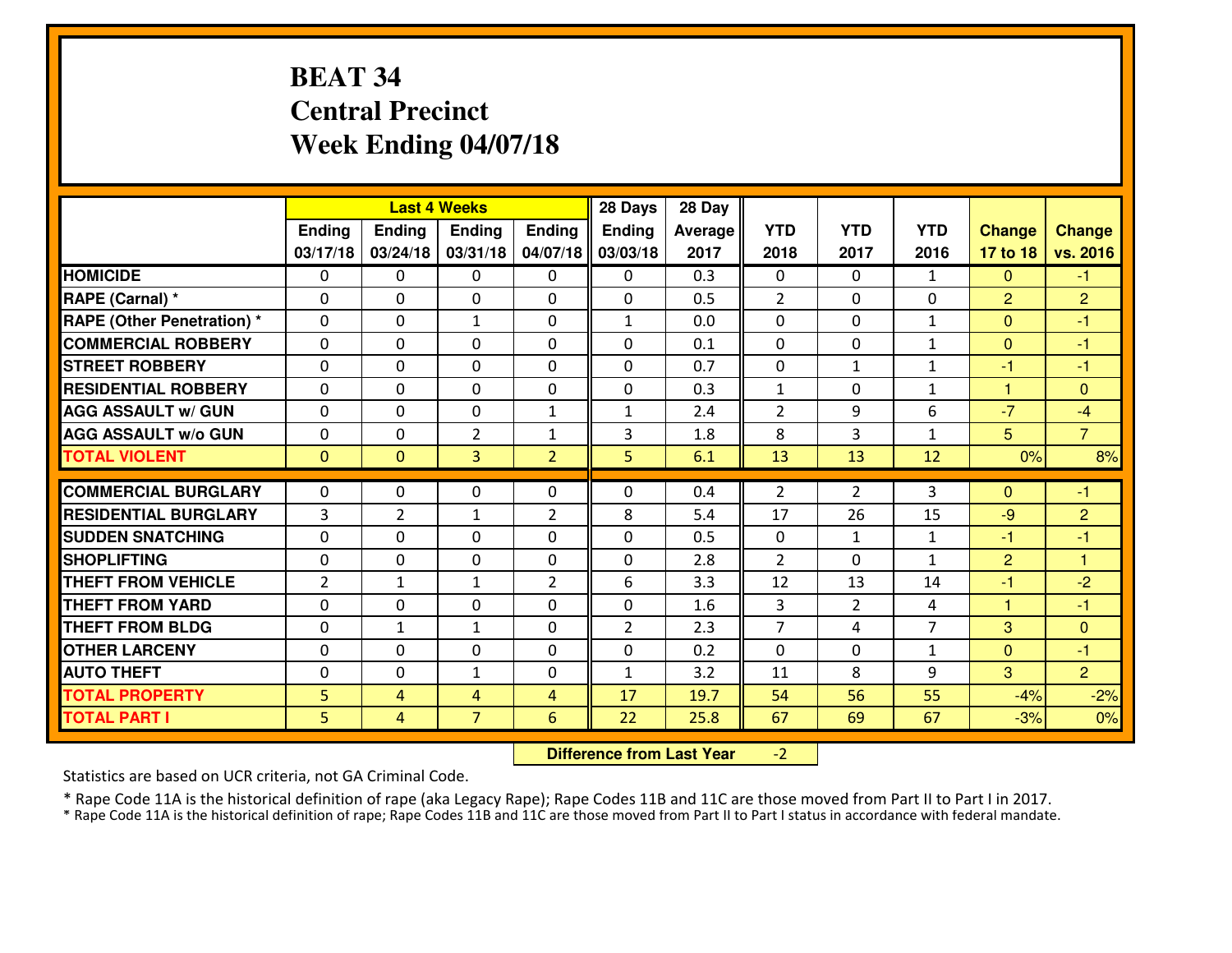#### **BEAT 35 Central PrecinctWeek Ending 04/07/18**

|                                              |                      |                     | <b>Last 4 Weeks</b> |              | 28 Days        | 28 Day       |                |                |                |                 |                  |
|----------------------------------------------|----------------------|---------------------|---------------------|--------------|----------------|--------------|----------------|----------------|----------------|-----------------|------------------|
|                                              | Ending               | <b>Ending</b>       | Ending              | Ending       | <b>Ending</b>  | Average      | <b>YTD</b>     | <b>YTD</b>     | <b>YTD</b>     | <b>Change</b>   | <b>Change</b>    |
|                                              | 03/17/18             | 03/24/18            | 03/31/18            | 04/07/18     | 03/03/18       | 2017         | 2018           | 2017           | 2016           | 17 to 18        | vs. 2016         |
| <b>HOMICIDE</b>                              | $\Omega$             | 0                   | 0                   | 0            | 0              | 0.1          | $\Omega$       | $\Omega$       | $\mathbf{1}$   | $\Omega$        | $-1$             |
| RAPE (Carnal) *                              | $\mathbf{0}$         | 0                   | $\mathbf{0}$        | 0            | $\Omega$       | 0.0          | $\mathbf{1}$   | $\mathbf{0}$   | $\mathbf{1}$   | $\mathbf{1}$    | $\mathbf{0}$     |
| <b>RAPE (Other Penetration) *</b>            | $\mathbf{0}$         | 0                   | $\mathbf{0}$        | $\Omega$     | $\Omega$       | 0.0          | 3              | 0              | 0              | 3               | 3                |
| <b>COMMERCIAL ROBBERY</b>                    | $\mathbf{0}$         | 0                   | 0                   | $\Omega$     | $\Omega$       | 0.4          | $\mathbf{0}$   | 0              | $\overline{2}$ | $\mathbf{0}$    | $-2$             |
| <b>STREET ROBBERY</b>                        | $\mathbf{0}$         | 0                   | $\mathbf{0}$        | 0            | $\Omega$       | 0.6          | 1              | $\mathbf{1}$   | 3              | $\mathbf{0}$    | $-2$             |
| <b>RESIDENTIAL ROBBERY</b>                   | $\Omega$             | 0                   | $\mathbf 0$         | 0            | 0              | 0.1          | 0              | 0              | $\overline{2}$ | $\overline{0}$  | $-2$             |
| <b>AGG ASSAULT W/ GUN</b>                    | $\mathbf{1}$         | 0                   | 1                   | 0            | $\overline{2}$ | 1.3          | 5              | 3              | 5              | $\overline{2}$  | $\Omega$         |
| <b>AGG ASSAULT W/o GUN</b>                   | 0                    | $\mathbf{1}$        | $\mathbf{1}$        | 0            | $\overline{2}$ | 1.2          | 3              | $\mathbf{1}$   | $\mathbf{1}$   | $\overline{2}$  | $\overline{2}$   |
| <b>TOTAL VIOLENT</b>                         | $\mathbf{1}$         | $\mathbf{1}$        | $\overline{2}$      | $\mathbf{0}$ | $\overline{4}$ | 3.6          | 13             | 5              | 15             | 160%            | $-13%$           |
| <b>COMMERCIAL BURGLARY</b>                   | $\mathbf{0}$         | 0                   | 0                   | 0            | $\Omega$       | 1.0          | 1              | 3              | 5              | $-2$            | $-4$             |
| <b>RESIDENTIAL BURGLARY</b>                  | $\overline{2}$       | 1                   | $\mathbf{0}$        | $\Omega$     | 3              | 3.7          | 7              | 14             | 20             | $-7$            | $-13$            |
| <b>SUDDEN SNATCHING</b>                      | $\mathbf{0}$         | 0                   | 0                   | 0            | 0              | 0.2          | $\mathbf{1}$   | $\mathbf{1}$   | 3              | $\Omega$        | $-2$             |
| <b>SHOPLIFTING</b>                           | 0                    | 0                   | 1                   | 0            | $\mathbf{1}$   | 2.2          | $\overline{2}$ | 8              | 9              | $-6$            | $-7$             |
| <b>THEFT FROM VEHICLE</b>                    | $\mathbf{1}$         | $\mathbf{1}$        | 1                   | 3            | 6              | 3.6          | 12             | 12             | 20             | $\overline{0}$  | $-8$             |
| <b>THEFT FROM YARD</b>                       | 0                    | $\Omega$            | $\mathbf 0$         | $\Omega$     | 0              | 2.2          | 3              | 7              | $\overline{7}$ | $-4$            | $-4$             |
| <b>THEFT FROM BLDG</b>                       | $\mathbf{1}$         | 0                   | $\mathbf 0$         | 0            | $\mathbf{1}$   | 2.6          | 5              | 7              | 12             | $-2$            | $-7$             |
|                                              |                      |                     | $\mathbf 0$         | 0            | 0              | 0.5          | $\overline{2}$ | 3              | $\mathbf{1}$   | $-1$            | 1                |
|                                              |                      |                     |                     |              |                |              |                |                |                |                 |                  |
| <b>OTHER LARCENY</b>                         | 0                    | 0                   |                     |              |                |              |                |                |                |                 |                  |
| <b>AUTO THEFT</b>                            | $\mathbf{1}$         | $\mathbf{1}$        | 1                   | 3            | 6              | 2.5          | 16             | $\overline{7}$ | 10             | 9               | 6                |
| <b>TOTAL PROPERTY</b><br><b>TOTAL PART I</b> | 5<br>$6\phantom{1}6$ | 3<br>$\overline{4}$ | 3<br>5              | 6<br>6       | 17<br>21       | 18.6<br>22.2 | 49<br>62       | 62<br>67       | 87<br>102      | $-21%$<br>$-7%$ | $-44%$<br>$-39%$ |

 **Difference from Last Year**-5

Statistics are based on UCR criteria, not GA Criminal Code.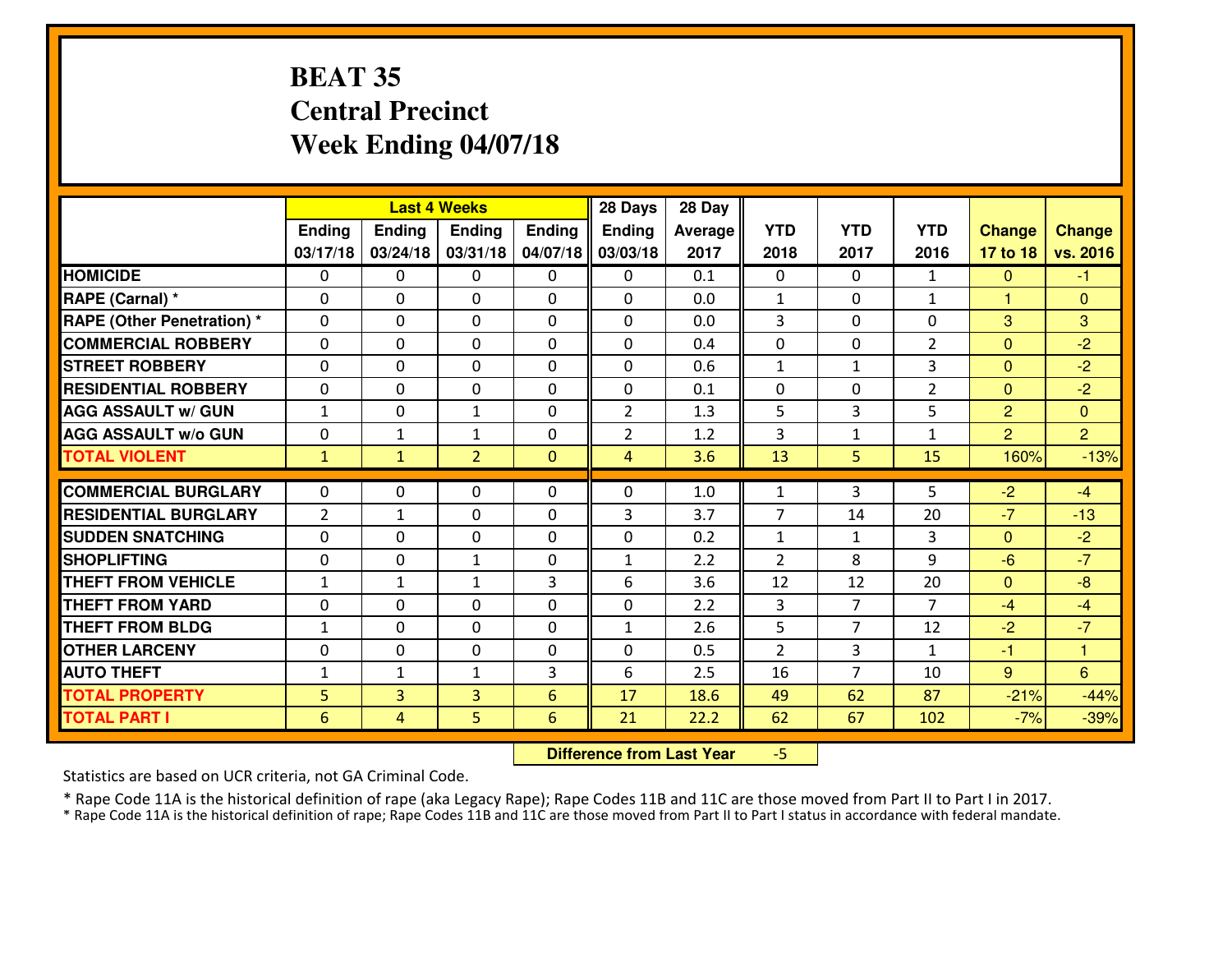#### **BEAT 36 Central PrecinctWeek Ending 04/07/18**

|                                   |                |                | <b>Last 4 Weeks</b> |              | 28 Days        | 28 Day  |                |                |                |                |                |
|-----------------------------------|----------------|----------------|---------------------|--------------|----------------|---------|----------------|----------------|----------------|----------------|----------------|
|                                   | Ending         | <b>Ending</b>  | <b>Ending</b>       | Ending       | Ending         | Average | <b>YTD</b>     | <b>YTD</b>     | <b>YTD</b>     | <b>Change</b>  | <b>Change</b>  |
|                                   | 03/17/18       | 03/24/18       | 03/31/18            | 04/07/18     | 03/03/18       | 2017    | 2018           | 2017           | 2016           | 17 to 18       | vs. 2016       |
| <b>HOMICIDE</b>                   | $\Omega$       | 0              | 0                   | $\Omega$     | $\Omega$       | 0.0     | 0              | $\Omega$       | 0              | $\Omega$       | $\Omega$       |
| RAPE (Carnal) *                   | $\mathbf{0}$   | 0              | $\mathbf{0}$        | $\mathbf{1}$ | $\mathbf{1}$   | 0.2     | 2              | $\mathbf{1}$   | 0              | 1              | $\overline{2}$ |
| <b>RAPE (Other Penetration) *</b> | $\Omega$       | 0              | $\mathbf{0}$        | $\Omega$     | $\Omega$       | 0.0     | $\Omega$       | 0              | $\mathbf{1}$   | $\Omega$       | $-1$           |
| <b>COMMERCIAL ROBBERY</b>         | 0              | 0              | $\mathbf 0$         | 0            | $\Omega$       | 0.2     | $\mathbf{0}$   | 0              | 0              | $\mathbf{0}$   | $\mathbf{0}$   |
| <b>STREET ROBBERY</b>             | 0              | 0              | $\mathbf 0$         | 0            | 0              | 0.4     | 0              | $\mathbf{1}$   | $\mathbf{1}$   | $-1$           | $-1$           |
| <b>RESIDENTIAL ROBBERY</b>        | $\Omega$       | $\Omega$       | $\mathbf 0$         | $\Omega$     | 0              | 0.1     | 0              | $\Omega$       | $\mathbf{1}$   | $\mathbf{0}$   | $-1$           |
| <b>AGG ASSAULT w/ GUN</b>         | 0              | 0              | $\mathbf 0$         | 0            | 0              | 0.6     | 0              | $\Omega$       | 3              | $\mathbf{0}$   | $-3$           |
| <b>AGG ASSAULT W/o GUN</b>        | $1\,$          | $\mathbf{1}$   | $\mathbf 0$         | $\mathbf 0$  | $\overline{2}$ | 0.7     | $\overline{2}$ | $\mathbf{1}$   | $\mathbf{1}$   | $\mathbf{1}$   | $\mathbf{1}$   |
| <b>TOTAL VIOLENT</b>              | $\mathbf{1}$   | $\mathbf{1}$   | $\overline{0}$      | $\mathbf{1}$ | 3              | 2.1     | $\overline{4}$ | $\overline{3}$ | $\overline{7}$ | 33%            | $-43%$         |
| <b>COMMERCIAL BURGLARY</b>        | $\mathbf{1}$   | 0              | 1                   | $\mathbf{1}$ | 3              | 0.8     | 5              | 3              | $\overline{2}$ | $\overline{2}$ | 3              |
| <b>RESIDENTIAL BURGLARY</b>       | 0              | 0              | $\mathbf{1}$        | 0            | 1              | 1.7     | 6              | 9              | 9              | $-3$           | $-3$           |
| <b>SUDDEN SNATCHING</b>           | 0              | 0              | 0                   | 0            | 0              | 0.2     | 0              | $\mathbf{1}$   | 0              | $-1$           | $\overline{0}$ |
| <b>SHOPLIFTING</b>                | $\mathbf{1}$   | $\mathbf{1}$   | $\mathbf 0$         | 0            | $\overline{2}$ | 2.6     | 9              | 12             | 4              | $-3$           | 5              |
| <b>THEFT FROM VEHICLE</b>         | $\overline{2}$ | 0              | $\mathbf 0$         | $\mathbf{1}$ | 3              | 3.3     | 11             | 6              | 19             | 5              | $-8$           |
| <b>THEFT FROM YARD</b>            | 0              | 0              | $\mathbf 0$         | 0            | 0              | 1.5     | 3              | $\overline{7}$ | 3              | $-4$           | $\overline{0}$ |
| <b>THEFT FROM BLDG</b>            | 0              | 0              | $\overline{2}$      | $\mathbf{1}$ | 3              | 1.5     | $\overline{7}$ | 5              | $\overline{7}$ | $\overline{2}$ | $\overline{0}$ |
| <b>OTHER LARCENY</b>              | 0              | 0              | $\mathbf 0$         | 0            | 0              | 0.3     | $\mathbf{1}$   | 0              | $\mathbf{1}$   | $\mathbf{1}$   | $\overline{0}$ |
| <b>AUTO THEFT</b>                 | $\mathbf{0}$   | 0              | $\mathbf{1}$        | 2            | 3              | 2.0     | 9              | 5              | 3              | $\overline{4}$ | 6              |
| <b>TOTAL PROPERTY</b>             | 4              | $\mathbf{1}$   | 5                   | 5            | 15             | 13.8    | 51             | 48             | 48             | 6%             | 6%             |
| <b>TOTAL PART I</b>               | 5              | $\overline{2}$ | 5                   | 6            | 18             | 16.0    | 55             | 51             | 55             | 8%             | 0%             |
|                                   |                |                |                     |              |                |         |                |                |                |                |                |

 **Difference from Last Year**<sup>4</sup>

Statistics are based on UCR criteria, not GA Criminal Code.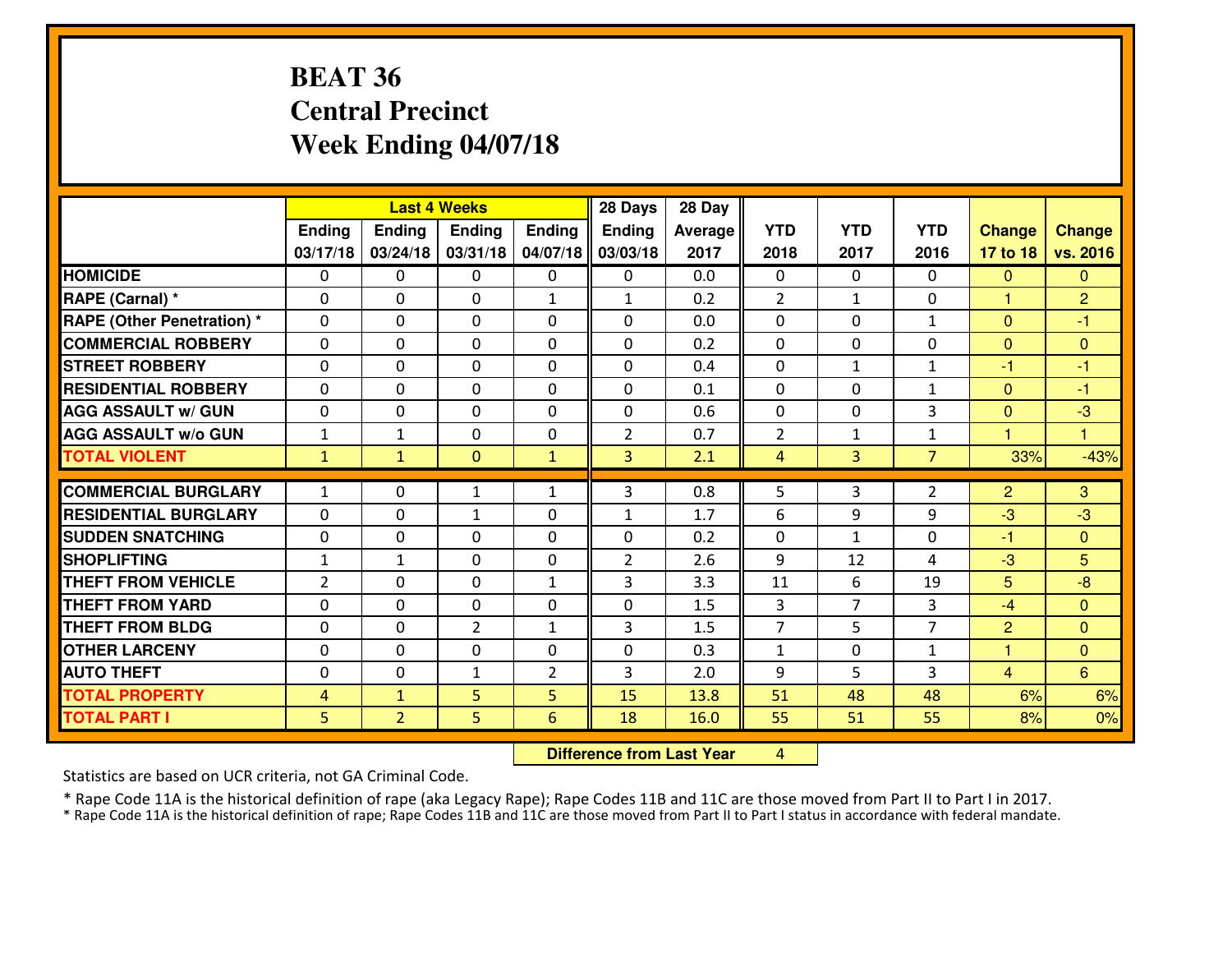

# **COMPSTAT PRECINCT COMMANDER: SOUTH PRECINCT CAPT. JOY GELLATLYWeek Ending 04/07/18**



|                                                                                                  | Week<br><b>Ending</b><br>04/07/18 | Week<br><b>Ending</b><br>03/31/18 | Weekly<br>Avg<br>2017 | $28-Day$<br>Ending<br>04/07/18 | $28-Day$<br>Ending<br>03/10/18   | Avg<br>$28-Day$<br>2017                      | <b>YTD</b><br>2018 | <b>YTD</b><br>2017 | <b>YTD</b><br>2016 | <b>Change</b><br>17 to 18 | <b>Change</b><br>vs. 2016 |
|--------------------------------------------------------------------------------------------------|-----------------------------------|-----------------------------------|-----------------------|--------------------------------|----------------------------------|----------------------------------------------|--------------------|--------------------|--------------------|---------------------------|---------------------------|
| <b>HOMICIDE</b>                                                                                  | 0                                 | $\mathbf{0}$                      | $\mathbf 0$           | 1                              | $\Omega$                         | $\mathbf{0}$                                 | 1                  |                    |                    | $\Omega$                  | $\Omega$                  |
| <b>RAPE (Carnal)</b> *                                                                           | 1.                                | $\mathbf{0}$                      | $\Omega$              | 1                              | 1                                |                                              | 6                  | 1                  | 4                  | 5                         | $\overline{2}$            |
| <b>RAPE (Other Penetration) *</b>                                                                | $\bf{0}$                          | $\Omega$                          | $\Omega$              | 1                              | 0                                | $\Omega$                                     | 4                  | $\overline{c}$     | $\overline{c}$     | $\overline{2}$            | $\overline{2}$            |
| <b>COMMERCIAL ROBBERY</b>                                                                        | $\bf{0}$                          | $\Omega$                          | $\mathbf{1}$          | $\mathbf{0}$                   | $\mathbf{1}$                     | $\overline{2}$                               | 4                  | 10                 | 6                  | $-6$                      | $-2$                      |
| <b>STREET ROBBERY</b>                                                                            | 0                                 |                                   | $\mathbf{1}$          | $\mathbf 2$                    | 3                                | $\overline{c}$                               | $\overline{7}$     | 6                  | 12                 | $\overline{1}$            | $-5$                      |
| <b>RESIDENTIAL ROBBERY</b>                                                                       | 0                                 | $\mathbf{0}$                      | 0                     | $\mathbf 0$                    | 0                                | $\mathbf{0}$                                 | $\mathbf{1}$       | $\overline{1}$     | $\mathbf{1}$       | $\mathbf{0}$              | $\Omega$                  |
| <b>AGG ASSAULT W/ GUN</b>                                                                        | $\bf{0}$                          | $\Omega$                          | $\mathbf{1}$          | $\mathbf{0}$                   | 1                                | 3                                            | 3                  | 9                  | $\overline{c}$     | $-6$                      | 1                         |
| <b>AGG ASSAULT w/o GUN</b>                                                                       | 0                                 | $\Omega$                          | $\mathbf{1}$          | 2                              | 3                                | 3                                            | 8                  | 6                  | 16                 | $\overline{2}$            | -8                        |
| <b>TOTAL VIOLENT</b>                                                                             | 1                                 |                                   | 3                     | $\overline{7}$                 | 9                                | 12                                           | 34                 | 36                 | 44                 | $-6%$                     | $-23%$                    |
| <b>COMMERCIAL BURGLARY</b>                                                                       | 0                                 |                                   | 1                     | 5                              | 0                                | 4                                            | 11                 | 11                 | 9                  | $\Omega$                  | $\overline{2}$            |
| <b>RESIDENTIAL BURGLARY</b>                                                                      | 4                                 | 5                                 | 4                     | 21                             | 16                               | 14                                           | 57                 | 49                 | 49                 | 8                         | 8                         |
| <b>SUDDEN SNATCHING</b>                                                                          | $\bf{0}$                          | $\Omega$                          | $\Omega$              | $\bf{0}$                       | $\mathbf{1}$                     | $\overline{\mathbf{1}}$                      | 3                  | $\overline{1}$     | $\overline{c}$     | $\overline{2}$            | и                         |
| <b>SHOPLIFTING</b>                                                                               | 9                                 | 10                                | $\overline{7}$        | 43                             | 42                               | 28                                           | 151                | 194                | 205                | $-43$                     | $-54$                     |
| <b>THEFT FROM VEHICLE</b>                                                                        | 5                                 | 8                                 | $\overline{7}$        | 26                             | 25                               | 30                                           | 84                 | 102                | $\overline{76}$    | $-18$                     | 8                         |
| <b>THEFT FROM YARD</b>                                                                           | $\overline{2}$                    |                                   | $\overline{c}$        | 4                              | $\overline{7}$                   | 8                                            | 18                 | $\overline{25}$    | $\overline{29}$    | $-7$                      | $-11$                     |
| <b>THEFT FROM BLDG</b>                                                                           | $\bf{0}$                          | 3                                 | 3                     | 8                              | 5                                | 13                                           | 31                 | 64                 | 37                 | $-33$                     | $-6$                      |
| <b>OTHER LARCENY</b>                                                                             | 0                                 | $\Omega$                          | $\blacktriangleleft$  | 0                              | $\overline{5}$                   | $\overline{3}$                               | $\overline{7}$     | 14                 | $\overline{5}$     | $-7$                      | $\overline{2}$            |
| <b>AUTO THEFT</b>                                                                                | 1                                 | $\overline{2}$                    | 3                     | 8                              | $\overline{14}$                  | $\overline{13}$                              | 40                 | $\overline{36}$    | 40                 | 4                         | $\Omega$                  |
| <b>TOTAL PROPERTY</b>                                                                            | 21                                | 30                                | 28                    | 115                            | 115                              | 113                                          | 402                | 496                | 452                | $-19%$                    | $-11%$                    |
| <b>TOTAL PART I</b>                                                                              | $\overline{22}$                   | $\overline{31}$                   | $\overline{31}$       | 122                            | 124                              | 125                                          | 436                | 532                | 496                | $-18%$                    | $-12%$                    |
| Statistics are based on UCR criteria, not GA Criminal Code, and are                              |                                   |                                   |                       |                                | <b>Difference from Last Year</b> |                                              | -96                |                    |                    |                           | Last Week   Year-to-Date  |
| preliminary, based on RMS data at the time prepared, and are subject to change.                  |                                   |                                   |                       |                                |                                  | <b>At-Fault Police Vehicle Accidents</b>     |                    |                    |                    | $\Omega$                  | 3                         |
| Cell Shading: white is within 0.6 standard deviation of the mean; red is above; green is below.  |                                   |                                   |                       |                                |                                  | <b>Not At-Fault Police Vehicle Accidents</b> |                    |                    |                    |                           | $\overline{\mathbf{4}}$   |
| * Code 11A is the pre-2016 definition of rape; Codes 11B and 11C are by federal mandate in 2016. |                                   |                                   |                       |                                |                                  | <b>Total Police Vehicle Accidents</b>        |                    |                    |                    |                           | 7                         |
|                                                                                                  | Week                              | Week                              | Weekly                | $28-Dav$                       | $28-Day$                         | Avg                                          |                    |                    |                    |                           |                           |
| <b>Citizen Initiated Calls</b>                                                                   | <b>Endina</b>                     | <b>Ending</b>                     | Ava                   | <b>Endina</b>                  | Ending                           | $28-Dav$                                     | <b>YTD</b>         | <b>YTD</b>         | <b>YTD</b>         | <b>Change</b>             | Change                    |
|                                                                                                  | 04/07/18                          | 03/31/18                          | 2017                  | 04/07/18                       | 03/10/18                         | 2017                                         | 2018               | 2017               | 2016               | 17 to 18                  | vs. 2016                  |
| <b>Midnight Shift</b>                                                                            | $\overline{88}$                   | $\overline{81}$                   | 91                    | 375                            | 338                              | 364                                          | 1150               | 1271               | 1239               | $-121$                    | $-89$                     |
| <b>Day Shift</b>                                                                                 | 231                               | 278                               | 247                   | 977                            | 940                              | 986                                          | 3343               | 3579               | 3541               | $-236$                    | $-198$                    |
| <b>Afternoon Shift</b>                                                                           | 268                               | 246                               | 246                   | 1018                           | 947                              | 982                                          | 3197               | 3506               | 3420               | $-309$                    | $-223$                    |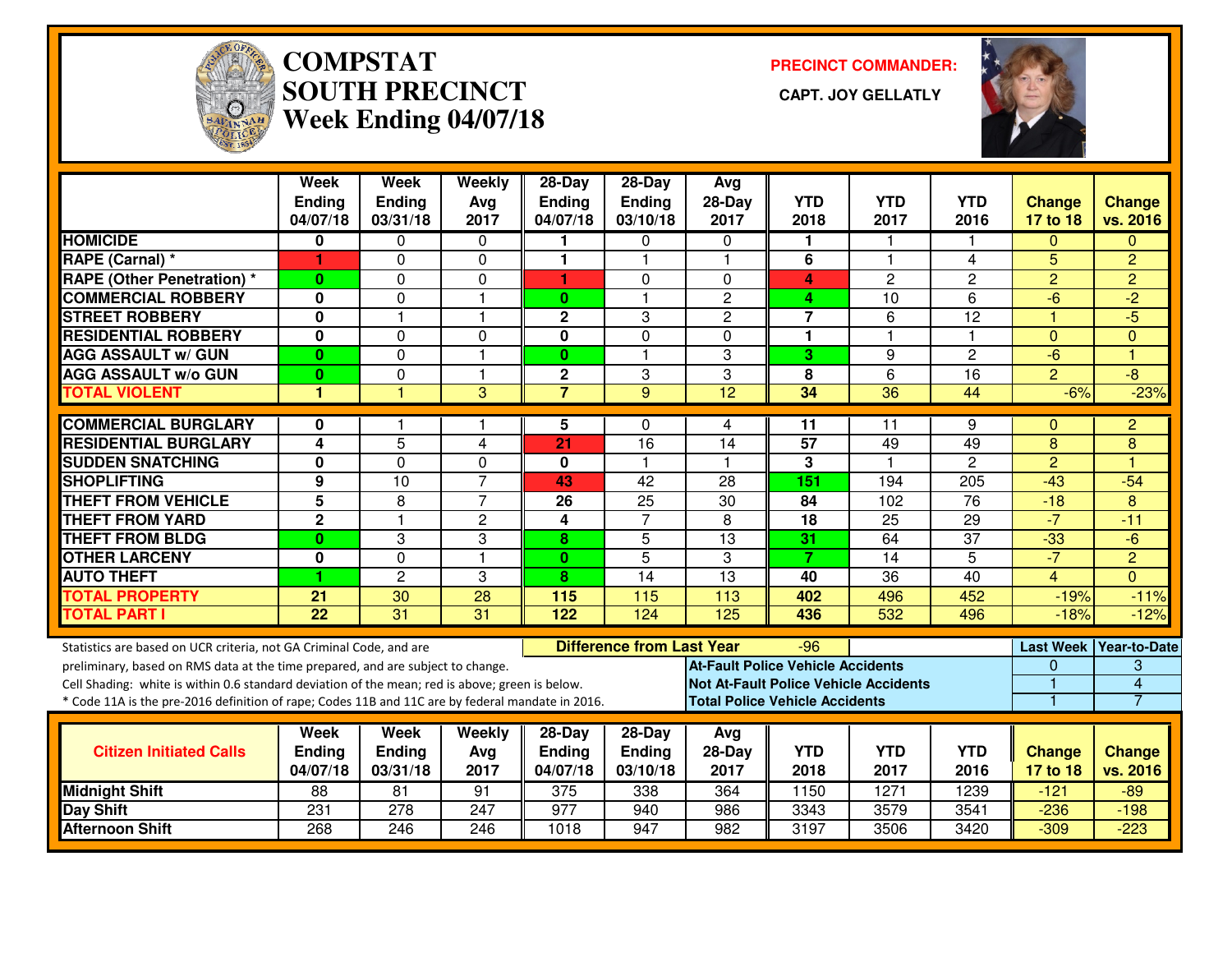## **BEAT 41 South PrecinctWeek Ending 04/07/18**

|                                   |                |                | <b>Last 4 Weeks</b> |               | 28 Days       | 28 Day         |                |                |                |                |                |
|-----------------------------------|----------------|----------------|---------------------|---------------|---------------|----------------|----------------|----------------|----------------|----------------|----------------|
|                                   | <b>Ending</b>  | <b>Ending</b>  | <b>Ending</b>       | <b>Ending</b> | <b>Ending</b> | <b>Average</b> | <b>YTD</b>     | <b>YTD</b>     | <b>YTD</b>     | <b>Change</b>  | Change         |
|                                   | 03/17/18       | 03/24/18       | 03/31/18            | 04/07/18      | 03/03/18      | 2017           | 2018           | 2017           | 2016           | 17 to 18       | vs. 2016       |
| <b>HOMICIDE</b>                   | $\Omega$       | $\Omega$       | 0                   | 0             | $\Omega$      | 0.0            | $\Omega$       | $\Omega$       | $\Omega$       | $\mathbf{0}$   | $\mathbf{0}$   |
| RAPE (Carnal) *                   | $\Omega$       | $\Omega$       | $\Omega$            | $\Omega$      | $\Omega$      | 0.1            | $\mathbf{1}$   | $\Omega$       | $\overline{2}$ | $\mathbf{1}$   | $-1$           |
| <b>RAPE (Other Penetration) *</b> | 0              | 0              | $\mathbf 0$         | 0             | 0             | 0.0            | $\mathbf 0$    | $\mathbf 0$    | $\mathbf{1}$   | $\mathbf{0}$   | $-1$           |
| <b>COMMERCIAL ROBBERY</b>         | 0              | 0              | $\mathbf 0$         | 0             | 0             | 1.2            | $\mathbf 0$    | 3              | $\overline{2}$ | $-3$           | $-2$           |
| <b>STREET ROBBERY</b>             | 0              | 0              | $\mathbf 0$         | 0             | 0             | 0.3            | $\mathbf{1}$   | 0              | 3              | 1              | $-2$           |
| <b>RESIDENTIAL ROBBERY</b>        | 0              | $\Omega$       | $\mathbf 0$         | $\Omega$      | 0             | 0.1            | $\mathbf 0$    | $\Omega$       | 0              | $\mathbf{0}$   | $\mathbf{0}$   |
| <b>AGG ASSAULT w/ GUN</b>         | 0              | 0              | $\mathbf 0$         | $\Omega$      | 0             | 0.2            | $\mathbf 0$    | $\Omega$       | 0              | $\mathbf 0$    | $\mathbf{0}$   |
| <b>AGG ASSAULT W/o GUN</b>        | 0              | 0              | $\mathbf 0$         | 0             | 0             | 0.3            | $\mathbf{1}$   | $\overline{2}$ | $\overline{2}$ | $-1$           | $-1$           |
| <b>TOTAL VIOLENT</b>              | $\mathbf{0}$   | $\overline{0}$ | $\mathbf{0}$        | $\mathbf{0}$  | $\mathbf{0}$  | 2.1            | $\overline{3}$ | 5              | 10             | $-40%$         | $-70%$         |
| <b>COMMERCIAL BURGLARY</b>        | $\Omega$       | 0              | $\mathbf{0}$        | $\Omega$      | $\mathbf{0}$  | 1.4            | $\mathbf{1}$   | 3              | 5              | $-2$           | $-4$           |
| <b>RESIDENTIAL BURGLARY</b>       | $\mathbf{1}$   | 0              | $\mathbf 0$         | 0             | $\mathbf{1}$  | 2.1            | 5              | 6              | 8              | $-1$           | $-3$           |
| <b>SUDDEN SNATCHING</b>           | 0              | $\Omega$       | $\mathbf 0$         | $\Omega$      | 0             | 0.2            | $\overline{2}$ | $\Omega$       | $\mathbf{1}$   | $\overline{2}$ | $\overline{1}$ |
| <b>SHOPLIFTING</b>                | 0              | $\overline{2}$ | 1                   | $\Omega$      | 3             | 4.4            | 6              | 20             | 8              | $-14$          | $-2$           |
| <b>THEFT FROM VEHICLE</b>         | $\mathbf{1}$   | 0              | $\mathbf{1}$        | $\mathbf{1}$  | 3             | 3.5            | 9              | 9              | 23             | $\mathbf{0}$   | $-14$          |
| <b>THEFT FROM YARD</b>            | 0              | 0              | 0                   | 0             | 0             | 1.8            | $\mathbf{1}$   | 5              | 3              | $-4$           | $-2$           |
| <b>THEFT FROM BLDG</b>            | 0              | $\mathbf{1}$   | $\mathbf{0}$        | $\Omega$      | $\mathbf{1}$  | 3.1            | $\overline{7}$ | $\overline{7}$ | 5              | $\mathbf{0}$   | $\overline{2}$ |
| <b>OTHER LARCENY</b>              | 0              | $\mathbf 0$    | $\mathbf 0$         | 0             | 0             | 0.4            | $\mathbf{1}$   | $\mathbf{1}$   | 0              | $\overline{0}$ | $\mathbf{1}$   |
| <b>AUTO THEFT</b>                 | 0              | $\Omega$       | $\mathbf 0$         | $\Omega$      | $\Omega$      | 1.7            | 4              | 3              | $\overline{7}$ | $\mathbf{1}$   | $-3$           |
| <b>TOTAL PROPERTY</b>             | $\overline{2}$ | $\overline{3}$ | $\overline{2}$      | $\mathbf{1}$  | 8             | 18.6           | 36             | 54             | 60             | $-33%$         | $-40%$         |
| <b>TOTAL PART I</b>               | $\overline{2}$ | $\overline{3}$ | $\overline{2}$      | $\mathbf{1}$  | 8             | 20.8           | 39             | 59             | 70             | $-34%$         | $-44%$         |

 **Difference from Last Year**-20

Statistics are based on UCR criteria, not GA Criminal Code.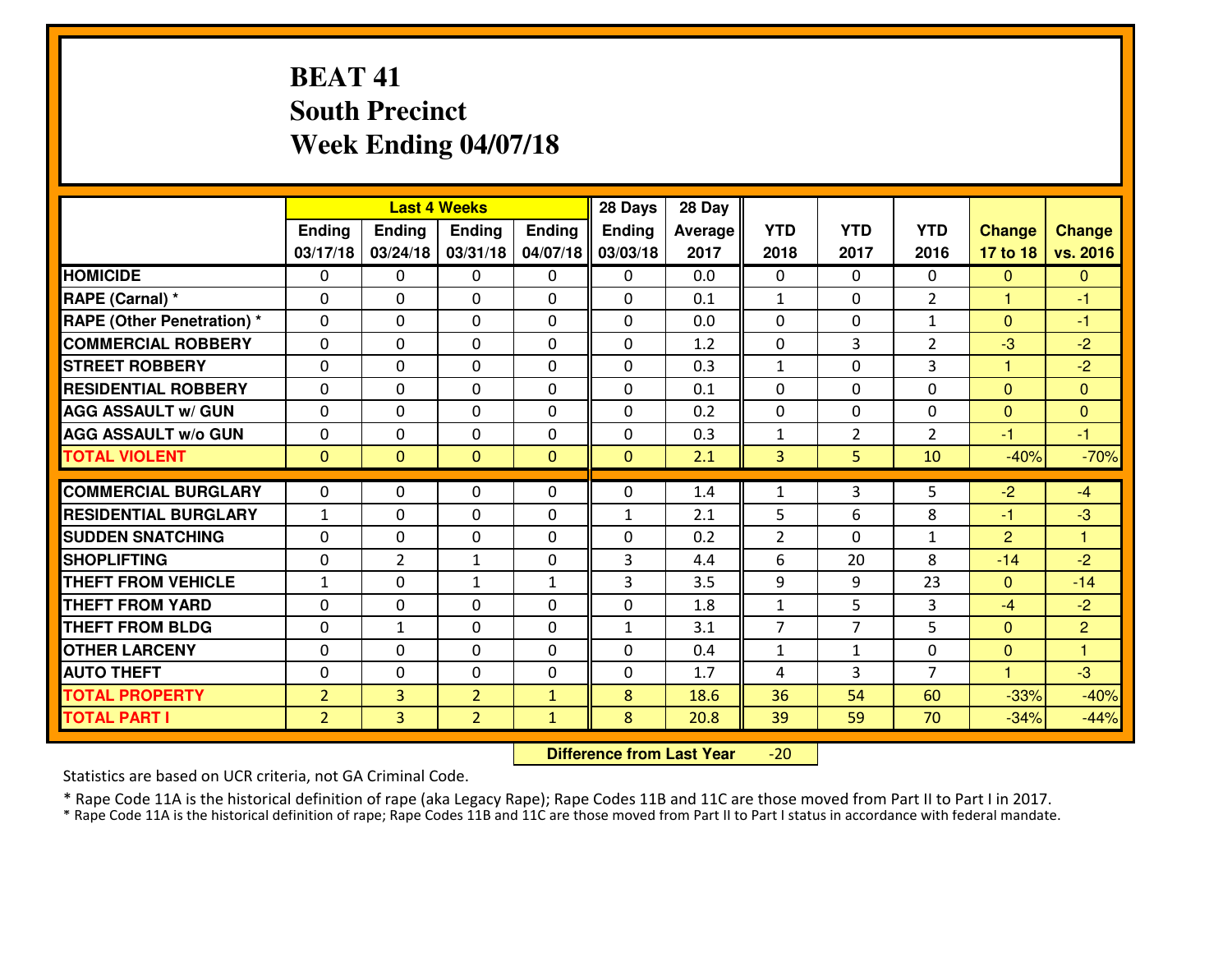## **BEAT 42 South PrecinctWeek Ending 04/07/18**

|                                   |                |                | <b>Last 4 Weeks</b> |              | 28 Days        | 28 Day  |              |                |                |                      |               |
|-----------------------------------|----------------|----------------|---------------------|--------------|----------------|---------|--------------|----------------|----------------|----------------------|---------------|
|                                   | Ending         | Ending         | Ending              | Ending       | <b>Ending</b>  | Average | <b>YTD</b>   | <b>YTD</b>     | <b>YTD</b>     | <b>Change</b>        | <b>Change</b> |
|                                   | 03/17/18       | 03/24/18       | 03/31/18            | 04/07/18     | 03/03/18       | 2017    | 2018         | 2017           | 2016           | 17 to 18             | vs. 2016      |
| <b>HOMICIDE</b>                   | 0              | $\Omega$       | 0                   | 0            | $\Omega$       | 0.0     | $\Omega$     | $\Omega$       | 0              | $\mathbf{0}$         | $\mathbf{0}$  |
| RAPE (Carnal) *                   | $\Omega$       | $\Omega$       | $\Omega$            | 0            | 0              | 0.0     | $\Omega$     | $\Omega$       | $\Omega$       | $\mathbf{0}$         | $\Omega$      |
| <b>RAPE (Other Penetration) *</b> | 0              | 0              | $\mathbf 0$         | 0            | 0              | 0.0     | $\mathbf{1}$ | 0              | 0              | 1                    | 1             |
| <b>COMMERCIAL ROBBERY</b>         | 0              | 0              | 0                   | $\Omega$     | 0              | 0.0     | $\mathbf{1}$ | $\overline{2}$ | $\mathbf{1}$   | $-1$                 | $\mathbf{0}$  |
| <b>STREET ROBBERY</b>             | 0              | 0              | $\mathbf{1}$        | $\Omega$     | $\mathbf{1}$   | 0.0     | 4            | $\mathbf{1}$   | $\mathbf{1}$   | 3                    | 3             |
| <b>RESIDENTIAL ROBBERY</b>        | 0              | 0              | 0                   | $\Omega$     | 0              | 0.0     | $\mathbf 0$  | $\mathbf 0$    | $\mathbf{1}$   | $\mathbf{0}$         | $-1$          |
| <b>AGG ASSAULT W/ GUN</b>         | 0              | 0              | $\mathbf 0$         | $\Omega$     | 0              | 0.0     | $\mathbf{1}$ | $\mathbf{1}$   | 0              | $\mathbf{0}$         | $\mathbf{1}$  |
| <b>AGG ASSAULT W/o GUN</b>        | 0              | 0              | $\mathbf 0$         | $\Omega$     | 0              | 0.0     | $\mathbf{1}$ | 0              | 3              | $\blacktriangleleft$ | $-2$          |
| <b>TOTAL VIOLENT</b>              | $\mathbf 0$    | $\overline{0}$ | $\mathbf{1}$        | $\mathbf{0}$ | $\mathbf{1}$   | 0.0     | 8            | $\overline{4}$ | $6\phantom{1}$ | 100%                 | 33%           |
| <b>COMMERCIAL BURGLARY</b>        | $\mathbf{1}$   | 0              | $\mathbf{0}$        | 0            | $\mathbf{1}$   | 0.0     | $\mathbf{1}$ | $\overline{2}$ | $\mathbf{1}$   | $-1$                 | $\Omega$      |
| <b>RESIDENTIAL BURGLARY</b>       | 0              | 0              | 0                   | 0            | 0              | 0.0     | $\mathbf{0}$ | $\overline{2}$ | $\Omega$       | $-2$                 | $\mathbf{0}$  |
| <b>SUDDEN SNATCHING</b>           | 0              | 0              | 0                   | $\Omega$     | 0              | 0.0     | $\mathbf{0}$ | $\mathbf{0}$   | $\Omega$       | $\mathbf{0}$         | $\mathbf{0}$  |
| <b>SHOPLIFTING</b>                | $\overline{2}$ | 6              | 6                   | 6            | 20             | 0.0     | 72           | 94             | 113            | $-22$                | $-41$         |
| <b>THEFT FROM VEHICLE</b>         | 0              | $\overline{2}$ | $\mathbf 0$         | $\Omega$     | $\overline{2}$ | 0.0     | 11           | 23             | 16             | $-12$                | $-5$          |
| <b>THEFT FROM YARD</b>            | 0              | 0              | $\mathbf{1}$        | 0            | $\mathbf{1}$   | 0.0     | 6            | 4              | 5              | $\overline{2}$       | 1             |
| <b>THEFT FROM BLDG</b>            | 0              | 0              | $\mathbf 0$         | $\Omega$     | 0              | 0.0     | $\mathbf 0$  | 18             | $\overline{7}$ | $-18$                | $-7$          |
| <b>OTHER LARCENY</b>              | 0              | 0              | $\mathbf 0$         | 0            | 0              | 0.0     | $\mathbf 0$  | 3              | $\mathbf{1}$   | $-3$                 | $-1$          |
| <b>AUTO THEFT</b>                 | 0              | $\mathbf{1}$   | $\mathbf{1}$        | 0            | $\overline{2}$ | 0.0     | 6            | $\overline{7}$ | $\overline{7}$ | $-1$                 | $-1$          |
| <b>TOTAL PROPERTY</b>             | $\overline{3}$ | 9              | 8                   | 6            | 26             | 0.0     | 96           | 153            | 150            | $-37%$               | $-36%$        |
| <b>TOTAL PART I</b>               | $\overline{3}$ | 9              | 9                   | 6            | 27             | 0.0     | 104          | 157            | 156            | $-34%$               | $-33%$        |

 **Difference from Last Year**-53

Statistics are based on UCR criteria, not GA Criminal Code.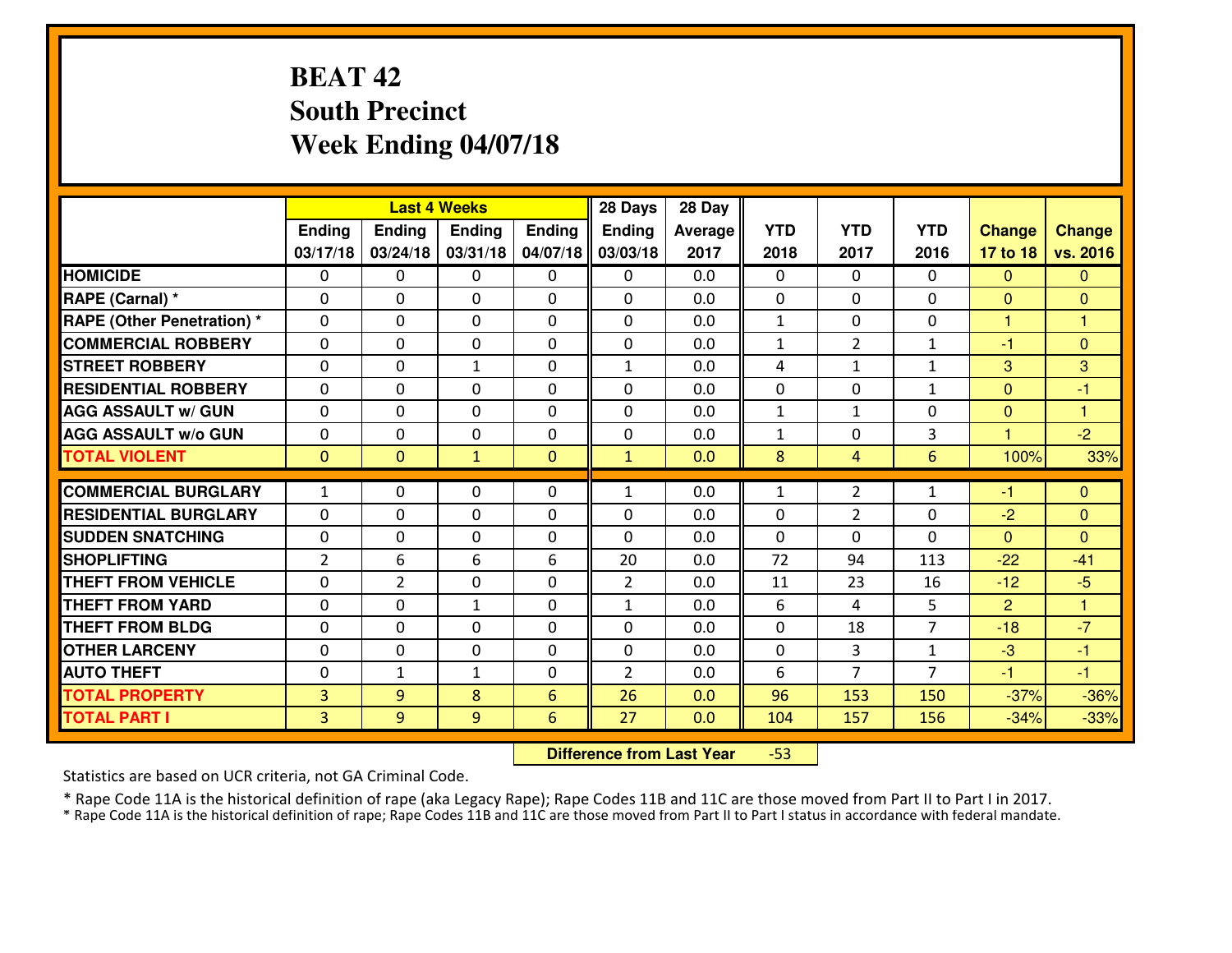## **BEAT 43 South PrecinctWeek Ending 04/07/18**

|                                   |                |                | <b>Last 4 Weeks</b> |                | 28 Days        | 28 Day  |              |                |                |                |                |
|-----------------------------------|----------------|----------------|---------------------|----------------|----------------|---------|--------------|----------------|----------------|----------------|----------------|
|                                   | Ending         | <b>Ending</b>  | Ending              | Ending         | <b>Ending</b>  | Average | <b>YTD</b>   | <b>YTD</b>     | <b>YTD</b>     | <b>Change</b>  | <b>Change</b>  |
|                                   | 03/17/18       | 03/24/18       | 03/31/18            | 04/07/18       | 03/03/18       | 2017    | 2018         | 2017           | 2016           | 17 to 18       | vs. 2016       |
| <b>HOMICIDE</b>                   | 0              | $\mathbf{1}$   | 0                   | 0              | $\mathbf{1}$   | 0.0     | 1            | $\Omega$       | 0              | 1              | 1              |
| RAPE (Carnal) *                   | $\Omega$       | $\Omega$       | $\mathbf{0}$        | 0              | 0              | 0.0     | 2            | $\Omega$       | $\Omega$       | 2              | 2              |
| <b>RAPE (Other Penetration) *</b> | $\Omega$       | 0              | $\mathbf{0}$        | $\Omega$       | 0              | 0.1     | $\Omega$     | $\Omega$       | $\Omega$       | $\mathbf{0}$   | $\Omega$       |
| <b>COMMERCIAL ROBBERY</b>         | 0              | 0              | 0                   | $\Omega$       | $\mathbf{0}$   | 0.4     | $\mathbf{0}$ | $\mathbf{1}$   | $\overline{2}$ | $-1$           | $-2$           |
| <b>STREET ROBBERY</b>             | $\mathbf{1}$   | 0              | $\mathbf 0$         | 0              | $\mathbf{1}$   | 0.5     | $\mathbf{1}$ | $\mathbf{1}$   | 3              | $\overline{0}$ | $-2$           |
| <b>RESIDENTIAL ROBBERY</b>        | $\Omega$       | $\Omega$       | $\mathbf 0$         | $\Omega$       | $\Omega$       | 0.1     | $\Omega$     | $\Omega$       | $\Omega$       | $\overline{0}$ | $\overline{0}$ |
| <b>AGG ASSAULT w/ GUN</b>         | 0              | $\Omega$       | $\mathbf 0$         | $\Omega$       | $\Omega$       | 0.5     | $\mathbf 0$  | $\Omega$       | $\Omega$       | $\mathbf{0}$   | $\mathbf{0}$   |
| <b>AGG ASSAULT W/o GUN</b>        | 0              | 0              | $\mathbf 0$         | 0              | 0              | 0.6     | $\mathbf{1}$ | $\mathbf{1}$   | 5              | $\overline{0}$ | $-4$           |
| <b>TOTAL VIOLENT</b>              | $\mathbf{1}$   | $\mathbf{1}$   | $\mathbf{0}$        | $\mathbf{0}$   | $\overline{2}$ | 2.1     | 5            | 3              | 10             | 67%            | $-50%$         |
| <b>COMMERCIAL BURGLARY</b>        | $\Omega$       | $\mathbf{1}$   | $\mathbf{0}$        | $\Omega$       | $\mathbf{1}$   | 1.2     | 4            | $\overline{2}$ | $\overline{2}$ | $\overline{2}$ | $\overline{2}$ |
| <b>RESIDENTIAL BURGLARY</b>       | 0              | $\mathbf{1}$   | $\mathbf{1}$        | $\mathbf{1}$   | 3              | 2.6     | 12           | 10             | 12             | $\overline{2}$ | $\mathbf{0}$   |
| <b>SUDDEN SNATCHING</b>           | 0              | 0              | 0                   | $\Omega$       | 0              | 0.2     | $\mathbf 0$  | $\mathbf 0$    | $\Omega$       | $\mathbf{0}$   | $\mathbf{0}$   |
| <b>SHOPLIFTING</b>                | $\mathbf{1}$   | 0              | $\mathbf{1}$        | 0              | $\overline{2}$ | 3.5     | 13           | 19             | 34             | $-6$           | $-21$          |
| <b>THEFT FROM VEHICLE</b>         | $\mathbf{1}$   | $\overline{2}$ | $\overline{2}$      | $\mathbf{1}$   | 6              | 4.6     | 12           | 24             | 3              | $-12$          | 9              |
| <b>THEFT FROM YARD</b>            | 0              | $\mathbf 0$    | $\mathbf 0$         | $\Omega$       | 0              | 1.2     | $\mathbf{1}$ | $\overline{2}$ | 6              | $-1$           | $-5$           |
| <b>THEFT FROM BLDG</b>            | $\overline{2}$ | 0              | $\mathbf{1}$        | $\Omega$       | 3              | 2.8     | 11           | 12             | 9              | $-1$           | $\overline{2}$ |
| <b>OTHER LARCENY</b>              | 0              | 0              | $\mathbf 0$         | 0              | 0              | 0.2     | $\mathbf{1}$ | $\mathbf{1}$   | $\mathbf{1}$   | $\overline{0}$ | $\overline{0}$ |
| <b>AUTO THEFT</b>                 | $\Omega$       | 0              | $\mathbf{0}$        | $\Omega$       | 0              | 2.1     | 3            | 6              | 9              | $-3$           | $-6$           |
| <b>TOTAL PROPERTY</b>             | 4              | 4              | 5                   | $\overline{2}$ | 15             | 18.3    | 57           | 76             | 76             | $-25%$         | $-25%$         |
| <b>TOTAL PART I</b>               | 5              | 5              | 5                   | $\overline{2}$ | 17             | 20.5    | 62           | 79             | 86             | $-22%$         | $-28%$         |
|                                   |                |                |                     |                |                |         |              |                |                |                |                |

 **Difference from Last Year**-17

Statistics are based on UCR criteria, not GA Criminal Code.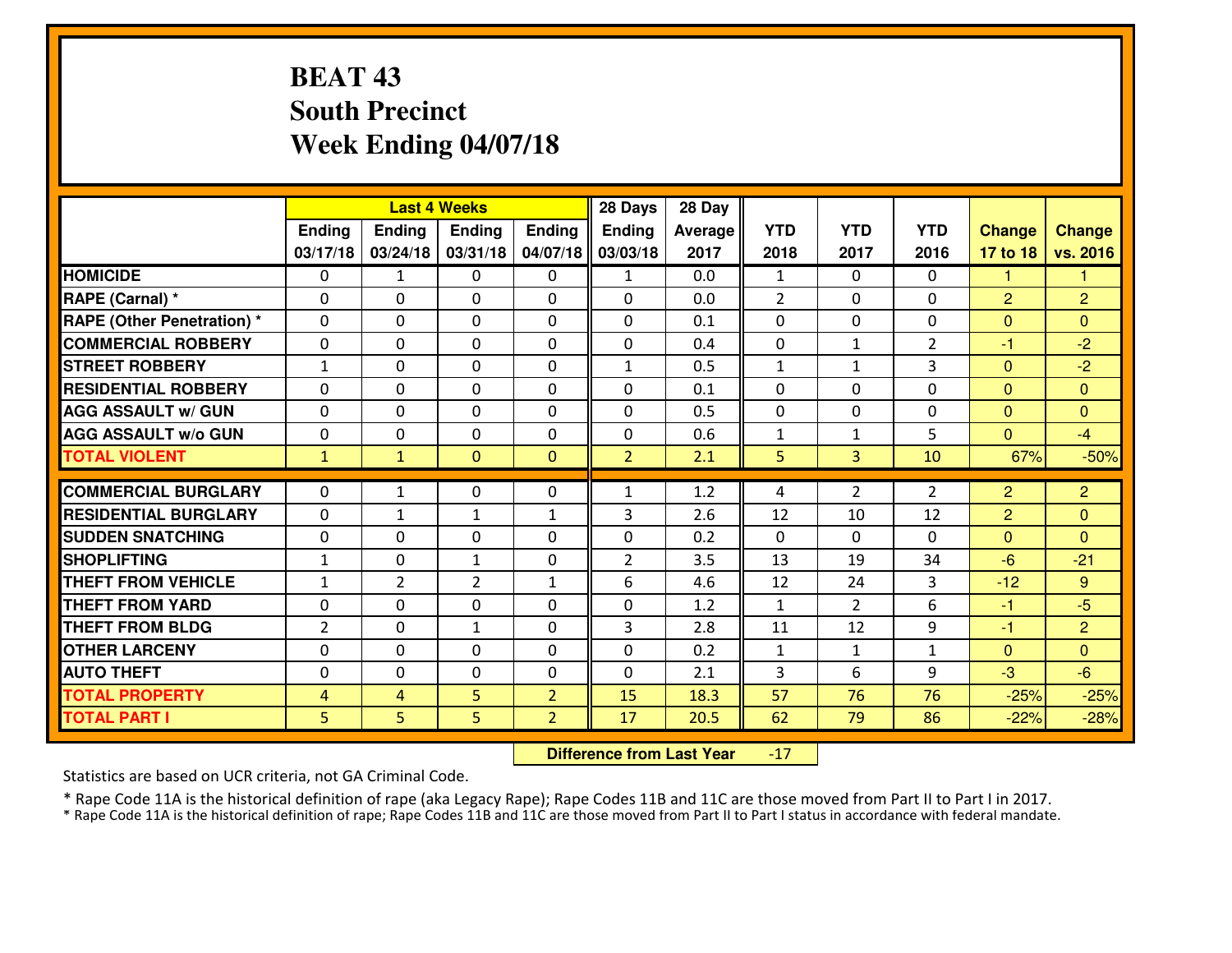## **BEAT 44 South PrecinctWeek Ending 04/07/18**

|                                              |                     |                     | <b>Last 4 Weeks</b> |                | 28 Days        | 28 Day       |                |                |              |                |                |
|----------------------------------------------|---------------------|---------------------|---------------------|----------------|----------------|--------------|----------------|----------------|--------------|----------------|----------------|
|                                              | Ending              | Ending              | Ending              | Ending         | <b>Ending</b>  | Average      | <b>YTD</b>     | <b>YTD</b>     | <b>YTD</b>   | <b>Change</b>  | <b>Change</b>  |
|                                              | 03/17/18            | 03/24/18            | 03/31/18            | 04/07/18       | 03/03/18       | 2017         | 2018           | 2017           | 2016         | 17 to 18       | vs. 2016       |
| <b>HOMICIDE</b>                              | 0                   | 0                   | 0                   | 0              | 0              | 0.1          | 0              | $\Omega$       | $\mathbf{1}$ | $\mathbf{0}$   | $-1$           |
| RAPE (Carnal) *                              | $\Omega$            | 0                   | $\mathbf{0}$        | $\mathbf{1}$   | $\mathbf{1}$   | 0.1          | $\mathbf{1}$   | 0              | $\Omega$     | 1              | 1              |
| <b>RAPE (Other Penetration) *</b>            | $\Omega$            | 0                   | $\mathbf{0}$        | $\Omega$       | 0              | 0.0          | $\mathbf{1}$   | $\Omega$       | $\Omega$     | 1              | 1              |
| <b>COMMERCIAL ROBBERY</b>                    | $\Omega$            | $\Omega$            | $\mathbf{0}$        | 0              | 0              | 0.2          | $\Omega$       | $\Omega$       | $\Omega$     | $\mathbf{0}$   | $\Omega$       |
| <b>ISTREET ROBBERY</b>                       | $\Omega$            | 0                   | $\mathbf 0$         | 0              | 0              | 0.6          | $\mathbf 0$    | $\mathbf{1}$   | $\mathbf{1}$ | $-1$           | -1             |
| <b>RESIDENTIAL ROBBERY</b>                   | $\Omega$            | $\Omega$            | $\mathbf{0}$        | $\Omega$       | $\mathbf{0}$   | 0.0          | $\mathbf{1}$   | $\Omega$       | $\Omega$     | 1.             | 1              |
| <b>AGG ASSAULT w/ GUN</b>                    | 0                   | 0                   | $\mathbf 0$         | $\Omega$       | 0              | 0.7          | $\overline{2}$ | 5              | $\mathbf{1}$ | $-3$           | $\mathbf{1}$   |
| <b>AGG ASSAULT W/o GUN</b>                   | $\mathbf{1}$        | 0                   | $\mathbf 0$         | $\Omega$       | $\mathbf{1}$   | 0.5          | 3              | $\mathbf{1}$   | 3            | 2              | $\overline{0}$ |
| <b>TOTAL VIOLENT</b>                         | $\mathbf{1}$        | $\mathbf{0}$        | $\mathbf{0}$        | $\mathbf{1}$   | $\overline{2}$ | 2.1          | 8              | 7 <sup>1</sup> | 6            | 14%            | 33%            |
| <b>COMMERCIAL BURGLARY</b>                   | 0                   | 0                   | $\mathbf{0}$        | $\Omega$       | 0              | 0.5          | $\mathbf{0}$   | $\mathbf{1}$   | $\Omega$     | $-1$           | $\mathbf{0}$   |
| <b>RESIDENTIAL BURGLARY</b>                  | $\Omega$            | 1                   | $\overline{2}$      | 0              | 3              | 3.9          | 6              | 12             | 14           | $-6$           | $-8$           |
| <b>SUDDEN SNATCHING</b>                      | $\Omega$            | 0                   | $\mathbf{0}$        | 0              | 0              | 0.0          | $\Omega$       | 0              | 0            | $\mathbf{0}$   | $\Omega$       |
| <b>SHOPLIFTING</b>                           | 3                   | $\mathbf{1}$        | $\mathbf{1}$        | $\mathbf{1}$   | 6              | 3.4          | 17             | 6              | 3            | 11             | 14             |
| <b>THEFT FROM VEHICLE</b>                    | $\mathbf{1}$        | $\mathbf{1}$        | 1                   | $\overline{2}$ | 5              | 8.6          | 19             | 12             | 14           | $\overline{7}$ | 5              |
| <b>THEFT FROM YARD</b>                       | $\Omega$            | $\Omega$            | $\Omega$            | 0              | 0              | 1.7          | 3              | 3              | 3            | $\mathbf{0}$   | $\Omega$       |
| <b>THEFT FROM BLDG</b>                       | $\Omega$            | 0                   | $\mathbf{1}$        | 0              | $\mathbf{1}$   | 2.7          | 3              | 6              | 6            | $-3$           | $-3$           |
| <b>OTHER LARCENY</b>                         | $\Omega$            | 0                   | $\mathbf{0}$        | $\Omega$       | 0              | 0.5          | 3              | 3              | $\mathbf{1}$ | $\mathbf 0$    | $\overline{2}$ |
| <b>AUTO THEFT</b>                            | $\Omega$            | 1                   | 0                   | 0              | $\mathbf{1}$   | 3.0          | 5              | 5.             | 9            | $\mathbf{0}$   | $-4$           |
|                                              |                     |                     |                     |                |                |              |                |                |              |                |                |
|                                              |                     |                     |                     |                |                |              |                |                |              |                |                |
| <b>TOTAL PROPERTY</b><br><b>TOTAL PART I</b> | 4<br>5 <sup>1</sup> | 4<br>$\overline{4}$ | 5<br>5              | 3<br>4         | 16<br>18       | 24.2<br>26.4 | 56<br>64       | 48<br>55       | 50<br>56     | 17%<br>16%     | 12%<br>14%     |

 **Difference from Last Year**<sup>9</sup>

Statistics are based on UCR criteria, not GA Criminal Code.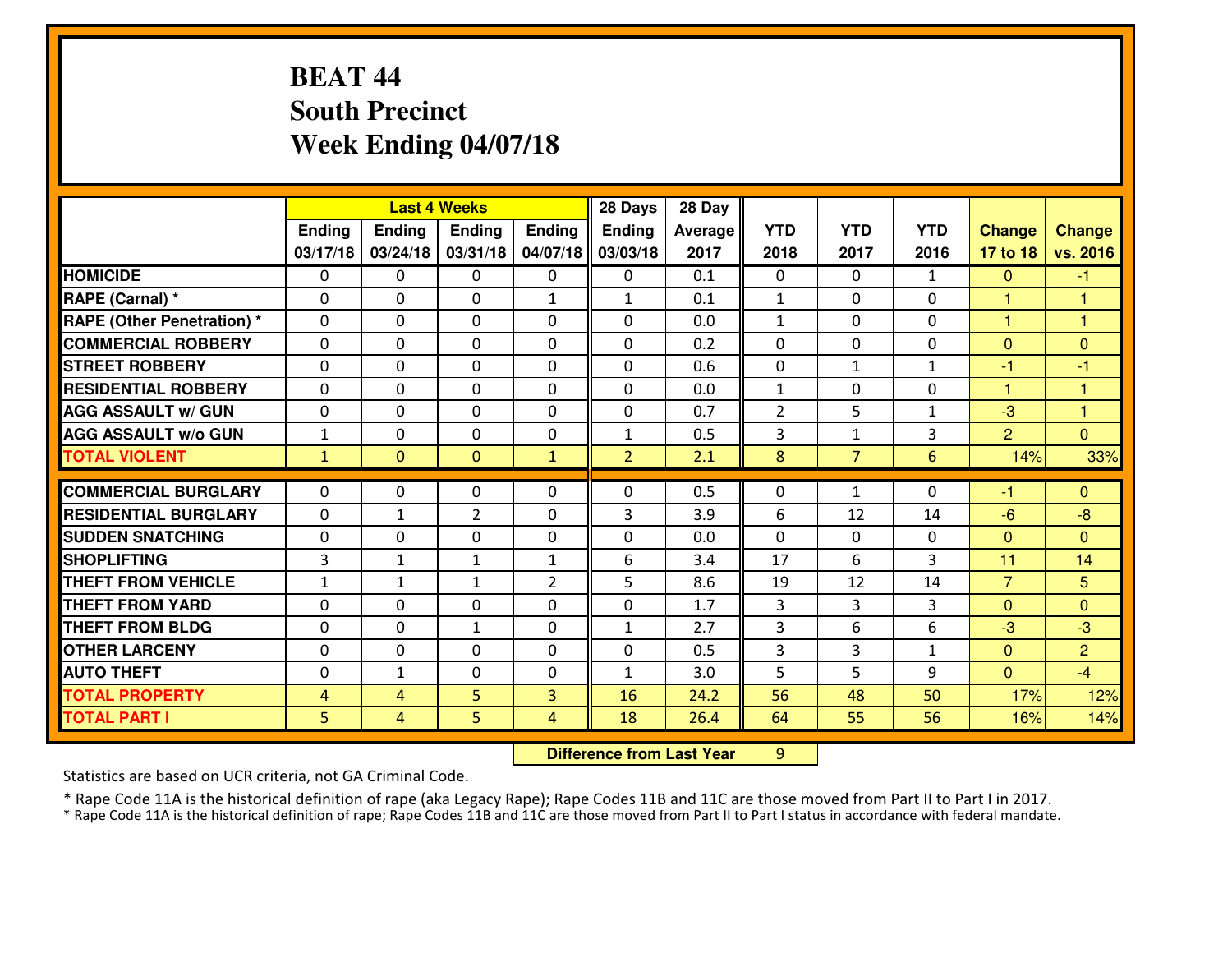## **BEAT 45 South PrecinctWeek Ending 04/07/18**

|                                  |                |               | <b>Last 4 Weeks</b> |                | 28 Days        | 28 Day  |                |                |                |                |                |
|----------------------------------|----------------|---------------|---------------------|----------------|----------------|---------|----------------|----------------|----------------|----------------|----------------|
|                                  | Ending         | <b>Ending</b> | <b>Ending</b>       | Ending         | <b>Ending</b>  | Average | <b>YTD</b>     | <b>YTD</b>     | <b>YTD</b>     | <b>Change</b>  | <b>Change</b>  |
|                                  | 03/17/18       | 03/24/18      | 03/31/18            | 04/07/18       | 03/03/18       | 2017    | 2018           | 2017           | 2016           | 17 to 18       | vs. 2016       |
| <b>HOMICIDE</b>                  | $\Omega$       | 0             | 0                   | $\Omega$       | $\Omega$       | 0.1     | 0              | $\mathbf{1}$   | 0              | $-1$           | $\Omega$       |
| RAPE (Carnal) *                  | $\Omega$       | 0             | $\Omega$            | $\Omega$       | $\Omega$       | 0.1     | $\mathbf{1}$   | $\Omega$       | $\mathbf{1}$   | 1              | $\Omega$       |
| <b>RAPE (Other Penetration)*</b> | 0              | 0             | $\mathbf 0$         | 0              | 0              | 0.1     | 0              | $\mathbf{1}$   | $\mathbf{1}$   | $-1$           | $-1$           |
| <b>COMMERCIAL ROBBERY</b>        | 0              | 0             | $\mathbf 0$         | 0              | 0              | 0.2     | $\mathbf{1}$   | $\mathbf{1}$   | 0              | $\mathbf{0}$   | $\overline{1}$ |
| <b>STREET ROBBERY</b>            | 0              | 0             | $\mathbf 0$         | 0              | 0              | 0.5     | 0              | $\mathbf{1}$   | 0              | $-1$           | $\overline{0}$ |
| <b>RESIDENTIAL ROBBERY</b>       | 0              | 0             | $\mathbf 0$         | 0              | 0              | 0.1     | 0              | 0              | 0              | $\mathbf{0}$   | $\mathbf{0}$   |
| <b>AGG ASSAULT W/ GUN</b>        | 0              | 0             | $\mathbf 0$         | 0              | 0              | 0.6     | 0              | $\overline{2}$ | 0              | $-2$           | $\overline{0}$ |
| <b>AGG ASSAULT W/o GUN</b>       | 0              | $\mathbf{1}$  | 0                   | $\mathbf{0}$   | $\mathbf{1}$   | 0.2     | $\overline{2}$ | 0              | $\overline{2}$ | $\overline{2}$ | $\overline{0}$ |
| <b>TOTAL VIOLENT</b>             | $\mathbf{0}$   | $\mathbf{1}$  | $\mathbf{O}$        | $\mathbf{0}$   | $\mathbf{1}$   | 1.8     | $\overline{4}$ | 6              | 4              | $-33%$         | 0%             |
| <b>COMMERCIAL BURGLARY</b>       | $\mathbf{0}$   | 0             | $\mathbf{1}$        | 0              | $\mathbf{1}$   | 0.3     | $\mathbf{1}$   | $\mathbf{1}$   | $\mathbf{1}$   | $\Omega$       | $\mathbf{0}$   |
| <b>RESIDENTIAL BURGLARY</b>      | $\mathbf{1}$   | 4             | $\overline{2}$      | $\mathbf{1}$   | 8              | 2.8     | 15             | 13             | 6              | $\overline{2}$ | 9              |
| <b>SUDDEN SNATCHING</b>          | $\mathbf{0}$   | 0             | $\mathbf 0$         | 0              | 0              | 0.0     | $\mathbf{0}$   | $\mathbf{0}$   | 0              | $\mathbf{0}$   | $\mathbf{0}$   |
| <b>SHOPLIFTING</b>               | 0              | 4             | $\mathbf 0$         | $\mathbf{1}$   | 5              | 5.8     | 11             | 18             | 28             | $-7$           | $-17$          |
| <b>THEFT FROM VEHICLE</b>        | $\mathbf{1}$   | 1             | 1                   | 0              | 3              | 4.4     | 14             | 16             | 6              | $-2$           | 8              |
| <b>THEFT FROM YARD</b>           | 0              | 0             | $\mathbf 0$         | $\mathbf{1}$   | $\mathbf{1}$   | 1.1     | 3              | 5              | 5              | $-2$           | $-2$           |
| <b>THEFT FROM BLDG</b>           | $\mathbf{1}$   | 0             | $\mathbf{1}$        | 0              | $\overline{2}$ | 1.2     | 3              | 5              | 3              | $-2$           | $\overline{0}$ |
| <b>OTHER LARCENY</b>             | 0              | 0             | $\mathbf 0$         | 0              | 0              | 0.6     | $\mathbf 1$    | $\overline{2}$ | 0              | $-1$           | $\overline{1}$ |
| <b>AUTO THEFT</b>                | 0              | $\mathbf{1}$  | $\mathbf{1}$        | 0              | $\overline{2}$ | 1.8     | 6              | $\overline{2}$ | 4              | $\overline{4}$ | $\overline{2}$ |
| <b>TOTAL PROPERTY</b>            | $\overline{3}$ | 10            | 6                   | $\overline{3}$ | 22             | 18.0    | 54             | 62             | 53             | $-13%$         | 2%             |
| <b>TOTAL PART I</b>              | $\overline{3}$ | 11            | 6                   | 3              | 23             | 19.8    | 58             | 68             | 57             | $-15%$         | 2%             |

 **Difference from Last Year**-10

Statistics are based on UCR criteria, not GA Criminal Code.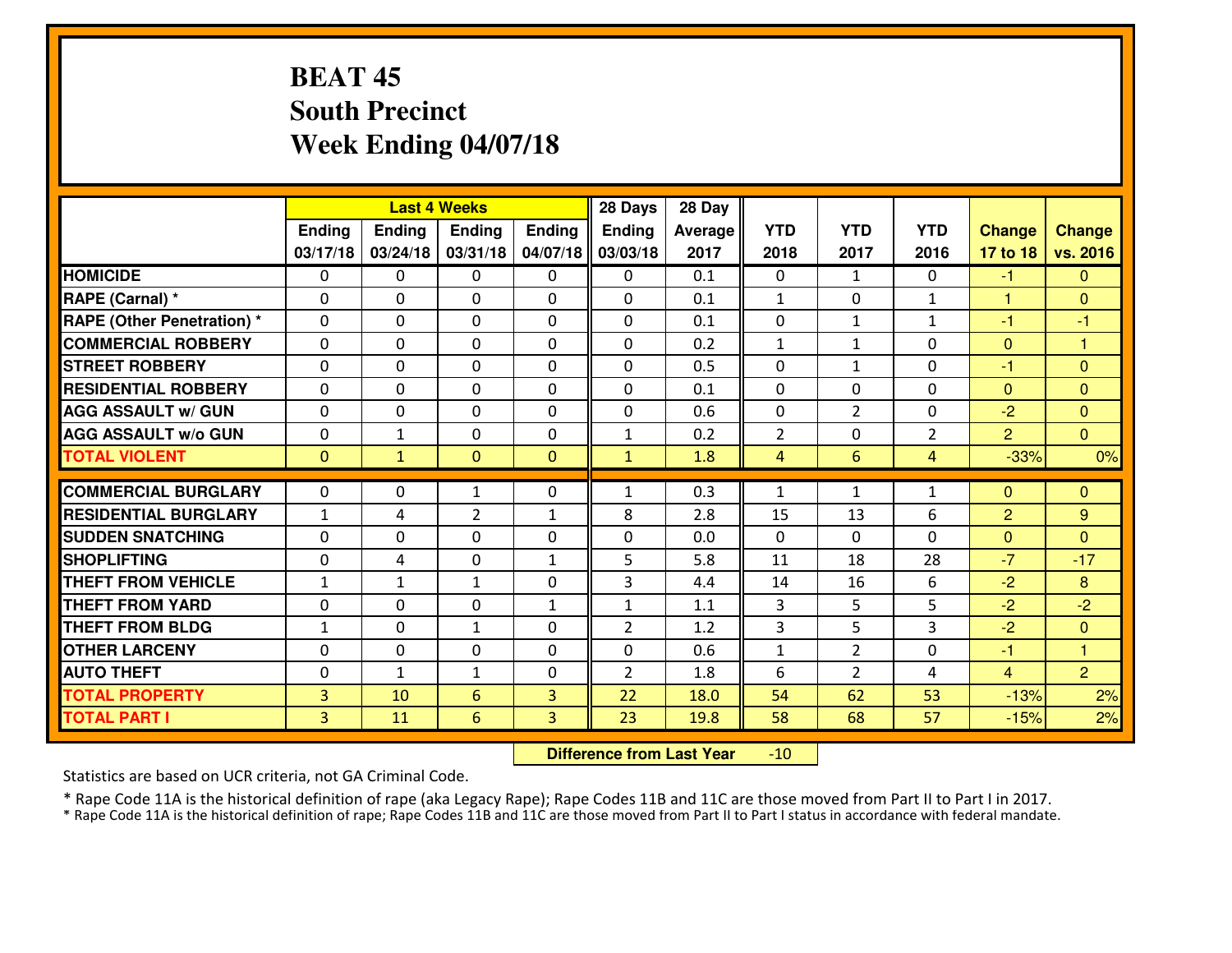## **BEAT 46 South PrecinctWeek Ending 04/07/18**

|                                   |                |                | <b>Last 4 Weeks</b> |               | 28 Days        | 28 Day         |                |                |                |                |                |
|-----------------------------------|----------------|----------------|---------------------|---------------|----------------|----------------|----------------|----------------|----------------|----------------|----------------|
|                                   | Ending         | <b>Ending</b>  | Ending              | <b>Ending</b> | Ending         | <b>Average</b> | <b>YTD</b>     | <b>YTD</b>     | <b>YTD</b>     | <b>Change</b>  | <b>Change</b>  |
|                                   | 03/17/18       | 03/24/18       | 03/31/18            | 04/07/18      | 03/03/18       | 2017           | 2018           | 2017           | 2016           | 17 to 18       | vs. 2016       |
| <b>HOMICIDE</b>                   | $\Omega$       | $\Omega$       | 0                   | 0             | $\Omega$       | 0.2            | $\Omega$       | $\Omega$       | $\Omega$       | $\mathbf{0}$   | $\mathbf{0}$   |
| RAPE (Carnal) *                   | $\Omega$       | $\Omega$       | $\mathbf{0}$        | $\Omega$      | $\mathbf{0}$   | 0.2            | $\mathbf{1}$   | $\Omega$       | $\mathbf{1}$   | 1              | $\Omega$       |
| <b>RAPE (Other Penetration) *</b> | $\mathbf{1}$   | 0              | $\mathbf 0$         | 0             | $\mathbf{1}$   | 0.2            | $\overline{2}$ | $\mathbf{1}$   | 0              | 1              | $\overline{2}$ |
| <b>COMMERCIAL ROBBERY</b>         | 0              | 0              | 0                   | $\Omega$      | 0              | 0.4            | $\overline{2}$ | $\overline{3}$ | $\mathbf{1}$   | $-1$           | $\mathbf{1}$   |
| <b>STREET ROBBERY</b>             | 0              | $\mathbf 0$    | $\mathbf 0$         | 0             | $\Omega$       | 0.5            | $\mathbf{1}$   | $\overline{2}$ | 4              | $-1$           | $-3$           |
| <b>RESIDENTIAL ROBBERY</b>        | 0              | 0              | $\mathbf 0$         | 0             | 0              | 0.1            | $\mathbf 0$    | $\mathbf{1}$   | 0              | $-1$           | $\mathbf{0}$   |
| <b>AGG ASSAULT W/ GUN</b>         | 0              | 0              | $\mathbf 0$         | $\Omega$      | 0              | 0.5            | $\mathbf 0$    | $\mathbf{1}$   | $\mathbf{1}$   | $-1$           | $-1$           |
| <b>AGG ASSAULT W/o GUN</b>        | 0              | 0              | $\mathbf{0}$        | $\Omega$      | 0              | 1.2            | $\mathbf{0}$   | $\overline{2}$ | 1              | $-2$           | $-1$           |
| <b>TOTAL VIOLENT</b>              | $\mathbf{1}$   | $\overline{0}$ | $\mathbf{0}$        | $\mathbf{0}$  | $\mathbf{1}$   | 3.2            | 6              | 10             | 8              | $-40%$         | $-25%$         |
| <b>COMMERCIAL BURGLARY</b>        | $\Omega$       | $\overline{2}$ | $\mathbf{0}$        | 0             | $\overline{2}$ | 0.5            | 4              | $\overline{2}$ | $\Omega$       | $\overline{2}$ | $\overline{4}$ |
| <b>RESIDENTIAL BURGLARY</b>       | $\Omega$       | 3              | $\mathbf{0}$        | $\mathbf{1}$  | 4              | 2.4            | 14             | 6              | 4              | 8              | 10             |
| <b>SUDDEN SNATCHING</b>           | 0              | 0              | 0                   | $\Omega$      | 0              | 0.2            | $\mathbf{1}$   | $\mathbf{1}$   | $\mathbf{1}$   | $\mathbf{0}$   | $\Omega$       |
| <b>SHOPLIFTING</b>                | $\overline{2}$ | 3              | $\mathbf{1}$        | $\mathbf{1}$  | $\overline{7}$ | 10.0           | 31             | 37             | 19             | $-6$           | 12             |
| <b>THEFT FROM VEHICLE</b>         | 0              | $\mathbf{1}$   | $\overline{3}$      | $\mathbf{1}$  | 5              | 6.2            | 11             | 17             | 12             | $-6$           | $-1$           |
| <b>THEFT FROM YARD</b>            | $\mathbf{1}$   | 0              | $\mathbf 0$         | $\mathbf{1}$  | $\overline{2}$ | 1.1            | $\overline{2}$ | 4              | $\overline{7}$ | $-2$           | $-5$           |
| <b>THEFT FROM BLDG</b>            | $\mathbf{1}$   | $\Omega$       | $\mathbf 0$         | $\Omega$      | $\mathbf{1}$   | 2.5            | 5              | 10             | $\overline{7}$ | $-5$           | $-2$           |
| <b>OTHER LARCENY</b>              | 0              | $\Omega$       | $\mathbf 0$         | $\Omega$      | 0              | 0.5            | $\mathbf{1}$   | $\overline{2}$ | $\overline{2}$ | $-1$           | $-1$           |
| <b>AUTO THEFT</b>                 | $\overline{2}$ | 0              | $\mathbf 0$         | $\mathbf{1}$  | 3              | 3.0            | 15             | 13             | 4              | $\overline{2}$ | 11             |
| <b>TOTAL PROPERTY</b>             | 6              | 9              | 4                   | 5             | 24             | 26.3           | 84             | 92             | 56             | $-9%$          | 50%            |
| <b>TOTAL PART I</b>               | $\overline{7}$ | 9              | $\overline{4}$      | 5             | 25             | 29.5           | 90             | 102            | 64             | $-12%$         | 41%            |

 **Difference from Last Year**-12

Statistics are based on UCR criteria, not GA Criminal Code.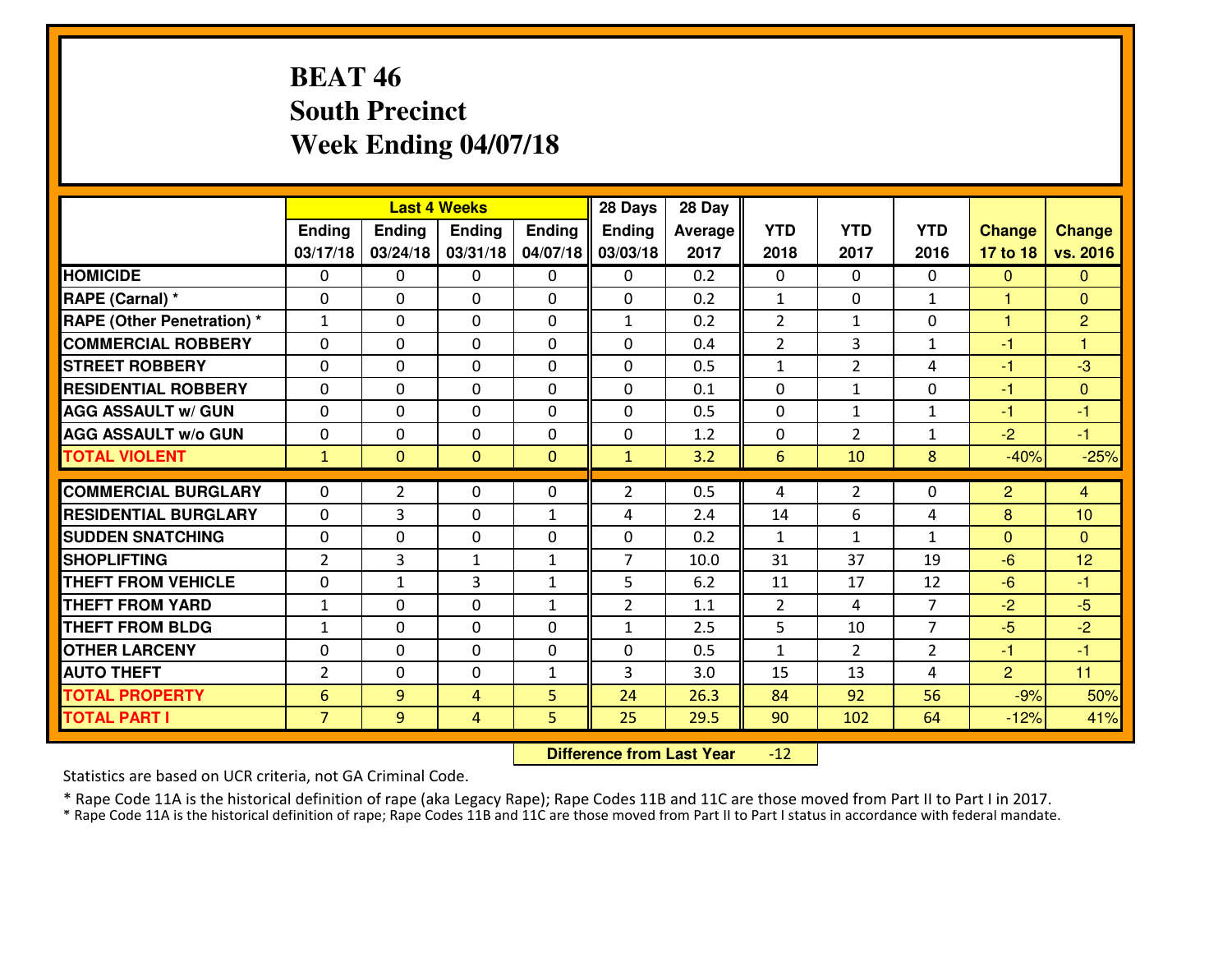## **BEAT 47 South PrecinctWeek Ending 04/07/18**

|                                   |              |                | <b>Last 4 Weeks</b> |                | 28 Days        | 28 Day  |                |                |                |                |                |
|-----------------------------------|--------------|----------------|---------------------|----------------|----------------|---------|----------------|----------------|----------------|----------------|----------------|
|                                   | Ending       | Ending         | <b>Ending</b>       | <b>Ending</b>  | <b>Ending</b>  | Average | <b>YTD</b>     | <b>YTD</b>     | <b>YTD</b>     | <b>Change</b>  | <b>Change</b>  |
|                                   | 03/17/18     | 03/24/18       | 03/31/18            | 04/07/18       | 03/03/18       | 2017    | 2018           | 2017           | 2016           | 17 to 18       | vs. 2016       |
| <b>HOMICIDE</b>                   | 0            | 0              | 0                   | 0              | 0              | 0.0     | 0              | $\Omega$       | 0              | $\Omega$       | $\mathbf{0}$   |
| RAPE (Carnal) *                   | $\mathbf{0}$ | 0              | $\mathbf 0$         | 0              | 0              | 0.2     | $\mathbf{0}$   | $\mathbf{1}$   | 0              | -1             | $\mathbf{0}$   |
| <b>RAPE (Other Penetration) *</b> | $\Omega$     | 0              | $\mathbf{0}$        | $\Omega$       | 0              | 0.0     | $\Omega$       | 0              | 0              | $\Omega$       | $\mathbf{0}$   |
| <b>COMMERCIAL ROBBERY</b>         | $\Omega$     | 0              | $\mathbf 0$         | $\Omega$       | $\Omega$       | 0.1     | $\Omega$       | 0              | 0              | $\Omega$       | $\Omega$       |
| <b>ISTREET ROBBERY</b>            | $\Omega$     | 0              | $\mathbf{0}$        | $\Omega$       | $\Omega$       | 0.0     | $\Omega$       | 0              | 0              | $\Omega$       | $\mathbf{0}$   |
| <b>RESIDENTIAL ROBBERY</b>        | $\Omega$     | 0              | $\mathbf{0}$        | $\Omega$       | $\Omega$       | 0.0     | $\Omega$       | 0              | 0              | $\Omega$       | $\Omega$       |
| <b>AGG ASSAULT W/ GUN</b>         | 0            | 0              | $\mathbf 0$         | 0              | 0              | 0.2     | 0              | 0              | 0              | $\Omega$       | $\mathbf{0}$   |
| <b>AGG ASSAULT w/o GUN</b>        | $\mathbf{0}$ | 0              | 0                   | 0              | 0              | 0.3     | 0              | 0              | 0              | $\Omega$       | $\Omega$       |
| <b>TOTAL VIOLENT</b>              | $\mathbf{0}$ | $\overline{0}$ | $\mathbf{0}$        | $\overline{0}$ | $\mathbf{0}$   | 0.7     | $\mathbf{0}$   | $\mathbf{1}$   | $\mathbf{O}$   | $-100%$        | #DIV/0!        |
|                                   |              |                |                     |                |                |         |                |                |                |                |                |
|                                   |              |                |                     |                |                |         |                |                |                |                |                |
| <b>COMMERCIAL BURGLARY</b>        | $\mathbf{0}$ | 0              | 0                   | 0              | $\Omega$       | 0.3     | 0              | 0              | 0              | $\mathbf{0}$   | $\mathbf{0}$   |
| <b>RESIDENTIAL BURGLARY</b>       | $\mathbf{1}$ | 0              | 0                   | 1              | $\overline{2}$ | 0.7     | 5              | $\Omega$       | 5              | 5              | $\Omega$       |
| <b>SUDDEN SNATCHING</b>           | $\mathbf{0}$ | 0              | 0                   | 0              | $\Omega$       | 0.0     | $\mathbf{0}$   | 0              | 0              | $\mathbf{0}$   | $\mathbf{0}$   |
| <b>SHOPLIFTING</b>                | $\Omega$     | 0              | $\mathbf{0}$        | 0              | 0              | 0.9     | 1              | 0              | 0              | 1              | 1              |
| <b>THEFT FROM VEHICLE</b>         | $\mathbf{0}$ | $\overline{2}$ | $\mathbf 0$         | 0              | $\overline{2}$ | 2.7     | 8              | $\mathbf{1}$   | $\overline{2}$ | $\overline{7}$ | 6              |
| <b>THEFT FROM YARD</b>            | $\mathbf{0}$ | 0              | $\mathbf{0}$        | 0              | $\Omega$       | 0.7     | 2              | 2              | 0              | $\Omega$       | $\overline{2}$ |
| <b>THEFT FROM BLDG</b>            | $\Omega$     | $\Omega$       | $\mathbf 0$         | $\Omega$       | $\Omega$       | 0.9     | $\overline{2}$ | 6              | $\Omega$       | $-4$           | $\overline{2}$ |
| <b>OTHER LARCENY</b>              | $\mathbf{0}$ | 0              | $\mathbf{0}$        | $\Omega$       | $\Omega$       | 0.3     | $\Omega$       | $\overline{2}$ | 0              | $-2$           | $\mathbf{0}$   |
| <b>AUTO THEFT</b>                 | $\mathbf{0}$ | 0              | $\mathbf{0}$        | 0              | $\Omega$       | 0.9     | $\mathbf{1}$   | 0              | 0              | 1              | 1              |
| <b>TOTAL PROPERTY</b>             | $\mathbf{1}$ | $\overline{2}$ | $\mathbf{0}$        | $\mathbf{1}$   | 4              | 7.4     | 19             | 11             | $\overline{7}$ | 73%            | 171%           |
| <b>TOTAL PART I</b>               | $\mathbf{1}$ | $\overline{2}$ | $\mathbf{0}$        | $\mathbf{1}$   | $\overline{4}$ | 8.1     | 19             | 12             | $\overline{7}$ | 58%            | 171%           |

**Difference from Last Year** 7

Statistics are based on UCR criteria, not GA Criminal Code.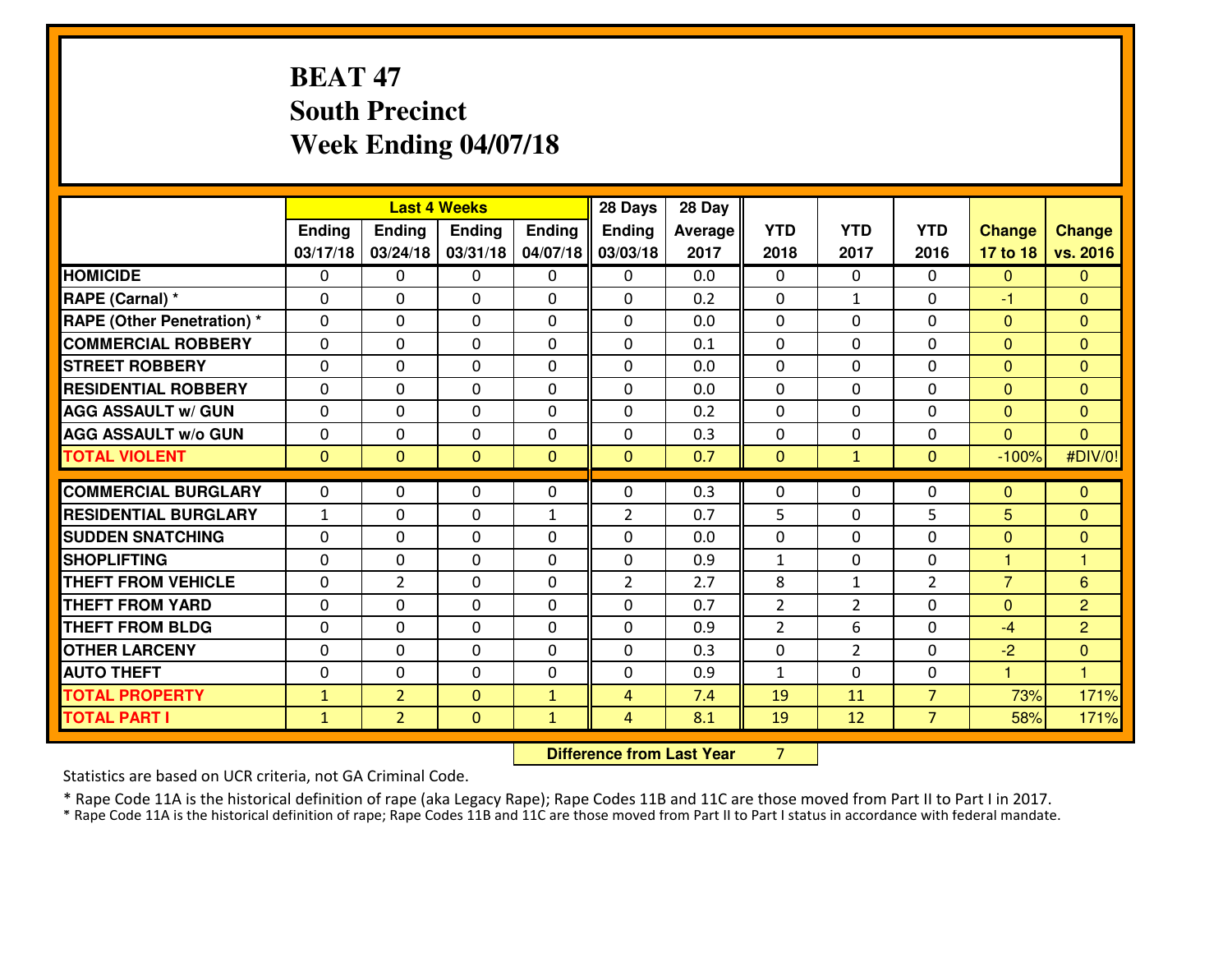

#### **COMPSTATEAST PRECINCTWeek Ending 04/07/18**

**PRECINCT COMMANDER:**

**CAPT. ASHLEY BROWN**



|                                                                                                                                                                                                                                                                                                                                                               | <b>Week</b><br><b>Ending</b><br>04/07/18 | Week<br><b>Ending</b><br>03/31/18 | Weekly<br>Avg<br>2017   | $28-Day$<br>Ending<br>04/07/18 | $28-Day$<br>Ending<br>03/10/18   | Avg<br>$28-Day$<br>2017                                                                                                           | <b>YTD</b><br>2018 | <b>YTD</b><br>2017 | <b>YTD</b><br>2016 | <b>Change</b><br>17 to 18                                     | Change<br>vs. 2016                       |
|---------------------------------------------------------------------------------------------------------------------------------------------------------------------------------------------------------------------------------------------------------------------------------------------------------------------------------------------------------------|------------------------------------------|-----------------------------------|-------------------------|--------------------------------|----------------------------------|-----------------------------------------------------------------------------------------------------------------------------------|--------------------|--------------------|--------------------|---------------------------------------------------------------|------------------------------------------|
| <b>HOMICIDE</b>                                                                                                                                                                                                                                                                                                                                               | 0                                        |                                   | 0                       | 1                              |                                  |                                                                                                                                   | 4                  | 3                  | 3                  |                                                               |                                          |
| <b>RAPE (Carnal) *</b>                                                                                                                                                                                                                                                                                                                                        | 1                                        | $\mathbf{1}$                      | $\Omega$                | $\overline{2}$                 | $\Omega$                         | $\mathbf{1}$                                                                                                                      | 3                  | $\overline{1}$     | $\overline{c}$     | $\overline{2}$                                                | ۴                                        |
| <b>RAPE (Other Penetration)</b> *                                                                                                                                                                                                                                                                                                                             | $\bf{0}$                                 | $\mathbf{0}$                      | 0                       | $\mathbf 0$                    | $\overline{c}$                   | $\overline{\mathbf{1}}$                                                                                                           | $\overline{3}$     | 6                  | $\overline{2}$     | $-3$                                                          | К                                        |
| <b>COMMERCIAL ROBBERY</b>                                                                                                                                                                                                                                                                                                                                     | $\bf{0}$                                 | $\mathbf 0$                       | $\mathbf{1}$            | $\mathbf{0}$                   | 1                                | $\overline{c}$                                                                                                                    | $\overline{2}$     | 11                 | 4                  | $-9$                                                          | $-2$                                     |
| <b>STREET ROBBERY</b>                                                                                                                                                                                                                                                                                                                                         | 3                                        | $\mathbf{0}$                      | $\mathbf{1}$            | 6                              | $\overline{c}$                   | 3                                                                                                                                 | 9                  | 10                 | $\overline{32}$    | $-1$                                                          | $-23$                                    |
| <b>RESIDENTIAL ROBBERY</b>                                                                                                                                                                                                                                                                                                                                    | $\mathbf{0}$                             | $\Omega$                          | $\Omega$                | $\bf{0}$                       | $\Omega$                         | $\overline{1}$                                                                                                                    | $\mathbf 0$        | $\overline{2}$     | 1                  | $\overline{2}$                                                | $-1$                                     |
| <b>AGG ASSAULT w/ GUN</b>                                                                                                                                                                                                                                                                                                                                     | $\mathbf{1}$                             |                                   | $\mathbf{1}$            | $\overline{2}$                 | 5                                | 4                                                                                                                                 | 14                 | 21                 | 40                 | $-7$                                                          | $-26$                                    |
| <b>AGG ASSAULT w/o GUN</b>                                                                                                                                                                                                                                                                                                                                    | 5                                        | $\overline{c}$                    | $\overline{1}$          | 11                             | 5                                | 5                                                                                                                                 | 22                 | $\overline{16}$    | 10                 | 6                                                             | $\overline{12}$                          |
| <b>TOTAL VIOLENT</b>                                                                                                                                                                                                                                                                                                                                          | 10                                       | $\overline{5}$                    | $\overline{\mathbf{4}}$ | 22                             | 16                               | $\overline{17}$                                                                                                                   | 57                 | 70                 | 94                 | $-19%$                                                        | $-39%$                                   |
| <b>COMMERCIAL BURGLARY</b>                                                                                                                                                                                                                                                                                                                                    | $\bf{0}$                                 | $\Omega$                          | $\Omega$                | $\mathbf{2}$                   | 1                                | $\overline{2}$                                                                                                                    | 6                  | 4                  | 16                 | $\overline{2}$                                                | $-10$                                    |
| <b>RESIDENTIAL BURGLARY</b>                                                                                                                                                                                                                                                                                                                                   | 5                                        | $\overline{5}$                    | 5                       | $\overline{31}$                | $\overline{13}$                  | $\overline{19}$                                                                                                                   | 76                 | $\overline{73}$    | 108                | 3                                                             | $-32$                                    |
| <b>SUDDEN SNATCHING</b>                                                                                                                                                                                                                                                                                                                                       | $\mathbf{0}$                             | $\Omega$                          | $\Omega$                | $\mathbf{0}$                   | 1                                |                                                                                                                                   | 3                  | 6                  | 0                  | $-3$                                                          | 3                                        |
| <b>SHOPLIFTING</b>                                                                                                                                                                                                                                                                                                                                            | 8                                        | $\overline{4}$                    | 6                       | 25                             | 17                               | 22                                                                                                                                | $\overline{79}$    | $\overline{72}$    | $\overline{77}$    | $\overline{7}$                                                | $\overline{2}$                           |
| <b>THEFT FROM VEHICLE</b>                                                                                                                                                                                                                                                                                                                                     | 10                                       | 4                                 | $\overline{7}$          | $\overline{27}$                | $\overline{15}$                  | 28                                                                                                                                | $\overline{71}$    | 101                | 81                 | $-30$                                                         | $-10$                                    |
| <b>THEFT FROM YARD</b>                                                                                                                                                                                                                                                                                                                                        | $\overline{2}$                           | 3                                 | 3                       | $\overline{12}$                | 6                                | $\overline{11}$                                                                                                                   | 29                 | $\overline{22}$    | 24                 | $\overline{7}$                                                | 5                                        |
| <b>THEFT FROM BLDG</b>                                                                                                                                                                                                                                                                                                                                        | $\overline{2}$                           | $\overline{4}$                    | 3                       | 12                             | 11                               | 12                                                                                                                                | 44                 | 42                 | 60                 | $\overline{2}$                                                | $-16$                                    |
| <b>OTHER LARCENY</b>                                                                                                                                                                                                                                                                                                                                          | 4                                        |                                   | $\mathbf{1}$            | 7                              | 9                                | $\overline{c}$                                                                                                                    | 21                 | 10                 | 6                  | $\overline{11}$                                               | $\overline{15}$                          |
| <b>AUTO THEFT</b>                                                                                                                                                                                                                                                                                                                                             | 6                                        | 3                                 | 3                       | 21                             | $\overline{17}$                  | $\overline{12}$                                                                                                                   | 57                 | 44                 | 45                 | 13                                                            | $\overline{12}$                          |
| <b>TOTAL PROPERTY</b>                                                                                                                                                                                                                                                                                                                                         | 37                                       | 24                                | $\overline{27}$         | 137                            | 90                               | 110                                                                                                                               | 386                | 374                | 417                | 3%                                                            | $-7%$                                    |
| <b>TOTAL PART I</b>                                                                                                                                                                                                                                                                                                                                           | 47                                       | 29                                | 32                      | 159                            | 106                              | $\overline{127}$                                                                                                                  | 443                | 444                | 511                | 0%                                                            | $-13%$                                   |
| Statistics are based on UCR criteria, not GA Criminal Code, and are<br>preliminary, based on RMS data at the time prepared, and are subject to change.<br>Cell Shading: white is within 0.6 standard deviation of the mean; red is above; green is below.<br>* Code 11A is the pre-2016 definition of rape; Codes 11B and 11C are by federal mandate in 2016. |                                          |                                   |                         |                                | <b>Difference from Last Year</b> | <b>At-Fault Police Vehicle Accidents</b><br><b>Not At-Fault Police Vehicle Accidents</b><br><b>Total Police Vehicle Accidents</b> | -1                 |                    |                    | <b>Last Week</b><br>$\Omega$<br>$\mathbf 0$<br>$\overline{0}$ | Year-to-Date<br>3<br>$\overline{2}$<br>5 |
|                                                                                                                                                                                                                                                                                                                                                               | Week                                     | <b>Week</b>                       | Weekly                  | $28-Day$                       | $28-Day$                         | Avg                                                                                                                               |                    |                    |                    |                                                               |                                          |
| <b>Citizen Initiated Calls</b>                                                                                                                                                                                                                                                                                                                                | <b>Ending</b><br>04/07/18                | <b>Ending</b><br>03/31/18         | Avg<br>2017             | Ending<br>04/07/18             | Ending<br>03/10/18               | $28-Day$<br>2017                                                                                                                  | <b>YTD</b><br>2018 | <b>YTD</b><br>2017 | <b>YTD</b><br>2016 | <b>Change</b><br>17 to 18                                     | <b>Change</b><br>vs. 2016                |
| <b>Midnight Shift</b>                                                                                                                                                                                                                                                                                                                                         | 103                                      | $\overline{72}$                   | 114                     | 356                            | 375                              | 455                                                                                                                               | 1225               | 1441               | 1398               | $-216$                                                        | $-173$                                   |
| <b>Day Shift</b>                                                                                                                                                                                                                                                                                                                                              | 256                                      | 294                               | 282                     | 1104                           | 1031                             | 1127                                                                                                                              | 3484               | 3484               | 3506               | $\Omega$                                                      | $-22$                                    |
| <b>Afternoon Shift</b>                                                                                                                                                                                                                                                                                                                                        | 314                                      | 267                               | 294                     | 1169                           | 1020                             | 1177                                                                                                                              | 3552               | 3658               | 3693               | $-106$                                                        | $-141$                                   |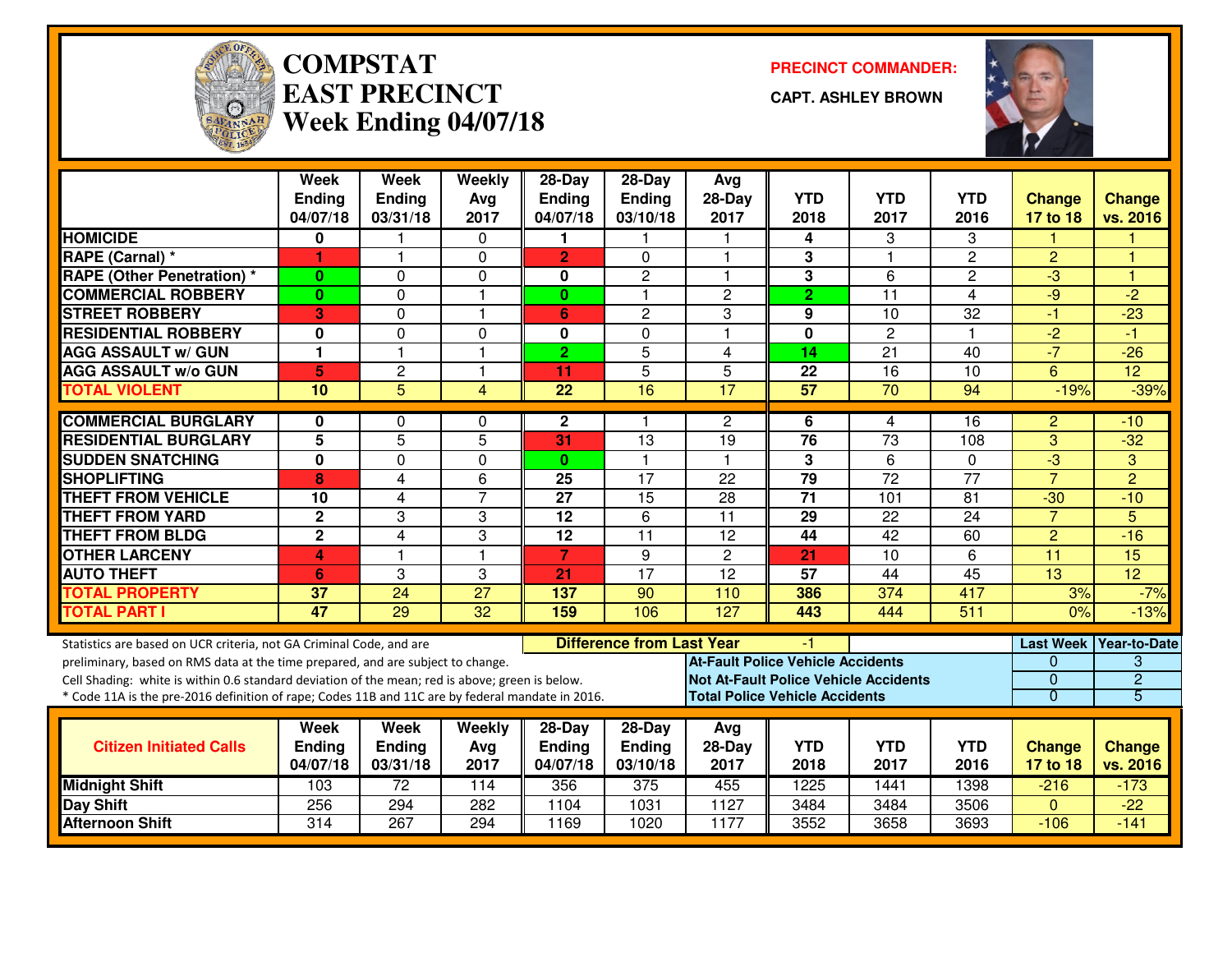#### **BEAT 51 East PrecinctWeek Ending 04/07/18**

|                                   | <b>Last 4 Weeks</b> |                |                |                | 28 Days        | 28 Day  |                |                |                |                |                |
|-----------------------------------|---------------------|----------------|----------------|----------------|----------------|---------|----------------|----------------|----------------|----------------|----------------|
|                                   | Ending              | <b>Ending</b>  | <b>Ending</b>  | <b>Ending</b>  | <b>Ending</b>  | Average | <b>YTD</b>     | <b>YTD</b>     | <b>YTD</b>     | <b>Change</b>  | <b>Change</b>  |
|                                   | 03/17/18            | 03/24/18       | 03/31/18       | 03/17/18       | 03/10/18       | 2017    | 2018           | 2017           | 2016           | 17 to 18       | vs. 2016       |
| <b>HOMICIDE</b>                   | $\Omega$            | 0              | $\mathbf{1}$   | 0              | $\mathbf{1}$   | 0.1     | 1              | $\mathbf{1}$   | $\Omega$       | $\mathbf 0$    | -1             |
| RAPE (Carnal) *                   | $\Omega$            | 0              | $\mathbf{0}$   | $\Omega$       | $\Omega$       | 0.1     | $\mathbf{1}$   | $\Omega$       | $\Omega$       | $\mathbf{1}$   | 1              |
| <b>RAPE (Other Penetration) *</b> | $\Omega$            | 0              | $\mathbf 0$    | 0              | 0              | 0.1     | $\mathbf{1}$   | $\mathbf{1}$   | 0              | $\mathbf{0}$   | $\mathbf{1}$   |
| <b>COMMERCIAL ROBBERY</b>         | 0                   | 0              | 0              | 0              | $\Omega$       | 0.1     | 0              | $\mathbf{1}$   | 1              | $-1$           | $-1$           |
| <b>STREET ROBBERY</b>             | $\mathbf{1}$        | $\mathbf{1}$   | $\mathbf 0$    | 0              | $\overline{2}$ | 0.3     | $\overline{3}$ | 4              | 3              | $-1$           | $\mathbf{0}$   |
| <b>RESIDENTIAL ROBBERY</b>        | 0                   | 0              | $\mathbf 0$    | 0              | 0              | 0.0     | $\mathbf 0$    | $\mathbf{1}$   | 0              | $-1$           | $\mathbf{0}$   |
| <b>AGG ASSAULT W/ GUN</b>         | 0                   | 0              | 1              | 0              | $\mathbf{1}$   | 0.3     | $\overline{2}$ | 5              | 14             | $-3$           | $-12$          |
| <b>AGG ASSAULT W/o GUN</b>        | 0                   | 0              | $\mathbf 0$    | 4              | 4              | 0.4     | $\overline{7}$ | 4              | $\mathbf{1}$   | 3              | $6\phantom{a}$ |
| <b>TOTAL VIOLENT</b>              | $\mathbf{1}$        | $\mathbf{1}$   | $\overline{2}$ | 4              | 8              | 1.3     | 15             | 17             | 19             | $-12%$         | $-21%$         |
| <b>COMMERCIAL BURGLARY</b>        | $\Omega$            | 0              | $\mathbf{0}$   | 0              | $\Omega$       | 0.2     | $\overline{2}$ | $\mathbf{1}$   | 2              | 1              | $\mathbf{0}$   |
|                                   |                     |                |                |                |                |         |                |                | $\overline{7}$ |                |                |
| <b>RESIDENTIAL BURGLARY</b>       | $\mathbf{1}$        | 1              | $\mathbf 0$    | 0              | $\overline{2}$ | 1.2     | 5              | 12             |                | $-7$           | $-2$           |
| <b>SUDDEN SNATCHING</b>           | $\Omega$            | 0              | $\mathbf{0}$   | $\Omega$       | $\Omega$       | 0.1     | $\mathbf{1}$   | $\mathbf{1}$   | $\Omega$       | $\mathbf{0}$   | $\overline{1}$ |
| <b>SHOPLIFTING</b>                | $\Omega$            | 1              | $\mathbf 0$    | $\mathbf{1}$   | $\overline{2}$ | 0.9     | 6              | 12             | 12             | $-6$           | $-6$           |
| <b>THEFT FROM VEHICLE</b>         | $\overline{2}$      | $\overline{2}$ | $\mathbf 0$    | 0              | 4              | 1.0     | 10             | $\overline{7}$ | 9              | 3              | $\overline{1}$ |
| <b>THEFT FROM YARD</b>            | $\mathbf{1}$        | 0              | $\mathbf 0$    | 0              | $\mathbf{1}$   | 0.6     | $\overline{2}$ | $\mathbf{1}$   | 4              | 1              | $-2$           |
| <b>THEFT FROM BLDG</b>            | $\mathbf{1}$        | 0              | $\overline{2}$ | 0              | 3              | 1.0     | 8              | 6              | 11             | $\overline{2}$ | $-3$           |
| <b>OTHER LARCENY</b>              | 0                   | 0              | $\mathbf 0$    | 3              | 3              | 0.2     | $\overline{7}$ | 3              | $\mathbf{1}$   | $\overline{4}$ | $6\phantom{1}$ |
| <b>AUTO THEFT</b>                 | $\mathbf{1}$        | 1              | 0              | 0              | $\overline{2}$ | 0.7     | 8              | 4              | 8              | $\overline{4}$ | $\overline{0}$ |
| <b>TOTAL PROPERTY</b>             | $6\phantom{1}6$     | 5              | $\overline{2}$ | $\overline{4}$ | 17             | 5.9     | 49             | 47             | 54             | 4%             | $-9%$          |
| <b>TOTAL PART I</b>               | $\overline{7}$      | 6              | 4              | 8              | 25             | 7.2     | 64             | 64             | 73             | 0%             | $-12%$         |

 **Difference from Last Year** $\mathbf{0}$ 

Statistics are based on UCR criteria, not GA Criminal Code.

\* Rape Code 11A is the historical definition of rape (aka Legacy Rape); Rape Codes 11B and 11C are those moved from Part II to Part I in 2017.

\* Rape Code 11A is the historical definition of rape; Rape Codes 11B and 11C are those moved from Part II to Part I status in accordance with federal mandate.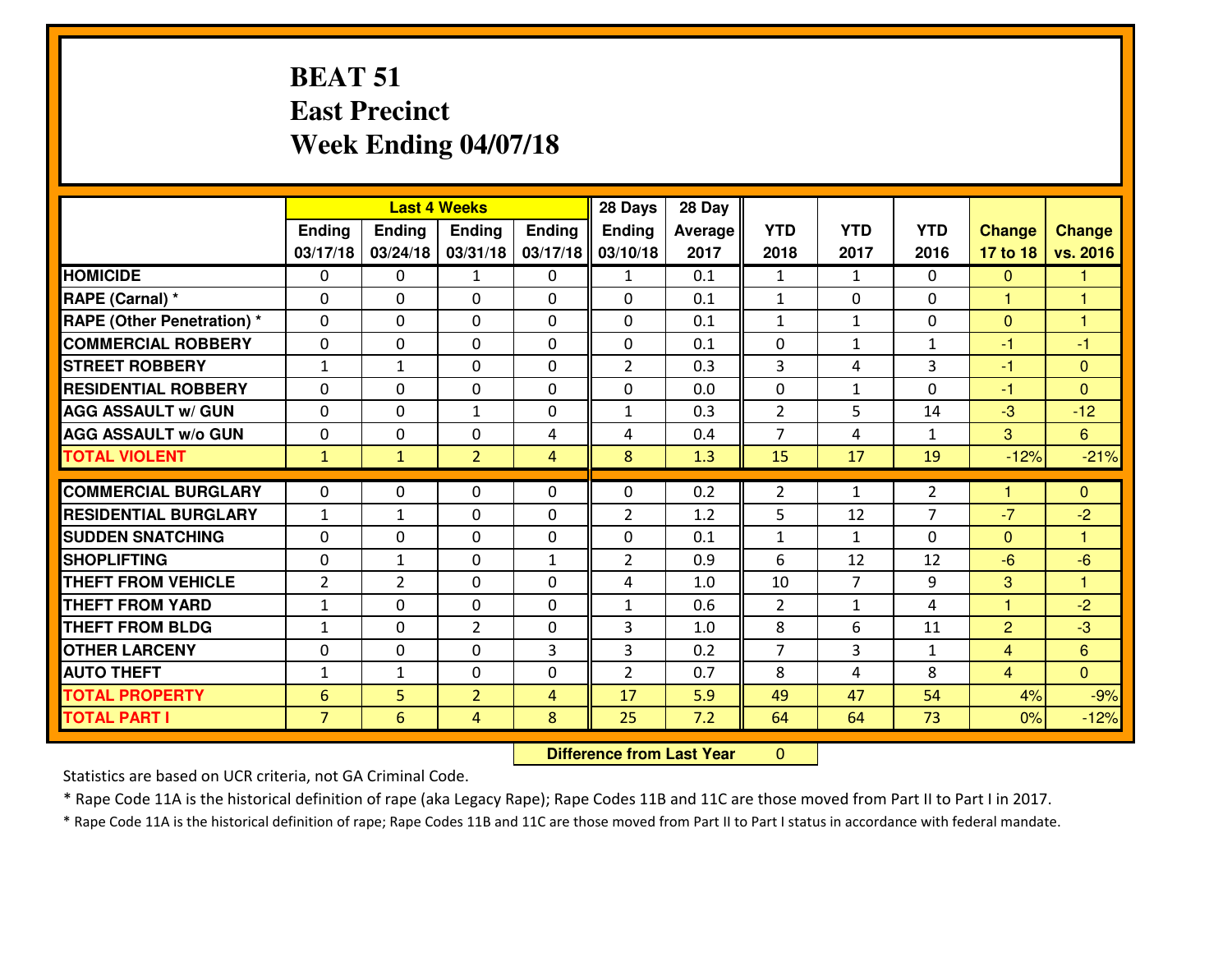#### **BEAT 52 East PrecinctWeek Ending 04/07/18**

|                                   | <b>Last 4 Weeks</b> |                |                |              | 28 Days        | 28 Day  |                |                |                |                |                      |
|-----------------------------------|---------------------|----------------|----------------|--------------|----------------|---------|----------------|----------------|----------------|----------------|----------------------|
|                                   | Ending              | <b>Ending</b>  | <b>Ending</b>  | Ending       | <b>Ending</b>  | Average | <b>YTD</b>     | <b>YTD</b>     | <b>YTD</b>     | <b>Change</b>  | <b>Change</b>        |
|                                   | 03/17/18            | 03/24/18       | 03/31/18       | 03/17/18     | 3/10/18        | 2017    | 2018           | 2017           | 2016           | 17 to 18       | vs. 2016             |
| <b>HOMICIDE</b>                   | $\Omega$            | 0              | 0              | $\Omega$     | $\Omega$       | 0.0     | 0              | $\Omega$       | $\mathbf{1}$   | $\Omega$       | $-1$                 |
| RAPE (Carnal) *                   | $\mathbf{0}$        | 0              | $\mathbf{0}$   | 0            | $\Omega$       | 0.1     | $\mathbf{0}$   | $\mathbf{0}$   | 0              | $\Omega$       | $\mathbf{0}$         |
| <b>RAPE (Other Penetration) *</b> | $\Omega$            | 0              | $\mathbf{0}$   | $\Omega$     | $\Omega$       | 0.2     | $\mathbf{0}$   | $\mathbf{1}$   | 0              | $-1$           | $\mathbf{0}$         |
| <b>COMMERCIAL ROBBERY</b>         | 0                   | 0              | $\mathbf 0$    | 0            | 0              | 0.0     | $\mathbf{1}$   | 0              | 0              | 1              | 1                    |
| <b>STREET ROBBERY</b>             | 0                   | 0              | $\mathbf 0$    | $\mathbf{1}$ | $\mathbf{1}$   | 1.1     | $\mathbf 1$    | $\overline{3}$ | 9              | $-2$           | $-8$                 |
| <b>RESIDENTIAL ROBBERY</b>        | $\Omega$            | $\Omega$       | $\mathbf 0$    | $\Omega$     | 0              | 0.3     | 0              | $\mathbf{1}$   | $\Omega$       | $-1$           | $\Omega$             |
| <b>AGG ASSAULT w/ GUN</b>         | $\Omega$            | $\Omega$       | $\mathbf 0$    | 0            | 0              | 0.5     | $\overline{2}$ | 3              | 11             | $-1$           | $-9$                 |
| <b>AGG ASSAULT W/o GUN</b>        | 0                   | 0              | $\mathbf 0$    | $\mathbf 0$  | 0              | 1.2     | 4              | 4              | $\mathbf{1}$   | $\mathbf{0}$   | $\overline{3}$       |
| <b>TOTAL VIOLENT</b>              | $\mathbf{0}$        | $\overline{0}$ | $\mathbf{O}$   | $\mathbf{1}$ | $\mathbf{1}$   | 3.4     | 8              | 12             | 22             | $-33%$         | $-64%$               |
| <b>COMMERCIAL BURGLARY</b>        | $\Omega$            | 0              | $\mathbf{0}$   | $\Omega$     | $\Omega$       | 0.2     | $\Omega$       | $\mathbf{1}$   | 0              | $-1$           | $\mathbf{0}$         |
| <b>RESIDENTIAL BURGLARY</b>       | 4                   | 3              | $\mathbf{1}$   | $\mathbf{1}$ | 9              | 2.6     | 18             | 6              | 15             | 12             | 3                    |
| <b>SUDDEN SNATCHING</b>           | 0                   | 0              | 0              | 0            | 0              | 0.3     | 0              | $\overline{2}$ | 0              | $-2$           | $\overline{0}$       |
| <b>SHOPLIFTING</b>                | 0                   | 0              | $\mathbf 0$    | 0            | 0              | 0.3     | 0              | $\overline{2}$ | 0              | $-2$           | $\overline{0}$       |
| <b>THEFT FROM VEHICLE</b>         | $\overline{2}$      | $\overline{2}$ | $\mathbf 0$    | 0            | 4              | 7.2     | 9              | 27             | 8              | $-18$          | $\blacktriangleleft$ |
| <b>THEFT FROM YARD</b>            | 0                   | 0              | $\mathbf 0$    | 0            | 0              | 1.8     | 3              | 6              | 4              | $-3$           | $-1$                 |
| <b>THEFT FROM BLDG</b>            | 0                   | 0              | 1              | $\mathbf{1}$ | $\overline{2}$ | 1.3     | 5              | 4              | $\overline{7}$ | $\mathbf{1}$   | $-2$                 |
| <b>OTHER LARCENY</b>              | $1\,$               | 0              | $\mathbf 0$    | 0            | $\mathbf{1}$   | 0.5     | 5              | $\mathbf{1}$   | $\overline{2}$ | $\overline{4}$ | 3                    |
| <b>AUTO THEFT</b>                 | $\mathbf{1}$        | 4              | $\mathbf{0}$   | $\mathbf{1}$ | 6              | 2.5     | 14             | 8              | 3              | 6              | 11                   |
| <b>TOTAL PROPERTY</b>             | 8                   | 9              | $\overline{2}$ | 3            | 22             | 16.6    | 54             | 57             | 39             | $-5%$          | 38%                  |
| <b>TOTAL PART I</b>               | 8                   | 9              | $\overline{2}$ | 4            | 23             | 20.0    | 62             | 69             | 61             | $-10%$         | 2%                   |

 **Difference from Last Year**-7

Statistics are based on UCR criteria, not GA Criminal Code.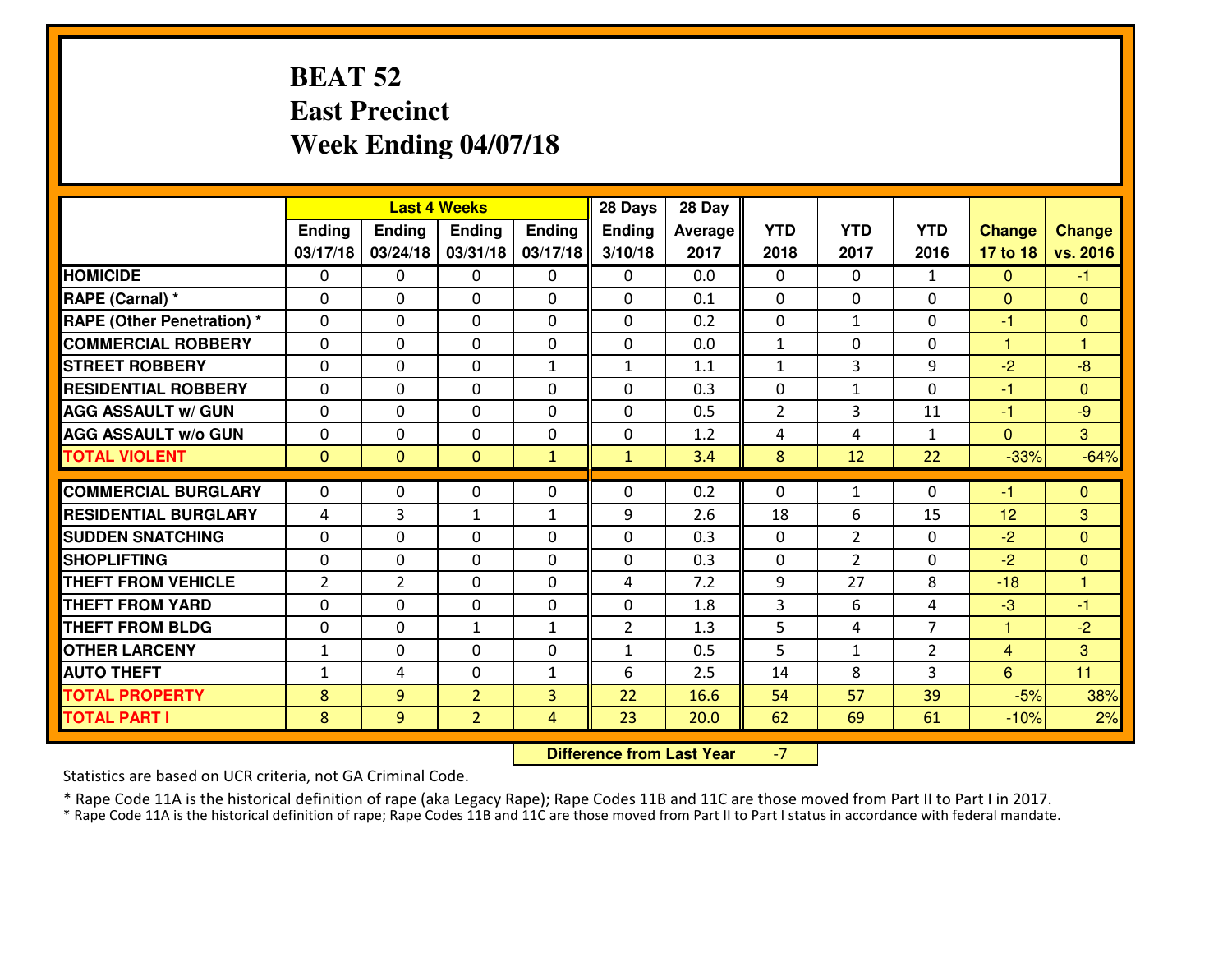#### **BEAT 53 East PrecinctWeek Ending 04/07/18**

|                                   | <b>Last 4 Weeks</b> |                |               |                | 28 Days        | 28 Day  |                |                |                |                |                |
|-----------------------------------|---------------------|----------------|---------------|----------------|----------------|---------|----------------|----------------|----------------|----------------|----------------|
|                                   | Ending              | <b>Ending</b>  | <b>Ending</b> | <b>Ending</b>  | <b>Ending</b>  | Average | <b>YTD</b>     | <b>YTD</b>     | <b>YTD</b>     | <b>Change</b>  | <b>Change</b>  |
|                                   | 03/17/18            | 03/24/18       | 03/31/18      | 03/17/18       | 03/03/18       | 2017    | 2018           | 2017           | 2016           | 17 to 18       | vs. 2016       |
| <b>HOMICIDE</b>                   | $\Omega$            | 0              | $\mathbf{0}$  | $\Omega$       | 0              | 0.5     | $\Omega$       | $\mathbf{1}$   | $\Omega$       | $-1$           | $\Omega$       |
| RAPE (Carnal) *                   | $\Omega$            | 0              | $\Omega$      | $\Omega$       | $\Omega$       | 0.1     | $\Omega$       | $\Omega$       | $\mathbf{1}$   | $\mathbf{0}$   | -1             |
| <b>RAPE (Other Penetration) *</b> | $\Omega$            | 0              | $\mathbf 0$   | 0              | 0              | 0.2     | 0              | $\overline{2}$ | $\mathbf{1}$   | $-2$           | $-1$           |
| <b>COMMERCIAL ROBBERY</b>         | 0                   | 0              | 0             | 0              | 0              | 0.1     | $\mathbf{0}$   | 0              | $\Omega$       | $\mathbf{0}$   | $\mathbf{0}$   |
| <b>STREET ROBBERY</b>             | $\Omega$            | $\mathbf{1}$   | $\mathbf 0$   | 0              | $\mathbf{1}$   | 0.3     | $\overline{2}$ | $\mathbf 0$    | 5              | $\overline{2}$ | $-3$           |
| <b>RESIDENTIAL ROBBERY</b>        | 0                   | 0              | $\mathbf 0$   | 0              | 0              | 0.2     | $\mathbf 0$    | $\mathbf 0$    | $\mathbf{1}$   | $\overline{0}$ | $-1$           |
| <b>AGG ASSAULT W/ GUN</b>         | 0                   | 0              | $\mathbf 0$   | 0              | $\mathbf 0$    | 1.7     | $\overline{2}$ | 4              | 3              | $-2$           | $-1$           |
| <b>AGG ASSAULT W/o GUN</b>        | $\mathbf{1}$        | 1              | $\mathbf 0$   | $\mathbf{1}$   | 3              | 1.2     | 5              | 5              | $\mathbf{1}$   | $\mathbf{0}$   | $\overline{4}$ |
| <b>TOTAL VIOLENT</b>              | $\mathbf{1}$        | $\overline{2}$ | $\mathbf{0}$  | $\mathbf{1}$   | $\overline{4}$ | 4.3     | 9              | 12             | 12             | $-25%$         | $-25%$         |
|                                   |                     |                |               |                |                |         |                |                |                |                |                |
| <b>COMMERCIAL BURGLARY</b>        | $\Omega$            | 0              | $\mathbf{0}$  | $\Omega$       | $\Omega$       | 0.1     | 1              | $\mathbf{0}$   | $\overline{2}$ | 1              | $-1$           |
| <b>RESIDENTIAL BURGLARY</b>       | 3                   | 1              | $\mathbf{1}$  | 0              | 5              | 2.5     | 14             | 7              | 25             | $\overline{7}$ | $-11$          |
| <b>SUDDEN SNATCHING</b>           | $\Omega$            | 0              | $\mathbf{0}$  | $\Omega$       | $\Omega$       | 0.2     | $\mathbf{1}$   | $\mathbf{1}$   | $\Omega$       | $\mathbf{0}$   | 1              |
| <b>SHOPLIFTING</b>                | $\Omega$            | $\Omega$       | $\mathbf 0$   | $\Omega$       | 0              | 0.1     | 2              | $\Omega$       | $\mathbf{1}$   | $\overline{2}$ | 1              |
| <b>THEFT FROM VEHICLE</b>         | $\mathbf{1}$        | $\overline{2}$ | $\mathbf{1}$  | $\overline{2}$ | 6              | 6.3     | 17             | 13             | 17             | $\overline{4}$ | $\mathbf{0}$   |
| <b>THEFT FROM YARD</b>            | $\mathbf{1}$        | 0              | $\mathbf 0$   | 0              | $\mathbf{1}$   | 2.2     | $\overline{7}$ | 5              | 4              | $\overline{2}$ | 3              |
| <b>THEFT FROM BLDG</b>            | $\mathbf{1}$        | 1              | $\mathbf{1}$  | 0              | 3              | 4.4     | 9              | 9              | 15             | $\mathbf{0}$   | $-6$           |
| <b>OTHER LARCENY</b>              | 0                   | 0              | $\mathbf 0$   | 0              | 0              | 0.3     | $\overline{2}$ | $\mathbf{1}$   | 0              | $\mathbf{1}$   | $\overline{2}$ |
| <b>AUTO THEFT</b>                 | $\overline{2}$      | 0              | 1             | $\mathbf{1}$   | 4              | 2.7     | 10             | 9              | 10             | 1              | $\overline{0}$ |
| <b>TOTAL PROPERTY</b>             | 8                   | 4              | 4             | 3              | 19             | 18.7    | 63             | 45             | 74             | 40%            | $-15%$         |
| <b>TOTAL PART I</b>               | 9                   | 6              | 4             | 4              | 23             | 23.0    | 72             | 57             | 86             | 26%            | $-16%$         |

 **Difference from Last Year**<sup>15</sup>

Statistics are based on UCR criteria, not GA Criminal Code.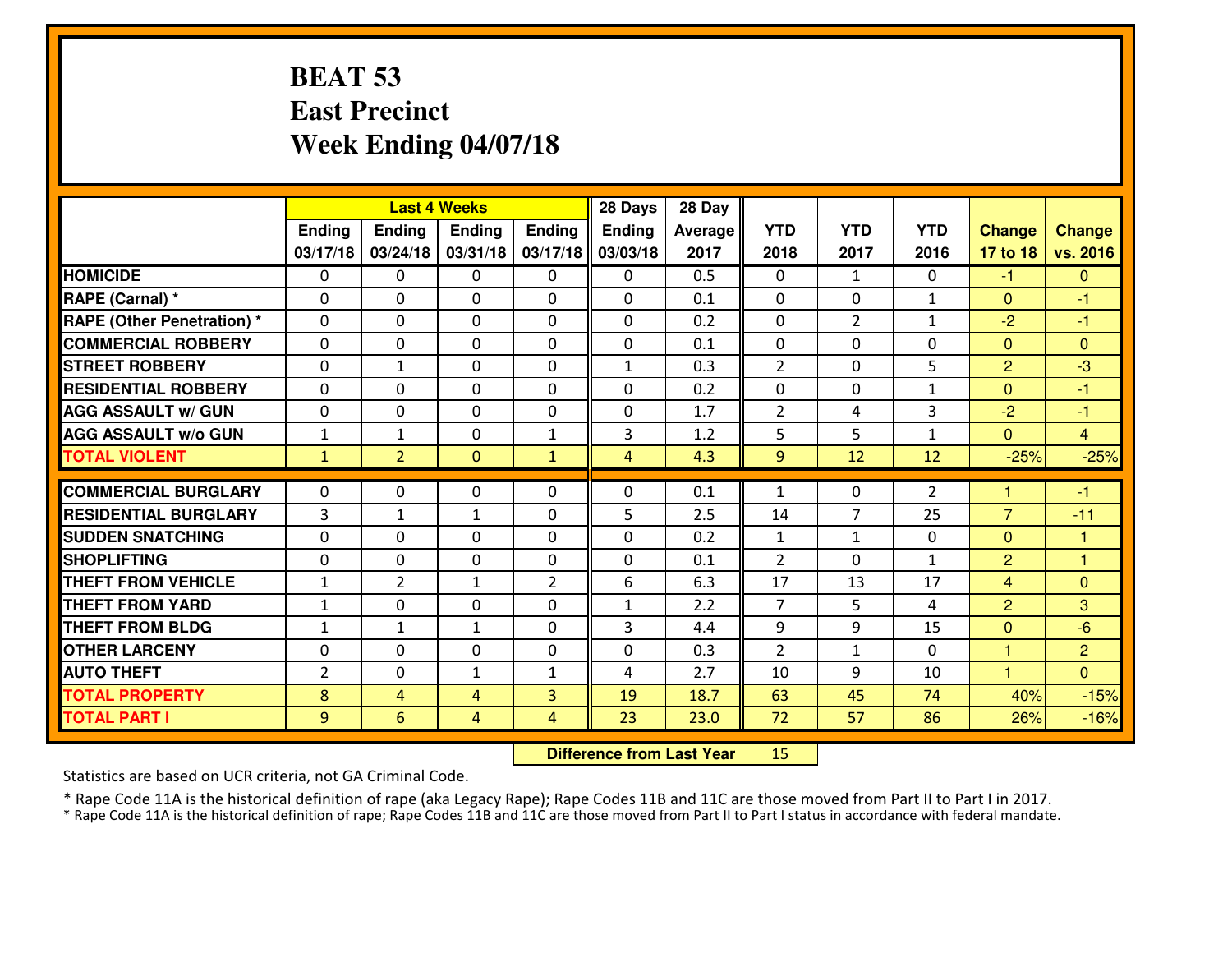#### **BEAT 54 East PrecinctWeek Ending 04/07/18**

|                                  | <b>Last 4 Weeks</b> |                |                |                | 28 Days        | 28 Day  |                |                |                |                |                |
|----------------------------------|---------------------|----------------|----------------|----------------|----------------|---------|----------------|----------------|----------------|----------------|----------------|
|                                  | Ending              | Ending         | <b>Ending</b>  | <b>Ending</b>  | <b>Ending</b>  | Average | <b>YTD</b>     | <b>YTD</b>     | <b>YTD</b>     | <b>Change</b>  | <b>Change</b>  |
|                                  | 03/17/18            | 03/24/18       | 03/31/18       | 03/17/18       | 03/03/18       | 2017    | 2018           | 2017           | 2016           | 17 to 18       | vs. 2016       |
| <b>HOMICIDE</b>                  | $\Omega$            | 0              | $\mathbf{0}$   | $\Omega$       | $\Omega$       | 0.2     | $\overline{2}$ | $\mathbf{1}$   | $\mathbf{1}$   | -1             | 1              |
| RAPE (Carnal) *                  | $\Omega$            | 0              | $\mathbf{0}$   | 0              | $\Omega$       | 0.1     | $\Omega$       | $\Omega$       | 0              | $\Omega$       | $\Omega$       |
| <b>RAPE (Other Penetration)*</b> | 0                   | 0              | $\mathbf 0$    | 0              | 0              | 0.1     | 0              | 0              | $\mathbf{1}$   | $\Omega$       | $-1$           |
| <b>COMMERCIAL ROBBERY</b>        | $\mathbf{0}$        | 0              | 0              | 0              | $\Omega$       | 0.9     | $\mathbf{1}$   | 4              | 0              | $-3$           | $\overline{1}$ |
| <b>STREET ROBBERY</b>            | 0                   | 0              | $\mathbf 0$    | $\mathbf{1}$   | $\mathbf{1}$   | 0.8     | $\mathbf 1$    | $\mathbf{1}$   | 10             | $\mathbf{0}$   | $-9$           |
| <b>RESIDENTIAL ROBBERY</b>       | 0                   | 0              | $\mathbf 0$    | 0              | 0              | 0.0     | 0              | 0              | 0              | $\mathbf{0}$   | $\overline{0}$ |
| <b>AGG ASSAULT W/ GUN</b>        | 0                   | 0              | $\mathbf 0$    | $\mathbf{1}$   | $\mathbf{1}$   | 1.1     | 6              | 4              | 8              | $\overline{2}$ | $-2$           |
| <b>AGG ASSAULT W/o GUN</b>       | 0                   | 0              | $\mathbf{1}$   | 0              | $\mathbf{1}$   | 0.8     | $\overline{2}$ | 3              | 0              | $-1$           | $\overline{2}$ |
| <b>TOTAL VIOLENT</b>             | $\mathbf{0}$        | $\overline{0}$ | $\mathbf{1}$   | $\overline{2}$ | 3              | 4.0     | 12             | 13             | 20             | $-8%$          | $-40%$         |
| <b>COMMERCIAL BURGLARY</b>       | $\Omega$            | 0              | $\mathbf{0}$   | 0              | $\Omega$       | 0.7     | $\mathbf{0}$   | $\mathbf{1}$   | 5              | -1             | $-5$           |
| <b>RESIDENTIAL BURGLARY</b>      | 3                   | $\overline{2}$ | 1              | 4              | 10             | 5.1     | 24             | 17             | 29             | $\overline{7}$ | $-5$           |
| <b>SUDDEN SNATCHING</b>          | $\mathbf{0}$        | 0              | $\mathbf{0}$   | $\Omega$       | $\Omega$       | 0.1     | $\Omega$       | $\mathbf{0}$   | 0              | $\Omega$       | $\Omega$       |
| <b>SHOPLIFTING</b>               | $\mathbf{1}$        | $\mathbf{1}$   | $\mathbf{1}$   | $\mathbf{1}$   | 4              | 5.0     | 20             | $\overline{7}$ | 20             | 13             | $\Omega$       |
| <b>THEFT FROM VEHICLE</b>        | $\mathbf{1}$        | $\mathbf{1}$   | $\mathbf 0$    | 3              | 5              | 5.3     | 14             | 22             | 24             | $-8$           | $-10$          |
| <b>THEFT FROM YARD</b>           | $\overline{2}$      | $\overline{2}$ | $\overline{2}$ | 0              | 6              | 2.3     | 8              | 3              | 3              | 5              | 5              |
| <b>THEFT FROM BLDG</b>           | $\mathbf{0}$        | $\mathbf{1}$   | $\mathbf 0$    | $\mathbf{1}$   | $\overline{2}$ | 2.3     | 8              | 14             | 10             | $-6$           | $-2$           |
| <b>OTHER LARCENY</b>             | 0                   | $\mathbf{1}$   | $\mathbf 0$    | $\mathbf{1}$   | $\overline{2}$ | 0.2     | 3              | $\mathbf{1}$   | $\overline{2}$ | $\overline{2}$ | $\overline{1}$ |
| <b>AUTO THEFT</b>                | $\mathbf{0}$        | 3              | $\mathbf{1}$   | $\mathbf{1}$   | 5              | 1.9     | 13             | 12             | 11             | $\overline{1}$ | $\overline{2}$ |
| <b>TOTAL PROPERTY</b>            | $\overline{7}$      | 11             | 5              | 11             | 34             | 22.9    | 90             | 77             | 104            | 17%            | $-13%$         |
| <b>TOTAL PART I</b>              | $\overline{7}$      | 11             | 6              | 13             | 37             | 26.8    | 102            | 90             | 124            | 13%            | $-18%$         |

 **Difference from Last Year**<sup>12</sup>

Statistics are based on UCR criteria, not GA Criminal Code.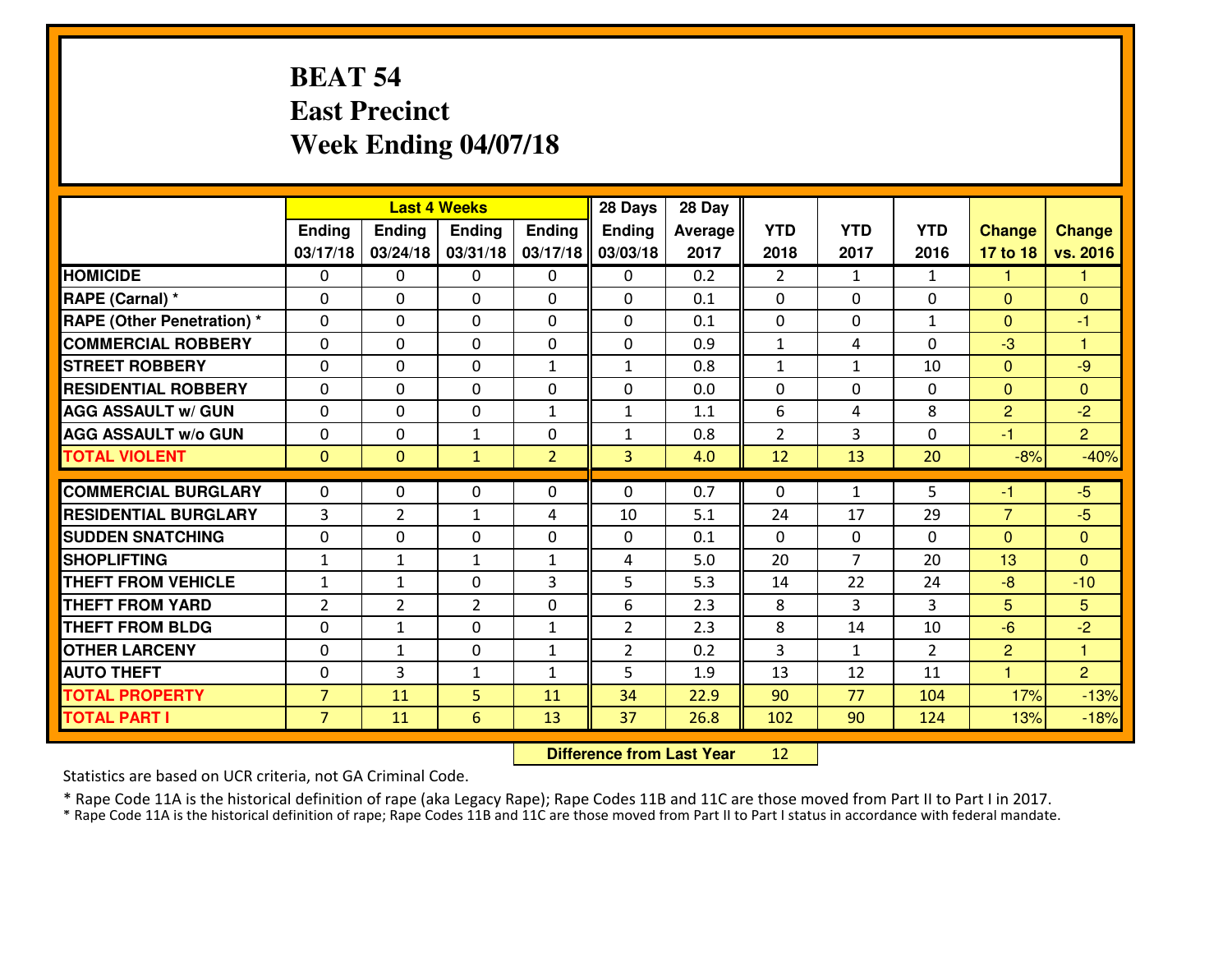#### **BEAT 55 East PrecinctWeek Ending 04/07/18**

|                                   | <b>Last 4 Weeks</b> |                |                |               | 28 Days        | 28 Day  |                |              |                |                |                |
|-----------------------------------|---------------------|----------------|----------------|---------------|----------------|---------|----------------|--------------|----------------|----------------|----------------|
|                                   | <b>Ending</b>       | <b>Ending</b>  | <b>Ending</b>  | <b>Ending</b> | <b>Ending</b>  | Average | <b>YTD</b>     | <b>YTD</b>   | <b>YTD</b>     | <b>Change</b>  | <b>Change</b>  |
|                                   | 03/17/18            | 03/24/18       | 03/31/18       | 03/17/18      | 03/03/18       | 2017    | 2018           | 2017         | 2016           | 17 to 18       | vs. 2016       |
| <b>HOMICIDE</b>                   | $\Omega$            | 0              | 0              | 0             | 0              | 0.0     | $\mathbf{1}$   | $\Omega$     | 0              | 1              | 1              |
| RAPE (Carnal) *                   | $\Omega$            | $\Omega$       | $\mathbf 0$    | $\Omega$      | $\Omega$       | 0.0     | $\Omega$       | $\Omega$     | $\Omega$       | $\mathbf{0}$   | $\Omega$       |
| <b>RAPE (Other Penetration) *</b> | 0                   | 0              | $\mathbf 0$    | 0             | 0              | 0.0     | 0              | 0            | 0              | $\overline{0}$ | $\overline{0}$ |
| <b>COMMERCIAL ROBBERY</b>         | 0                   | 0              | $\mathbf 0$    | 0             | 0              | 1.0     | 0              | 6            | $\mathbf{1}$   | $-6$           | $-1$           |
| <b>STREET ROBBERY</b>             | 0                   | 0              | $\mathbf 0$    | 0             | 0              | 0.2     | $\mathbf 1$    | $\mathbf{1}$ | 3              | $\mathbf{0}$   | $-2$           |
| <b>RESIDENTIAL ROBBERY</b>        | 0                   | 0              | $\mathbf 0$    | $\Omega$      | 0              | 0.0     | 0              | $\Omega$     | 0              | $\Omega$       | $\overline{0}$ |
| <b>AGG ASSAULT w/ GUN</b>         | 0                   | 0              | $\mathbf 0$    | 0             | 0              | 0.5     | $\mathbf{1}$   | 3            | $\overline{2}$ | $-2$           | $-1$           |
| <b>AGG ASSAULT W/o GUN</b>        | 0                   | 0              | $\mathbf{1}$   | 0             | $\mathbf{1}$   | 0.5     | $\overline{2}$ | $\Omega$     | 4              | $\overline{2}$ | $-2$           |
| <b>TOTAL VIOLENT</b>              | $\mathbf{0}$        | $\overline{0}$ | $\mathbf{1}$   | $\mathbf{0}$  | $\mathbf{1}$   | 2.2     | 5              | 10           | 10             | $-50%$         | $-50%$         |
| <b>COMMERCIAL BURGLARY</b>        | $\mathbf{1}$        | 0              |                | $\Omega$      | $\mathbf{1}$   | 0.3     | $\overline{2}$ | $\Omega$     | 5              | 2              | $-3$           |
|                                   |                     |                | 0              |               |                |         |                |              |                |                |                |
| <b>RESIDENTIAL BURGLARY</b>       | $\mathbf{1}$        | 1              | $\mathbf 0$    | 0             | $\overline{2}$ | 3.4     | 6              | 17           | 9              | $-11$          | $-3$           |
| <b>SUDDEN SNATCHING</b>           | 0                   | $\Omega$       | $\mathbf 0$    | 0             | $\Omega$       | 0.2     | $\Omega$       | $\mathbf{1}$ | $\Omega$       | $-1$           | $\Omega$       |
| <b>SHOPLIFTING</b>                | 4                   | 6              | 3              | 6             | 19             | 13.8    | 50             | 50           | 38             | $\Omega$       | 12             |
| <b>THEFT FROM VEHICLE</b>         | $\mathbf{0}$        | 0              | $\overline{2}$ | 0             | $\overline{2}$ | 4.1     | 11             | 17           | 13             | $-6$           | $-2$           |
| <b>THEFT FROM YARD</b>            | 0                   | 0              | $\mathbf 0$    | $\mathbf{1}$  | $\mathbf{1}$   | 1.5     | 5              | 3            | 5              | $\overline{2}$ | $\overline{0}$ |
| <b>THEFT FROM BLDG</b>            | $\mathbf{1}$        | 0              | $\mathbf 0$    | $\Omega$      | $\mathbf{1}$   | 1.5     | 5              | 4            | 11             | 1              | $-6$           |
| <b>OTHER LARCENY</b>              | $\mathbf 0$         | $\mathbf 0$    | $\mathbf{1}$   | $\mathbf 0$   | $\mathbf{1}$   | 0.6     | $\overline{2}$ | $\mathbf{1}$ | 0              | $\mathbf{1}$   | $\overline{2}$ |
| <b>AUTO THEFT</b>                 | 0                   | $\Omega$       | $\mathbf{1}$   | $\mathbf{1}$  | $\overline{2}$ | 1.7     | $\overline{7}$ | 3            | 6              | $\overline{4}$ | $\overline{1}$ |
| <b>TOTAL PROPERTY</b>             | $\overline{7}$      | $\overline{7}$ | $\overline{7}$ | 8             | 29             | 27.2    | 88             | 96           | 87             | $-8%$          | 1%             |
| <b>TOTAL PART I</b>               | $\overline{7}$      | $\overline{7}$ | 8              | 8             | 30             | 29.4    | 93             | 106          | 97             | $-12%$         | $-4%$          |

 **Difference from Last Year**-13

Statistics are based on UCR criteria, not GA Criminal Code.